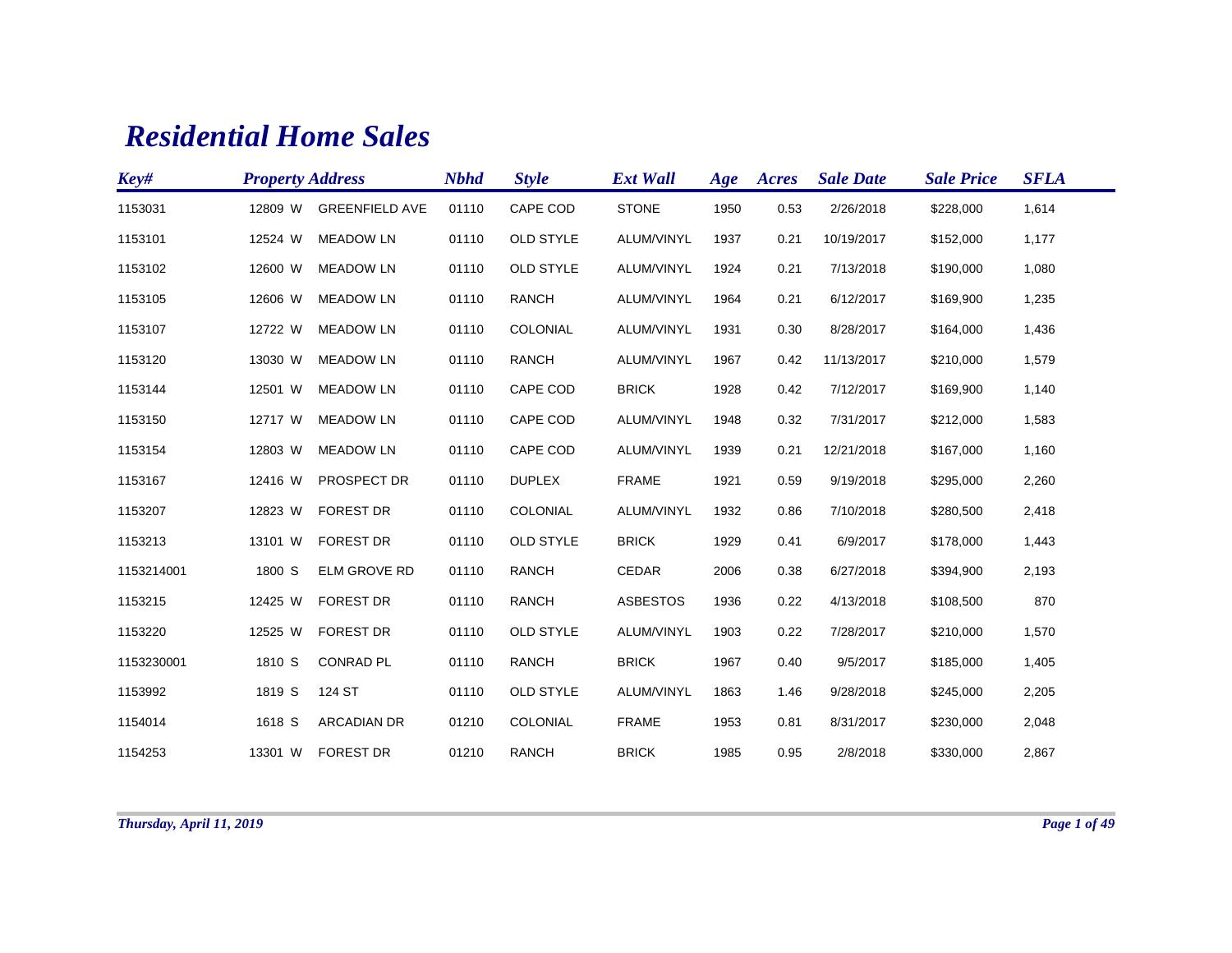| Key#       | <b>Property Address</b> |                       | <b>Nbhd</b> | <b>Style</b>     | <b>Ext Wall</b> | Age  | Acres | <b>Sale Date</b> | <b>Sale Price</b> | <b>SFLA</b> |
|------------|-------------------------|-----------------------|-------------|------------------|-----------------|------|-------|------------------|-------------------|-------------|
| 1154262    | 1815 S                  | PARKVIEW AVE          | 01210       | <b>RANCH</b>     | ALUM/VINYL      | 1952 | 0.64  | 12/12/2017       | \$183,000         | 1,030       |
| 1154263    | 1713 S                  | PARKVIEW AVE          | 01210       | CAPE COD         | <b>STONE</b>    | 1947 | 0.64  | 11/6/2017        | \$232,000         | 1,502       |
| 1154264    | 13600 W                 | <b>FOREST DR</b>      | 01210       | <b>RANCH</b>     | ALUM/VINYL      | 1949 | 0.60  | 9/20/2018        | \$216,000         | 1,292       |
| 1154268    | 13800 W                 | <b>FOREST DR</b>      | 01210       | CAPE COD         | ALUM/VINYL      | 1940 | 0.79  | 1/20/2017        | \$205,000         | 1,737       |
| 1154278    | 13821 W                 | <b>FOREST DR</b>      | 01210       | <b>RANCH</b>     | ALUM/VINYL      | 1952 | 0.95  | 5/11/2018        | \$221,000         | 1,228       |
| 1154044    | 13509 W                 | <b>GREENFIELD AVE</b> | 01220       | CAPE COD         | <b>BRICK</b>    | 1941 | 0.20  | 12/15/2017       | \$193,000         | 1,089       |
| 1154055    | 1413 S                  | PARKVIEW AVE          | 01220       | CAPE COD         | ALUM/VINYL      | 1945 | 0.12  | 6/7/2017         | \$170,000         | 1,380       |
| 1154101    | 13814 W                 | <b>MEADOW LN</b>      | 01220       | CAPE COD         | CEDAR           | 1953 | 0.20  | 7/31/2018        | \$144,300         | 1,175       |
| 1154107    | 1435 S                  | ROCK PL               | 01220       | CAPE COD         | <b>STUCCO</b>   | 1941 | 0.23  | 4/12/2018        | \$208,500         | 1,390       |
| 1154131    | 1622 S                  | SUNNY SLOPE RD        | 01220       | <b>OLD STYLE</b> | ALUM/VINYL      | 1933 | 0.17  | 10/18/2018       | \$203,000         | 1,155       |
| 1154134    | 1634 S                  | SUNNY SLOPE RD        | 01220       | CAPE COD         | <b>BRICK</b>    | 1947 | 0.31  | 9/25/2017        | \$204,900         | 1,237       |
| 1154146    | 1621 S                  | <b>BERLIN AVE</b>     | 01220       | <b>RANCH</b>     | ALUM/VINYL      | 1968 | 0.17  | 12/15/2017       | \$217,000         | 1,216       |
| 1154182    | 13709 W                 | PROSPECT PL           | 01220       | CAPE COD         | <b>BRICK</b>    | 1950 | 0.19  | 8/11/2017        | \$187,900         | 1,165       |
| 1154197    | 13705 W                 | <b>MILTON CT</b>      | 01220       | <b>RANCH</b>     | ALUM/VINYL      | 1965 | 0.16  | 3/15/2018        | \$218,900         | 1,364       |
| 1154201    | 1642 S                  | <b>TRIANGLE AVE</b>   | 01220       | <b>OLD STYLE</b> | ALUM/VINYL      | 1935 | 0.17  | 5/21/2018        | \$80,650          | 620         |
| 1154221    | 13705 W                 | PROSPECT DR           | 01220       | CAPE COD         | ALUM/VINYL      | 1932 | 0.17  | 9/27/2018        | \$174,900         | 1,124       |
| 1155049    | 13658 W                 | <b>HONEY LN</b>       | 01310       | CAPE COD         | ALUM/VINYL      | 1965 | 0.46  | 6/11/2018        | \$255,000         | 1,796       |
| 1155984    | 13417 W                 | <b>HONEY LN</b>       | 01310       | CAPE COD         | <b>BLOCK</b>    | 1948 | 0.40  | 11/30/2018       | \$195,000         | 832         |
| 1155991    | 1940 S                  | SUNNY SLOPE RD        | 01310       | CAPE COD         | <b>BLOCK</b>    | 1941 | 0.42  | 9/18/2017        | \$179,900         | 1,286       |
| 1155992007 | 13755 W                 | <b>HONEY LN</b>       | 01310       | COLONIAL         | ALUM/VINYL      | 1966 | 0.54  | 12/21/2018       | \$246,000         | 1,808       |
| 1155992009 | 13645 W                 | <b>HONEY LN</b>       | 01310       | <b>RANCH</b>     | ALUM/VINYL      | 1966 | 0.54  | 8/20/2018        | \$263,000         | 1,512       |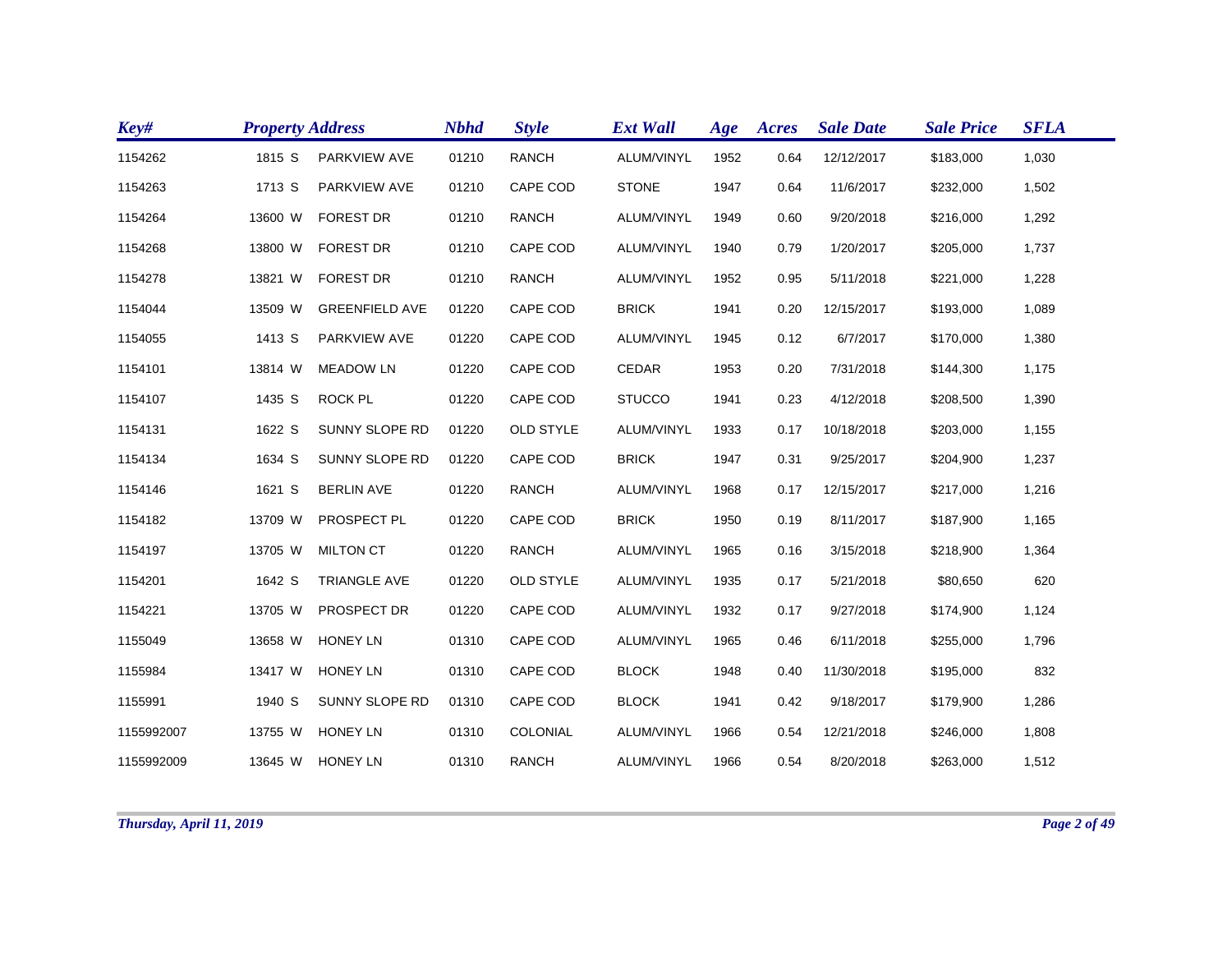| Key#       | <b>Property Address</b> |                        | <b>Nbhd</b> | <b>Style</b> | <b>Ext Wall</b> | Age  | Acres | <b>Sale Date</b> | <b>Sale Price</b> | <b>SFLA</b> |
|------------|-------------------------|------------------------|-------------|--------------|-----------------|------|-------|------------------|-------------------|-------------|
| 1155995    | 13350 W                 | <b>HONEY LN</b>        | 01310       | <b>RANCH</b> | MAS&FRAME       | 1959 | 0.40  | 5/25/2017        | \$203,100         | 1,221       |
| 1155997    | 13330 W                 | <b>HONEY LN</b>        | 01310       | <b>RANCH</b> | ALUM/VINYL      | 1967 | 0.40  | 4/26/2017        | \$227,500         | 1,470       |
| 1155080    | 13260 W                 | <b>PARK AVE</b>        | 01320       | COLONIAL     | ALUM/VINYL      | 1983 | 0.27  | 5/21/2018        | \$335,000         | 2,268       |
| 1155086    | 13715 W                 | <b>PARK AVE</b>        | 01320       | <b>RANCH</b> | ALUM/VINYL      | 1966 | 0.29  | 4/13/2018        | \$335,000         | 2,870       |
| 1155117    | 13570 W                 | <b>GRAHAM ST</b>       | 01320       | <b>RANCH</b> | ALUM/VINYL      | 1968 | 0.29  | 8/7/2017         | \$280,000         | 1,580       |
| 1155139    | 13475 W                 | <b>GRAHAM ST</b>       | 01320       | <b>RANCH</b> | <b>FRAME</b>    | 1967 | 0.29  | 7/23/2018        | \$245,750         | 1,729       |
| 1155140    | 13445 W                 | <b>GRAHAM ST</b>       | 01320       | <b>RANCH</b> | <b>FRAME</b>    | 1967 | 0.29  | 9/15/2017        | \$285,000         | 1,643       |
| 1155183    | 13395 W                 | <b>FOREST KNOLL DR</b> | 01320       | <b>RANCH</b> | ALUM/VINYL      | 1967 | 0.31  | 8/13/2018        | \$300,000         | 1,956       |
| 1155184    | 13375 W                 | FOREST KNOLL DR 01320  |             | <b>RANCH</b> | ALUM/VINYL      | 1967 | 0.28  | 9/12/2018        | \$317,500         | 2,294       |
| 1155195    | 13560 W                 | OLD OAK LN             | 01320       | <b>RANCH</b> | <b>FRAME</b>    | 1964 | 0.31  | 5/12/2017        | \$265,000         | 1,659       |
| 1155213    | 13925 W                 | FOREST KNOLL CT        | 01320       | <b>RANCH</b> | <b>FRAME</b>    | 1964 | 0.32  | 7/13/2017        | \$255,900         | 1,658       |
| 1155233    | 13355 W                 | OLD OAK LN             | 01320       | <b>RANCH</b> | <b>BRICK</b>    | 1965 | 0.32  | 6/29/2017        | \$260,000         | 1,758       |
| 1155239    | 13255 W                 | OLD OAK CT             | 01320       | <b>RANCH</b> | <b>FRAME</b>    | 1964 | 0.35  | 2/3/2017         | \$325,000         | 2,134       |
| 1155244    | 13970 W                 | <b>BRIARWOOD LN</b>    | 01320       | <b>RANCH</b> | <b>FRAME</b>    | 1964 | 0.30  | 3/3/2017         | \$245,000         | 1,632       |
| 1155249    | 2035 S                  | OLD OAK LN             | 01320       | COLONIAL     | ALUM/VINYL      | 1966 | 0.26  | 6/29/2018        | \$270,000         | 1,966       |
| 1155250    | 2015 S                  | OLD OAK LN             | 01320       | <b>RANCH</b> | ALUM/VINYL      | 1966 | 0.28  | 6/1/2017         | \$276,000         | 1,420       |
| 1155259    | 13580 W                 | PADDOCK PKWY           | 01330       | COLONIAL     | <b>CEDAR</b>    | 1994 | 0.56  | 4/23/2018        | \$410,000         | 2,420       |
| 1155261    | 13520 W                 | <b>PADDOCK PKWY</b>    | 01330       | COLONIAL     | <b>CEDAR</b>    | 1996 | 0.53  | 8/18/2017        | \$370,000         | 3,102       |
| 1155278    | 13885 W                 | <b>PADDOCK PKWY</b>    | 01330       | <b>RANCH</b> | <b>CEDAR</b>    | 1994 | 0.53  | 5/15/2017        | \$371,000         | 2,300       |
| 1155279    | 13945 W                 | PADDOCK PKWY           | 01330       | <b>RANCH</b> | <b>CEDAR</b>    | 1996 | 0.47  | 5/31/2017        | \$333,000         | 1,814       |
| 1156071001 | 12915 W                 | <b>PARK AVE</b>        | 01410       | <b>RANCH</b> | ALUM/VINYL      | 1966 | 0.29  | 11/30/2017       | \$232,000         | 1,255       |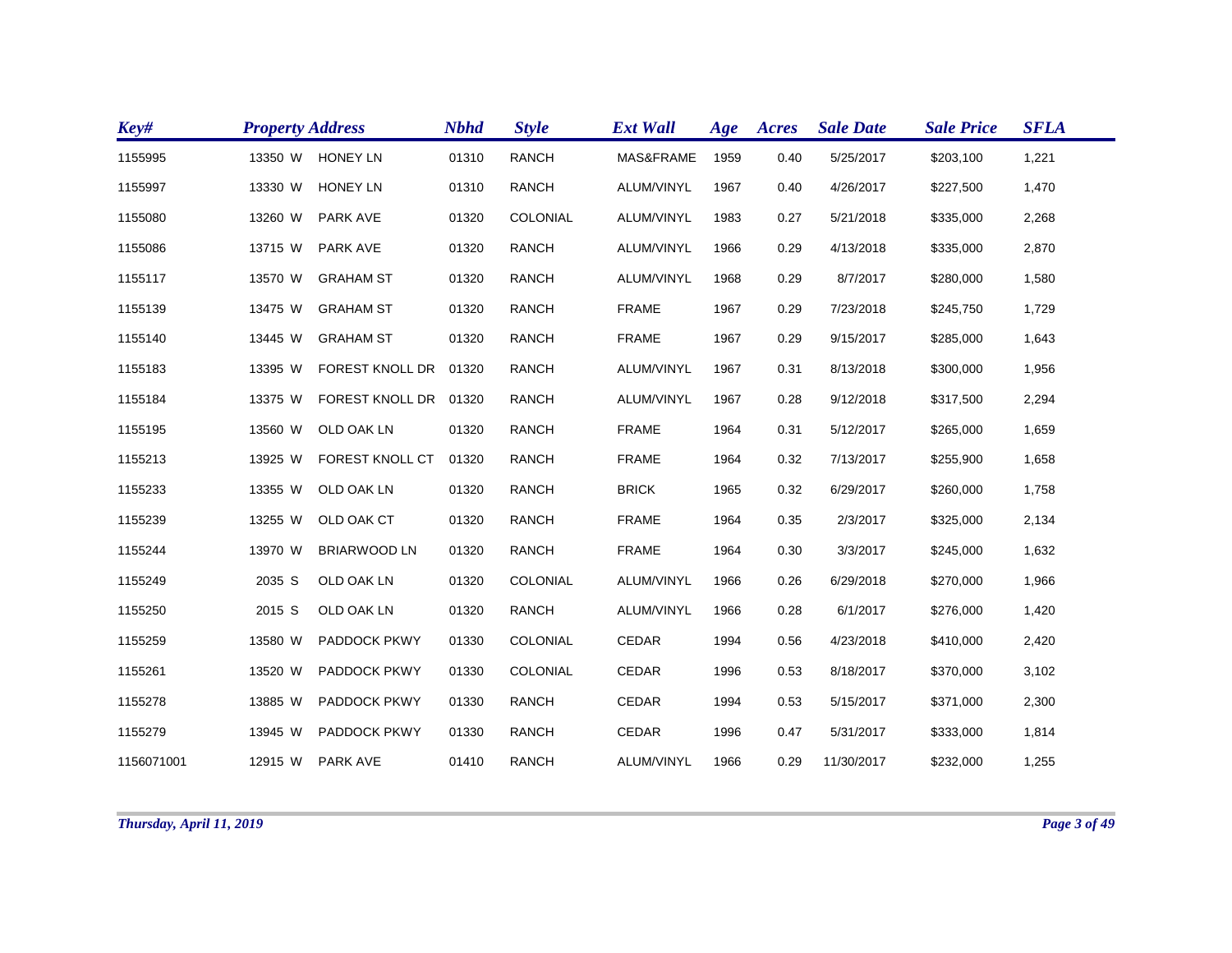| Key#       | <b>Property Address</b> |                        | <b>Nbhd</b> | <b>Style</b>       | <b>Ext Wall</b> | Age  | Acres | <b>Sale Date</b> | <b>Sale Price</b> | <b>SFLA</b> |
|------------|-------------------------|------------------------|-------------|--------------------|-----------------|------|-------|------------------|-------------------|-------------|
| 1156082001 | 12950 W                 | <b>PARK AVE</b>        | 01410       | <b>SPLIT LEVEL</b> | <b>FRAME</b>    | 1967 | 0.27  | 7/31/2018        | \$265,000         | 1,852       |
| 1156125    | 12820 W                 | <b>GRAHAM ST</b>       | 01410       | <b>OLD STYLE</b>   | ALUM/VINYL      | 1935 | 0.31  | 2/23/2017        | \$153,000         | 823         |
| 1156156    | 12919 W                 | <b>GRAHAM ST</b>       | 01410       | <b>RANCH</b>       | ALUM/VINYL      | 1946 | 0.31  | 7/24/2017        | \$168,000         | 1,338       |
| 1156025    | 12916 W                 | <b>HONEY LN</b>        | 01420       | <b>RANCH</b>       | <b>BLOCK</b>    | 1953 | 0.53  | 6/23/2017        | \$156,000         | 1,088       |
| 1156031    | 12417 W                 | <b>HONEY LN</b>        | 01420       | <b>RANCH</b>       | <b>STONE</b>    | 1953 | 0.35  | 2/5/2018         | \$184,400         | 1,120       |
| 1156031    | 12417 W                 | <b>HONEY LN</b>        | 01420       | RANCH              | <b>STONE</b>    | 1953 | 0.35  | 4/10/2017        | \$182,500         | 1,120       |
| 1156051    | 13125 W                 | <b>HONEY LN</b>        | 01420       | COLONIAL           | ALUM/VINYL      | 1963 | 0.35  | 6/27/2018        | \$249,900         | 2,084       |
| 1157009    | 1603 S                  | SUNNY SLOPE RD         | 02110       | <b>RANCH</b>       | ALUM/VINYL      | 1953 | 0.37  | 4/20/2018        | \$237,500         | 1,344       |
| 1157010    | 1619 S                  | <b>SUNNY SLOPE RD</b>  | 02110       | <b>RANCH</b>       | ALUM/VINYL      | 1953 | 0.37  | 2/27/2017        | \$219,000         | 1,348       |
| 1157014    | 1612 S                  | <b>RANCH RD</b>        | 02110       | <b>RANCH</b>       | <b>BRICK</b>    | 1952 | 0.39  | 8/31/2018        | \$199,900         | 1,152       |
| 1157036    | 1601 S                  | GREEN RIDGE TER 02110  |             | <b>RANCH</b>       | ALUM/VINYL      | 1954 | 0.34  | 6/6/2018         | \$220,250         | 1,032       |
| 1157041    | 1631 S                  | <b>GREEN RIDGE TER</b> | 02110       | <b>RANCH</b>       | ALUM/VINYL      | 1955 | 0.34  | 4/4/2018         | \$236,000         | 1,080       |
| 1157042    | 14400 W                 | <b>GATEWOOD DR</b>     | 02110       | <b>RANCH</b>       | <b>BRICK</b>    | 1955 | 0.38  | 5/23/2018        | \$247,000         | 1,358       |
| 1157045    | 1413 S                  | CLOVER KNOLL PL 02110  |             | <b>RANCH</b>       | <b>BRICK</b>    | 1955 | 0.34  | 7/28/2017        | \$200,000         | 1,131       |
| 1157049    | 1517 S                  | CLOVER KNOLL PL 02110  |             | RANCH              | <b>BRICK</b>    | 1952 | 0.34  | 3/1/2018         | \$176,000         | 956         |
| 1157051    | 1607 S                  | CLOVER KNOLL PL 02110  |             | <b>RANCH</b>       | <b>STONE</b>    | 1952 | 0.34  | 11/12/2018       | \$184,900         | 1,302       |
| 1157054    | 1625 S                  | CLOVER KNOLL PL 02110  |             | <b>RANCH</b>       | ALUM/VINYL      | 1955 | 0.34  | 1/19/2018        | \$255,000         | 1,384       |
| 1157088    | 1618 S                  | CLOVER KNOLL PL 02110  |             | <b>RANCH</b>       | ALUM/VINYL      | 1952 | 0.37  | 11/2/2018        | \$176,000         | 1,222       |
| 1157094    | 1506 S                  | CLOVER KNOLL PL 02110  |             | <b>RANCH</b>       | <b>FRAME</b>    | 1957 | 0.37  | 7/18/2018        | \$227,500         | 1,312       |
| 1157101    | 1412 S                  | WOODSIDE DR            | 02110       | <b>RANCH</b>       | ALUM/VINYL      | 1957 | 0.34  | 4/27/2018        | \$210,000         | 1,040       |
| 1157119    | 1517 S                  | <b>WOODSIDE DR</b>     | 02110       | <b>RANCH</b>       | <b>STONE</b>    | 1961 | 0.34  | 12/1/2017        | \$237,500         | 1,360       |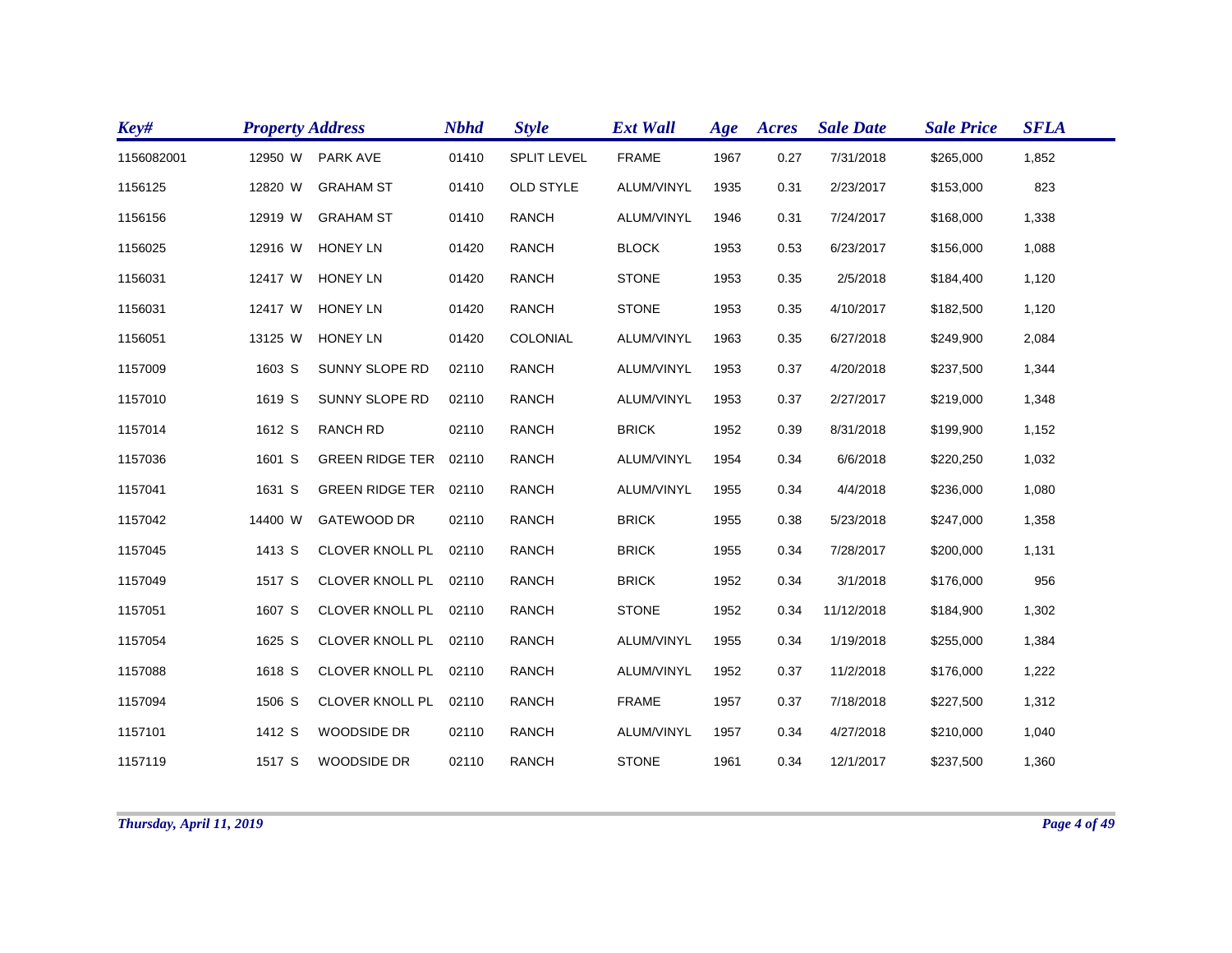| Key#       | <b>Property Address</b> |                      | <b>Nbhd</b> | <b>Style</b>       | <b>Ext Wall</b> | Age  | Acres | <b>Sale Date</b> | <b>Sale Price</b> | <b>SFLA</b> |
|------------|-------------------------|----------------------|-------------|--------------------|-----------------|------|-------|------------------|-------------------|-------------|
| 1157127    | 14510 W                 | <b>GATEWOOD DR</b>   | 02110       | <b>RANCH</b>       | <b>BRICK</b>    | 1956 | 0.54  | 1/11/2018        | \$191,500         | 1,131       |
| 1157158    | 1518 S                  | SHERWOOD DR          | 02110       | <b>RANCH</b>       | ALUM/VINYL      | 1953 | 0.37  | 4/10/2018        | \$210,000         | 1,336       |
| 1157185    | 14601 W                 | <b>GATEWOOD DR</b>   | 02110       | <b>RANCH</b>       | <b>FRAME</b>    | 1953 | 0.49  | 2/9/2018         | \$218,000         | 1,416       |
| 1157996004 | 14155 W                 | GATEWOOD CT          | 02110       | <b>RANCH</b>       | ALUM/VINYL      | 1995 | 0.44  | 7/12/2018        | \$199,900         | 1,428       |
| 1159012    | 15042 W                 | <b>ROGERS DR</b>     | 02310       | <b>RANCH</b>       | ALUM/VINYL      | 1966 | 0.71  | 10/30/2017       | \$233,000         | 1,453       |
| 1159060    | 2240 S                  | PARKSIDE DR          | 02320       | COLONIAL           | <b>CEDAR</b>    | 1988 | 0.36  | 5/3/2018         | \$360,000         | 2,453       |
| 1159072    | 2070 S                  | PARKSIDE DR          | 02320       | CONTEMPORAR CEDAR  |                 | 1988 | 0.33  | 12/21/2017       | \$375,000         | 2,383       |
| 1159092    | 2125 S                  | PARKSIDE DR          | 02320       | COLONIAL           | <b>CEDAR</b>    | 1988 | 0.38  | 10/17/2018       | \$435,000         | 2,448       |
| 1159152    | 15160 W                 | WOODLAND DR          | 02330       | COLONIAL           | CEDAR           | 1999 | 0.56  | 7/14/2017        | \$472,000         | 3,662       |
| 1159157    | 15135 W                 | WOODVIEW DR          | 02330       | COLONIAL           | CEDAR           | 1995 | 0.58  | 5/26/2017        | \$489,000         | 3,559       |
| 1159173    | 2055 S                  | SUNSET CT            | 02330       | <b>SPLIT LEVEL</b> | <b>CEDAR</b>    | 1996 | 0.58  | 12/15/2017       | \$373,000         | 2,692       |
| 1159175    | 15570 W                 | <b>WOODVIEW DR</b>   | 02330       | COLONIAL           | <b>CEDAR</b>    | 1995 | 0.49  | 12/21/2018       | \$399,800         | 2,690       |
| 1160069    | 14310 W                 | <b>HONEY LN</b>      | 02410       | <b>RANCH</b>       | ALUM/VINYL      | 1967 | 0.31  | 2/5/2018         | \$280,000         | 1,727       |
| 1160076    | 14510 W                 | <b>HONEY LN</b>      | 02410       | COLONIAL           | ALUM/VINYL      | 1968 | 0.31  | 9/29/2017        | \$235,000         | 1,839       |
| 1160078    | 14580 W                 | <b>HONEY LN</b>      | 02410       | COLONIAL           | ALUM/VINYL      | 1968 | 0.31  | 7/10/2017        | \$271,100         | 1,763       |
| 1160080    | 14650 W                 | <b>HONEY LN</b>      | 02410       | COLONIAL           | ALUM/VINYL      | 1968 | 0.31  | 9/28/2018        | \$277,000         | 1,734       |
| 1160091    | 14425 W                 | <b>HONEY LN</b>      | 02410       | COLONIAL           | ALUM/VINYL      | 1967 | 0.31  | 8/24/2017        | \$324,900         | 1,980       |
| 1160094    | 14505 W                 | <b>HONEY LN</b>      | 02410       | COLONIAL           | ALUM/VINYL      | 1967 | 0.31  | 11/16/2018       | \$296,900         | 1,844       |
| 1160122    | 14555 W                 | <b>ROGERS DR</b>     | 02410       | COLONIAL           | ALUM/VINYL      | 1966 | 0.31  | 4/20/2018        | \$372,000         | 2,766       |
| 1160132    | 14250 W                 | PARK AVE             | 02410       | <b>SPLIT LEVEL</b> | ALUM/VINYL      | 1965 | 0.32  | 1/6/2017         | \$254,000         | 1,973       |
| 1160143    | 14025 W                 | <b>HONEY LANE CT</b> | 02410       | <b>RANCH</b>       | ALUM/VINYL      | 1965 | 0.35  | 12/7/2018        | \$240,000         | 1,512       |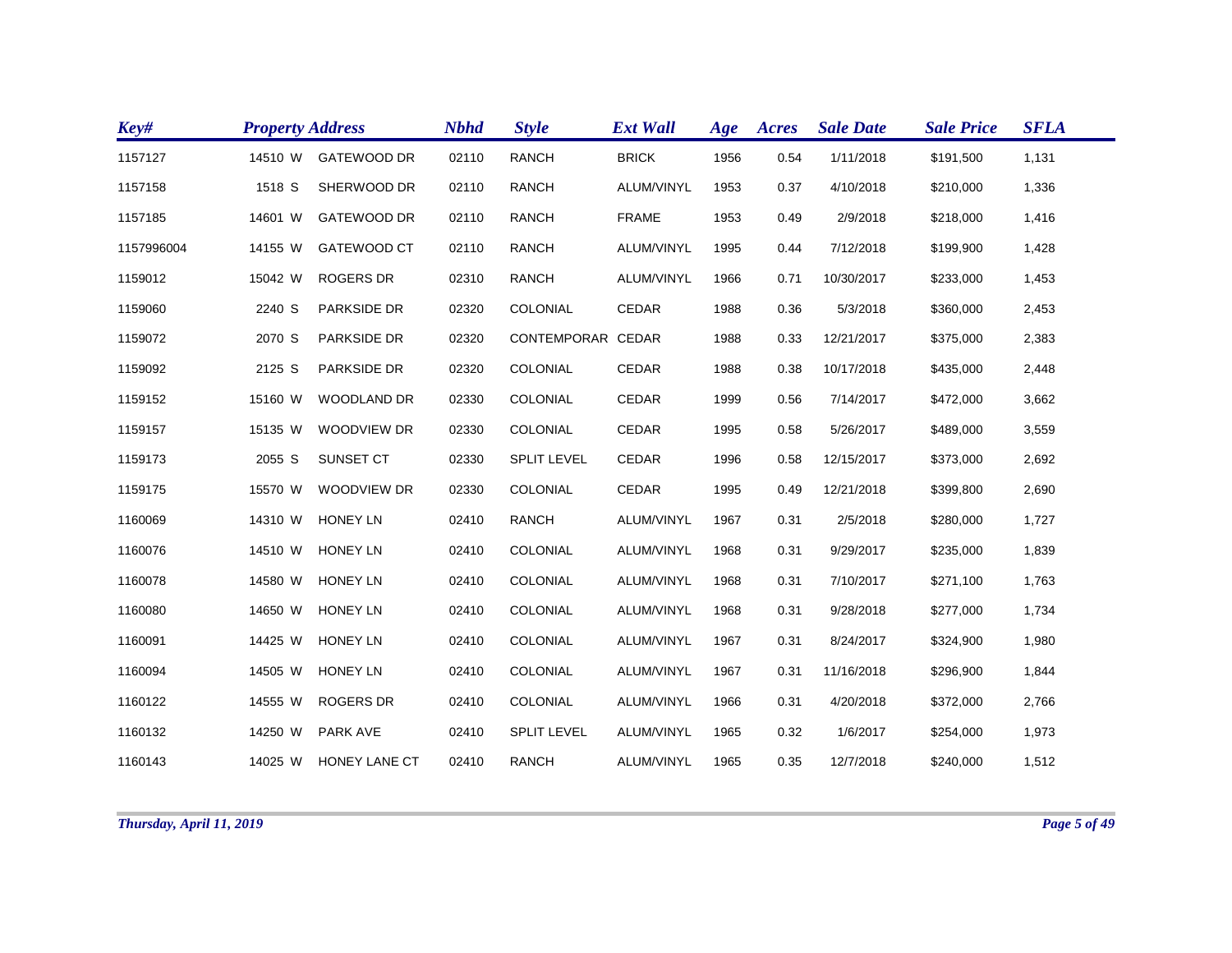| Key#    | <b>Property Address</b> |                       | <b>Nbhd</b> | <b>Style</b>       | <b>Ext Wall</b> | Age  | Acres | <b>Sale Date</b> | <b>Sale Price</b> | <b>SFLA</b> |
|---------|-------------------------|-----------------------|-------------|--------------------|-----------------|------|-------|------------------|-------------------|-------------|
| 1160033 | 2100 S                  | <b>WOODSHIRE DR</b>   | 02420       | <b>SPLIT LEVEL</b> | ALUM/VINYL      | 1966 | 0.39  | 10/26/2018       | \$264,900         | 1,764       |
| 1160051 | 14521 W                 | <b>WOODLAND DR</b>    | 02420       | <b>RANCH</b>       | <b>STONE</b>    | 1964 | 0.58  | 7/13/2017        | \$230,000         | 1,534       |
| 1160161 | 14355 W                 | PARK AVE              | 02430       | CAPE COD           | CEDAR           | 1987 | 0.46  | 3/17/2017        | \$415,000         | 3,014       |
| 1160167 | 14520 W                 | <b>CREST VIEW DR</b>  | 02430       | CAPE COD           | CEDAR           | 1987 | 0.46  | 6/14/2018        | \$445,000         | 2,939       |
| 1160173 | 2090 S                  | <b>WOODSHIRE DR</b>   | 02430       | <b>RANCH</b>       | <b>FRAME</b>    | 1987 | 0.46  | 9/11/2017        | \$312,250         | 1,943       |
| 1160175 | 14745 W                 | PARK AVE              | 02430       | CAPE COD           | CEDAR           | 1991 | 0.46  | 9/26/2017        | \$384,000         | 2,985       |
| 1160185 | 14700 W                 | <b>PARK AVE</b>       | 02430       | COLONIAL           | CEDAR           | 1988 | 0.46  | 7/17/2017        | \$399,900         | 2,360       |
| 1160194 | 14430 W                 | <b>PARK AVE</b>       | 02430       | CAPE COD           | CEDAR           | 1988 | 0.46  | 7/12/2018        | \$405,000         | 3,034       |
| 1160217 | 14040 W                 | <b>MEADOWSHIRE DR</b> | 02430       | <b>SPLIT LEVEL</b> | <b>CEDAR</b>    | 1991 | 0.37  | 11/7/2018        | \$331,900         | 1,966       |
| 1160015 | 14115 W                 | <b>CREST VIEW DR</b>  | 02440       | <b>RANCH</b>       | ALUM/VINYL      | 1953 | 0.81  | 5/26/2017        | \$227,900         | 1,487       |
| 1160021 | 14321 W                 | <b>CREST VIEW DR</b>  | 02440       | <b>RANCH</b>       | CEDAR           | 1951 | 1.05  | 9/29/2017        | \$253,400         | 1,691       |
| 1160996 | 2201 S                  | SUNNY SLOPE RD        | 02440       | <b>RANCH</b>       | ALUM/VINYL      | 1950 | 0.40  | 10/23/2017       | \$170,000         | 875         |
| 1161005 | 15735 W                 | <b>BLUE JAY CIR</b>   | 03110       | <b>RANCH</b>       | <b>CEDAR</b>    | 1983 | 0.44  | 9/18/2017        | \$304,000         | 1,852       |
| 1161006 | 15745 W                 | <b>BLUE JAY CIR</b>   | 03110       | <b>RANCH</b>       | ALUM/VINYL      | 1957 | 0.49  | 2/28/2018        | \$184,900         | 1,180       |
| 1161015 | 15800 W                 | <b>ROBIN RD</b>       | 03110       | <b>RANCH</b>       | <b>BRICK</b>    | 1956 | 0.53  | 9/21/2018        | \$245,000         | 1,189       |
| 1161982 | 1515 S                  | <b>RIVER RD</b>       | 03110       | <b>DUPLEX</b>      | ALUM/VINYL      | 1967 | 0.37  | 5/24/2018        | \$358,000         | 2,844       |
| 1161364 | 16344 W                 | <b>COACHLIGHT DR</b>  | 03119       | CONDO              | ALUM/VINYL      | 1978 | 0.00  | 5/15/2017        | \$127,000         | 1,095       |
| 1161458 | 15613 W                 | <b>BROOK DR</b>       | 03129       | CONDO              | <b>FRAME</b>    | 1984 | 0.00  | 5/21/2018        | \$199,400         | 1,558       |
| 1161474 | 15751 W                 | <b>BROOK DR</b>       | 03129       | CONDO              | <b>FRAME</b>    | 1985 | 0.00  | 10/29/2018       | \$215,000         | 1,344       |
| 1161476 | 15739 W                 | <b>BROOK DR</b>       | 03129       | CONDO              | <b>FRAME</b>    | 1985 | 0.00  | 5/19/2017        | \$190,000         | 1,414       |
| 1161479 | 15678 W                 | <b>BROOK DR</b>       | 03129       | CONDO              | <b>FRAME</b>    | 1985 | 0.00  | 6/16/2017        | \$171,000         | 1,344       |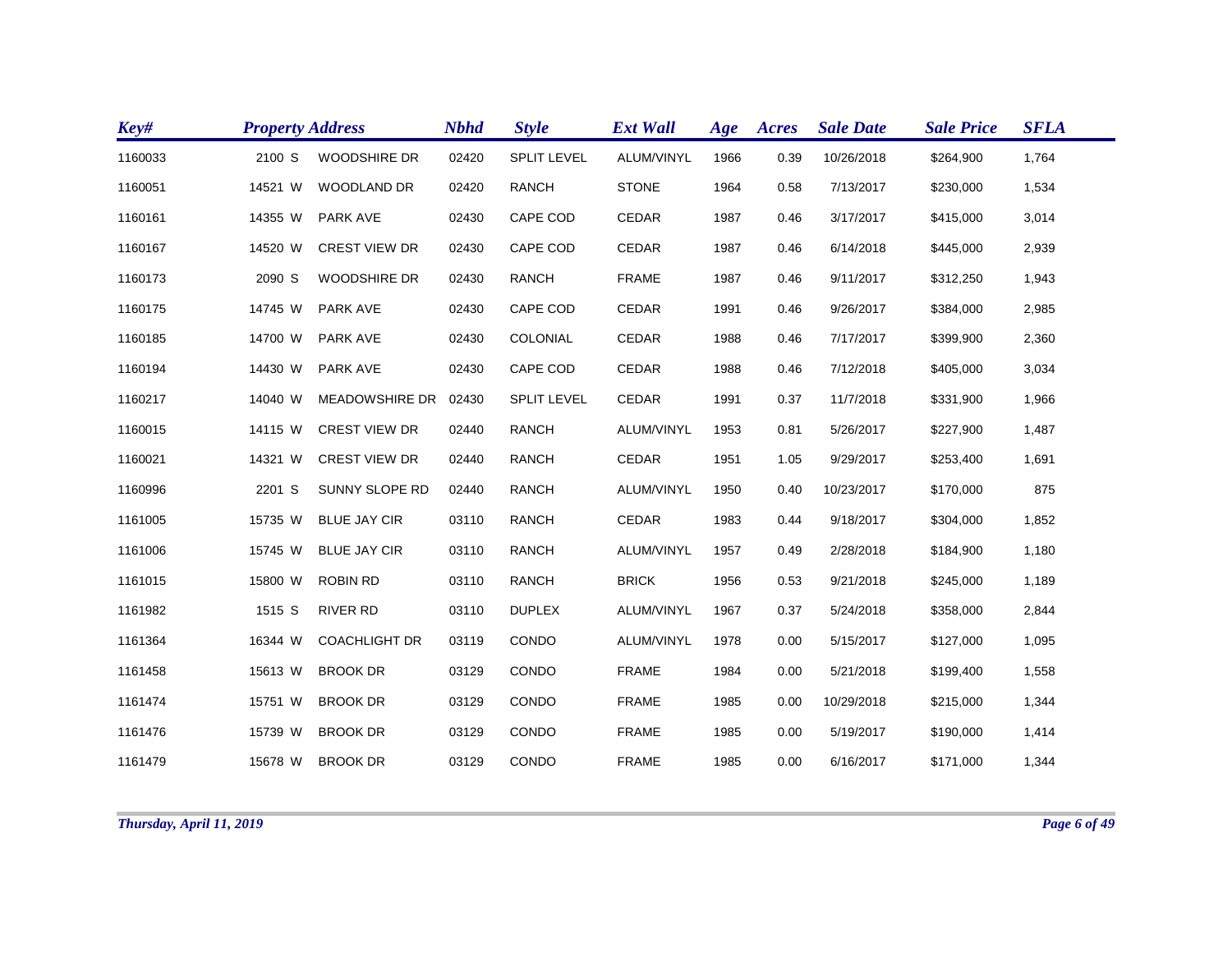| Key#    | <b>Property Address</b> |                       | <b>Nbhd</b> | <b>Style</b> | <b>Ext Wall</b> | Age  | Acres | <b>Sale Date</b> | <b>Sale Price</b> | <b>SFLA</b> |
|---------|-------------------------|-----------------------|-------------|--------------|-----------------|------|-------|------------------|-------------------|-------------|
| 1161495 | 15606 W                 | <b>BROOK DR</b>       | 03129       | CONDO        | <b>FRAME</b>    | 1986 | 0.00  | 12/19/2018       | \$190,000         | 1,344       |
| 1161497 | 15637 W                 | <b>RIDGE RD</b>       | 03129       | CONDO        | <b>FRAME</b>    | 1986 | 0.00  | 4/4/2018         | \$193,000         | 1,344       |
| 1161499 | 15633 W                 | <b>RIDGE RD</b>       | 03129       | CONDO        | <b>FRAME</b>    | 1986 | 0.00  | 5/19/2017        | \$189,900         | 1,426       |
| 1161501 | 15625 W                 | <b>RIDGE RD</b>       | 03129       | CONDO        | <b>FRAME</b>    | 1986 | 0.00  | 1/20/2017        | \$155,000         | 1,344       |
| 1161516 | 15650 W                 | <b>RIDGE RD</b>       | 03129       | CONDO        | <b>FRAME</b>    | 1986 | 0.00  | 1/23/2017        | \$192,500         | 1,344       |
| 1161272 | 15983 W                 | <b>GREENFIELD AVE</b> | 03139       | CONDO        | <b>BRICK</b>    | 1965 | 0.00  | 3/24/2017        | \$139,800         | 1,320       |
| 1161304 | 15982 W                 | <b>HERITAGE LN</b>    | 03139       | CONDO        | <b>BRICK</b>    | 1965 | 0.00  | 3/26/2018        | \$159,000         | 1,320       |
| 1161305 | 15984 W                 | <b>HERITAGE LN</b>    | 03139       | CONDO        | <b>BRICK</b>    | 1965 | 0.00  | 5/5/2017         | \$120,900         | 1,320       |
| 1161309 | 16025 W                 | <b>HERITAGE LN</b>    | 03139       | CONDO        | <b>BRICK</b>    | 1965 | 0.00  | 6/29/2018        | \$147,900         | 1,320       |
| 1161028 | 1624 S                  | <b>COACHLIGHT DR</b>  | 03149       | CONDO        | <b>FRAME</b>    | 1978 | 0.00  | 4/17/2017        | \$82,500          | 878         |
| 1161029 | 1622 S                  | <b>COACHLIGHT DR</b>  | 03149       | CONDO        | <b>FRAME</b>    | 1978 | 0.00  | 6/7/2017         | \$84,000          | 878         |
| 1161030 | 1618 S                  | <b>COACHLIGHT DR</b>  | 03149       | CONDO        | <b>FRAME</b>    | 1978 | 0.00  | 9/15/2017        | \$117,000         | 1,088       |
| 1161046 | 1678 S                  | <b>COACHLIGHT DR</b>  | 03149       | CONDO        | ALUM/VINYL      | 1978 | 0.00  | 5/25/2018        | \$119,500         | 1,088       |
| 1161050 | 1674 S                  | <b>COACHLIGHT DR</b>  | 03149       | CONDO        | <b>FRAME</b>    | 1978 | 0.00  | 3/10/2017        | \$95,000          | 1,146       |
| 1161055 | 1601 S                  | <b>COACHLIGHT DR</b>  | 03149       | CONDO        | <b>BRICK</b>    | 1973 | 0.00  | 5/25/2018        | \$95,000          | 893         |
| 1161066 | 1615 S                  | <b>COACHLIGHT DR</b>  | 03149       | CONDO        | <b>BRICK</b>    | 1973 | 0.00  | 6/11/2018        | \$110,000         | 858         |
| 1161090 | 1651 S                  | <b>COACHLIGHT DR</b>  | 03149       | CONDO        | <b>BRICK</b>    | 1973 | 0.00  | 12/6/2017        | \$85,000          | 680         |
| 1161099 | 1689 S                  | <b>COACHLIGHT DR</b>  | 03149       | CONDO        | <b>BRICK</b>    | 1973 | 0.00  | 4/10/2017        | \$95,000          | 967         |
| 1161107 | 1685 S                  | <b>COACHLIGHT DR</b>  | 03149       | CONDO        | <b>BRICK</b>    | 1973 | 0.00  | 4/14/2017        | \$100,000         | 914         |
| 1161119 | 1705 S                  | <b>COACHLIGHT DR</b>  | 03149       | CONDO        | <b>BRICK</b>    | 1973 | 0.00  | 5/22/2017        | \$82,700          | 858         |
| 1161122 | 1715 S                  | <b>COACHLIGHT DR</b>  | 03149       | CONDO        | <b>BRICK</b>    | 1973 | 0.00  | 7/16/2018        | \$110,000         | 858         |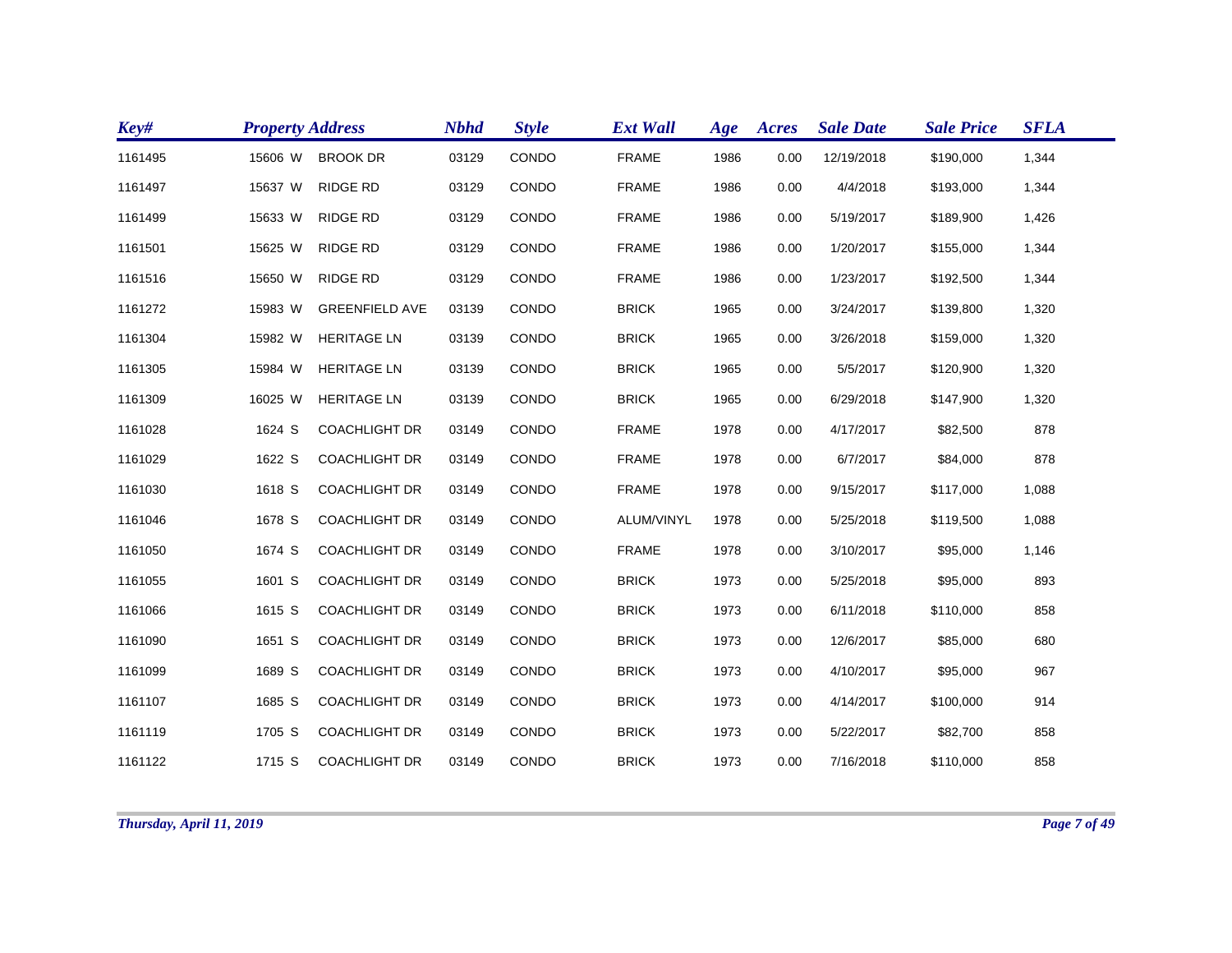| Key#    | <b>Property Address</b> |                      | <b>Nbhd</b> | <b>Style</b> | <b>Ext Wall</b> | Age  | Acres | <b>Sale Date</b> | <b>Sale Price</b> | <b>SFLA</b> |  |
|---------|-------------------------|----------------------|-------------|--------------|-----------------|------|-------|------------------|-------------------|-------------|--|
| 1161123 | 1715 S                  | <b>COACHLIGHT DR</b> | 03149       | CONDO        | <b>BRICK</b>    | 1973 | 0.00  | 2/28/2017        | \$79,000          | 914         |  |
| 1161144 | 1686 S                  | <b>CARRIAGE LN</b>   | 03149       | CONDO        | <b>BRICK</b>    | 1973 | 0.00  | 5/4/2018         | \$78,000          | 672         |  |
| 1161158 | 1684 S                  | <b>CARRIAGE LN</b>   | 03149       | CONDO        | <b>BRICK</b>    | 1973 | 0.00  | 6/4/2018         | \$85,000          | 914         |  |
| 1161166 | 1664 S                  | <b>CARRIAGE LN</b>   | 03149       | CONDO        | <b>BRICK</b>    | 1973 | 0.00  | 11/9/2018        | \$74,900          | 672         |  |
| 1161179 | 1660 S                  | <b>CARRIAGE LN</b>   | 03149       | CONDO        | <b>BRICK</b>    | 1973 | 0.00  | 2/5/2018         | \$109,500         | 896         |  |
| 1161189 | 1608 S                  | <b>CARRIAGE LN</b>   | 03149       | CONDO        | <b>BRICK</b>    | 1973 | 0.00  | 5/2/2017         | \$67,000          | 672         |  |
| 1161193 | 1614 S                  | <b>CARRIAGE LN</b>   | 03149       | CONDO        | <b>BRICK</b>    | 1973 | 0.00  | 3/16/2018        | \$81,000          | 685         |  |
| 1161196 | 1614 S                  | <b>CARRIAGE LN</b>   | 03149       | CONDO        | <b>BRICK</b>    | 1973 | 0.00  | 8/31/2017        | \$80,500          | 680         |  |
| 1161197 | 1604 S                  | <b>CARRIAGE LN</b>   | 03149       | CONDO        | <b>BRICK</b>    | 1973 | 0.00  | 11/30/2018       | \$75,800          | 680         |  |
| 1161375 | 1603 S                  | <b>CARRIAGE LN</b>   | 03149       | CONDO        | <b>FRAME</b>    | 1979 | 0.00  | 12/10/2018       | \$119,900         | 1,088       |  |
| 1161381 | 1615 S                  | <b>CARRIAGE LN</b>   | 03149       | CONDO        | <b>FRAME</b>    | 1979 | 0.00  | 10/30/2017       | \$83,500          | 878         |  |
| 1161382 | 1619 S                  | <b>CARRIAGE LN</b>   | 03149       | CONDO        | <b>FRAME</b>    | 1979 | 0.00  | 4/23/2018        | \$151,000         | 1,088       |  |
| 1161383 | 1605 S                  | <b>CARRIAGE LN</b>   | 03149       | CONDO        | <b>FRAME</b>    | 1979 | 0.00  | 8/31/2017        | \$100,000         | 1,088       |  |
| 1161396 | 1653 S                  | <b>CARRIAGE LN</b>   | 03149       | CONDO        | <b>FRAME</b>    | 1979 | 0.00  | 6/22/2018        | \$87,400          | 878         |  |
| 1161413 | 1705 S                  | <b>CARRIAGE LN</b>   | 03149       | CONDO        | <b>FRAME</b>    | 1979 | 0.00  | 6/25/2018        | \$96,000          | 878         |  |
| 1161416 | 1691 S                  | <b>CARRIAGE LN</b>   | 03149       | CONDO        | <b>FRAME</b>    | 1979 | 0.00  | 7/11/2018        | \$77,500          | 958         |  |
| 1161420 | 1701 S                  | <b>CARRIAGE LN</b>   | 03149       | CONDO        | <b>FRAME</b>    | 1979 | 0.00  | 2/12/2018        | \$82,000          | 958         |  |
| 1161423 | 1487 S                  | <b>CARRIAGE LN</b>   | 03149       | CONDO        | <b>BRICK</b>    | 1973 | 0.00  | 6/5/2018         | \$104,400         | 890         |  |
| 1161437 | 1493 S                  | <b>CARRIAGE LN</b>   | 03149       | CONDO        | <b>BRICK</b>    | 1973 | 0.00  | 9/18/2018        | \$80,000          | 680         |  |
| 1161439 | 1455 S                  | <b>CARRIAGE LN</b>   | 03149       | <b>CONDO</b> | <b>BRICK</b>    | 1973 | 0.00  | 8/31/2018        | \$96,500          | 890         |  |
| 1161440 | 1451 S                  | <b>CARRIAGE LN</b>   | 03149       | CONDO        | <b>BRICK</b>    | 1973 | 0.00  | 5/15/2018        | \$74,000          | 670         |  |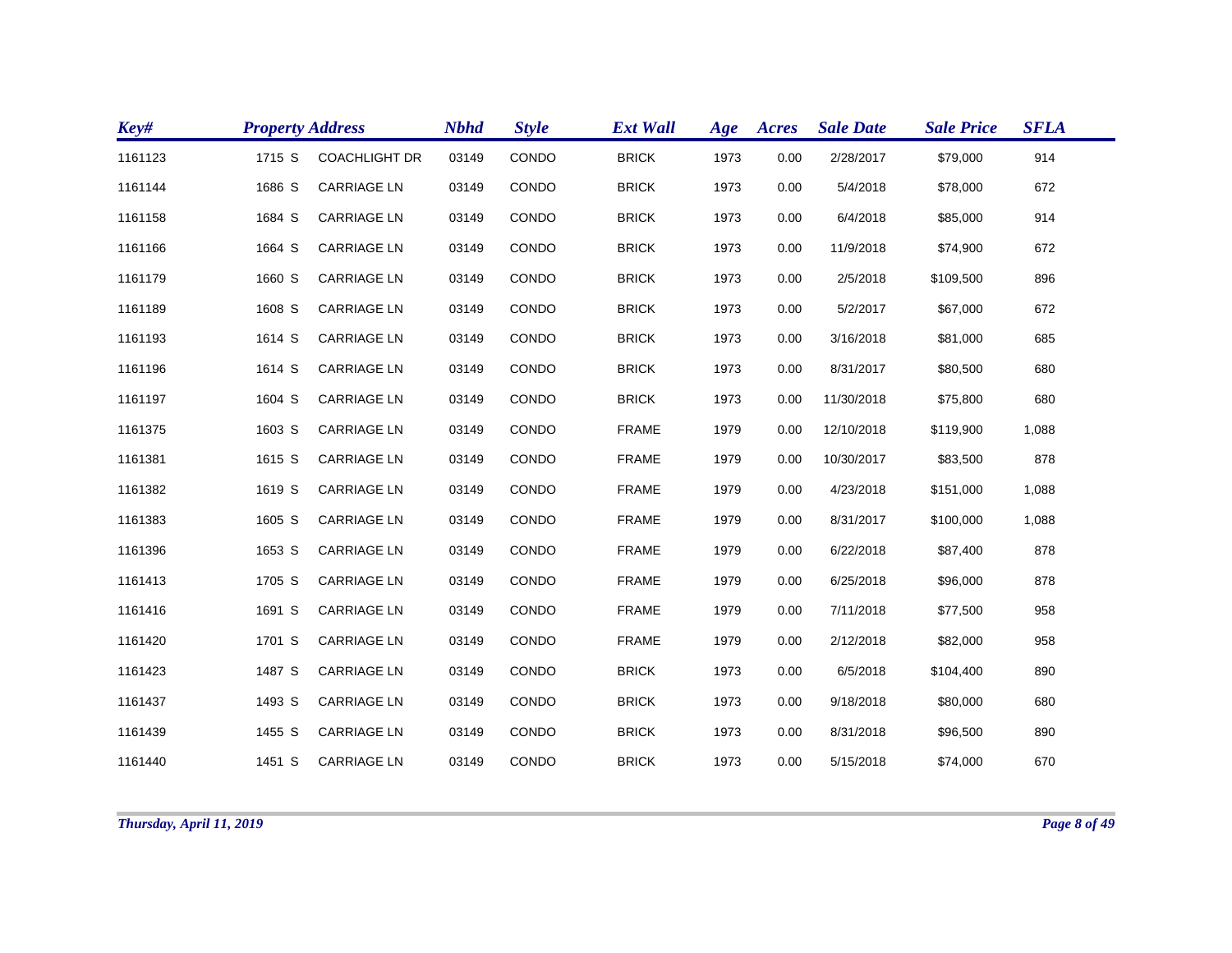| Key#    | <b>Property Address</b> |                      | <b>Nbhd</b> | <b>Style</b>     | <b>Ext Wall</b> | Age  | Acres | <b>Sale Date</b> | <b>Sale Price</b> | <b>SFLA</b> |
|---------|-------------------------|----------------------|-------------|------------------|-----------------|------|-------|------------------|-------------------|-------------|
| 1161445 | 1463 S                  | <b>CARRIAGE LN</b>   | 03149       | CONDO            | <b>BRICK</b>    | 1973 | 0.00  | 10/12/2018       | \$65,000          | 670         |
| 1162038 | 1447 S                  | 170 ST               | 03210       | <b>RANCH</b>     | ALUM/VINYL      | 1950 | 0.26  | 4/6/2018         | \$195,000         | 1,300       |
| 1162055 | 1420 S                  | 170 ST               | 03210       | <b>OLD STYLE</b> | ALUM/VINYL      | 1926 | 0.26  | 5/15/2017        | \$186,000         | 1,030       |
| 1162092 | 1441 S                  | 168 ST               | 03210       | CAPE COD         | ALUM/VINYL      | 1953 | 0.26  | 5/8/2017         | \$188,000         | 1,200       |
| 1162123 | 1415 S                  | 167 ST               | 03210       | <b>BI-LEVEL</b>  | ALUM/VINYL      | 1997 | 0.26  | 2/1/2017         | \$241,300         | 1,786       |
| 1162139 | 1450 S                  | 167 ST               | 03210       | CAPE COD         | ALUM/VINYL      | 1951 | 0.26  | 6/28/2018        | \$220,500         | 1,160       |
| 1162187 | 1430 S                  | 165 ST               | 03210       | <b>RANCH</b>     | ALUM/VINYL      | 1950 | 0.30  | 9/8/2017         | \$164,900         | 912         |
| 1162196 | 1441 S                  | 164 ST               | 03210       | CAPE COD         | ALUM/VINYL      | 1947 | 0.30  | 12/27/2018       | \$239,900         | 1,436       |
| 1162261 | 1501 S                  | 165 ST               | 03210       | <b>RANCH</b>     | <b>FRAME</b>    | 1954 | 0.24  | 3/30/2017        | \$225,000         | 1,165       |
| 1162268 | 1520 S                  | 167 ST               | 03210       | <b>RANCH</b>     | <b>BLOCK</b>    | 1955 | 0.36  | 9/7/2018         | \$59,900          | 1,520       |
| 1162279 | 16600 W                 | <b>ADDISON AVE</b>   | 03210       | <b>RANCH</b>     | <b>BRICK</b>    | 1962 | 0.30  | 11/17/2017       | \$210,500         | 1,144       |
| 1162317 | 1525 S                  | 167 ST               | 03210       | <b>RANCH</b>     | ALUM/VINYL      | 1955 | 0.36  | 9/28/2018        | \$218,000         | 946         |
| 1162342 | 1537 S                  | 168 ST               | 03210       | CAPE COD         | <b>BRICK</b>    | 1950 | 0.24  | 6/12/2017        | \$210,000         | 1,290       |
| 1162349 | 1517 S                  | 168 ST               | 03210       | <b>RANCH</b>     | <b>BRICK</b>    | 1955 | 0.36  | 8/20/2018        | \$215,000         | 988         |
| 1162366 | 1552 S                  | 170 ST               | 03210       | <b>RANCH</b>     | ALUM/VINYL      | 1954 | 0.24  | 3/9/2018         | \$215,000         | 997         |
| 1162384 | 17045 W                 | <b>FULLERTON AVE</b> | 03210       | CAPE COD         | ALUM/VINYL      | 1952 | 0.24  | 10/8/2018        | \$216,500         | 1,245       |
| 1162392 | 1540 S                  | 171 ST               | 03210       | <b>RANCH</b>     | <b>ASBESTOS</b> | 1951 | 0.24  | 12/10/2018       | \$167,500         | 1,304       |
| 1162424 | 17140 W                 | <b>ADDISON AVE</b>   | 03210       | <b>OLD STYLE</b> | <b>BRICK</b>    | 1933 | 0.24  | 5/7/2018         | \$215,000         | 1,497       |
| 1162428 | 1545 S                  | 171 ST               | 03210       | <b>RANCH</b>     | ALUM/VINYL      | 1955 | 0.26  | 2/28/2018        | \$197,000         | 950         |
| 1162429 | 1537 S                  | 171 ST               | 03210       | <b>RANCH</b>     | ALUM/VINYL      | 1950 | 0.26  | 8/25/2017        | \$152,000         | 984         |
| 1162444 | 1628 S                  | <b>CALHOUN RD</b>    | 03210       | <b>RANCH</b>     | ALUM/VINYL      | 1967 | 0.26  | 6/22/2018        | \$224,000         | 1,467       |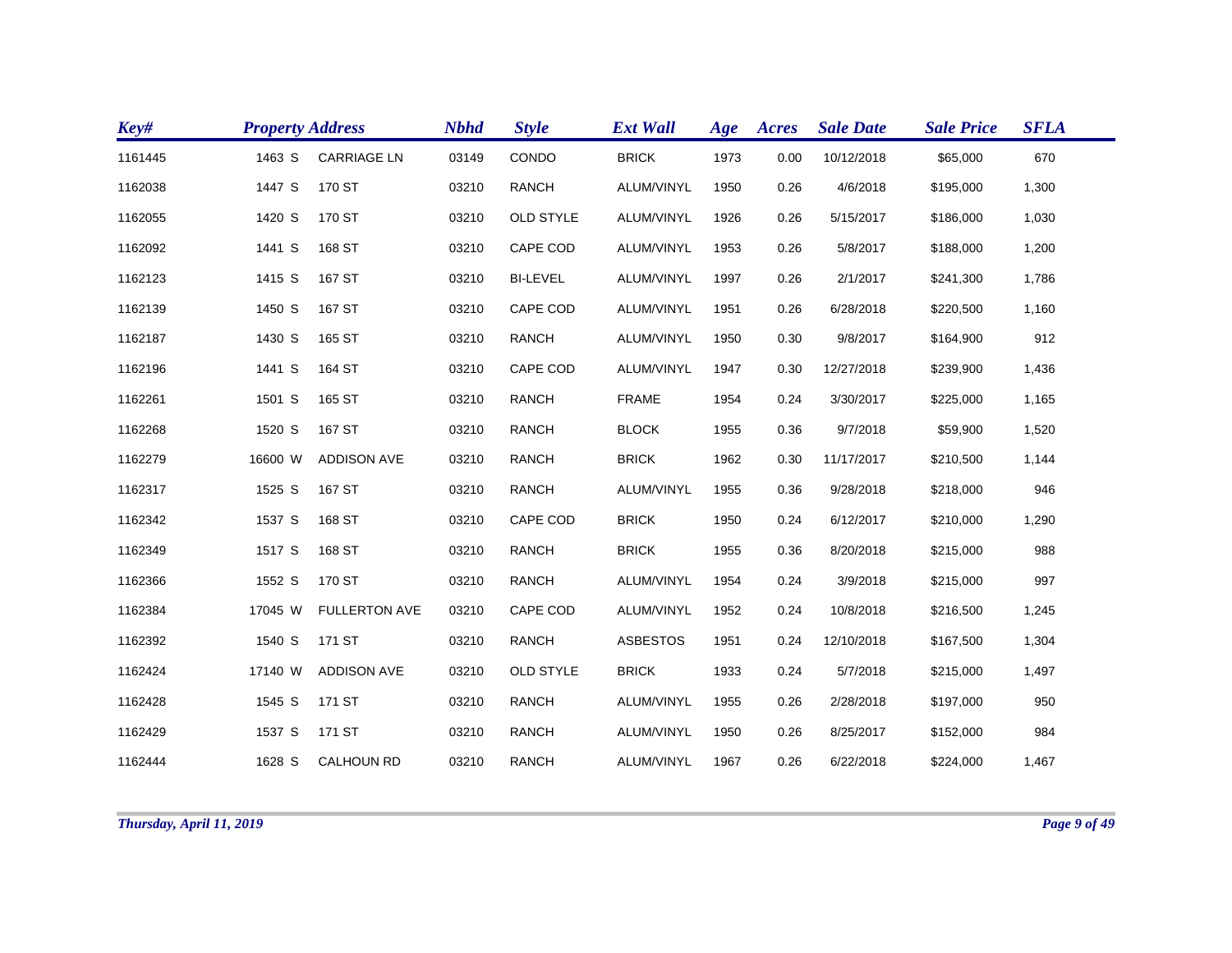| Key#    | <b>Property Address</b> |                     | <b>Nbhd</b> | <b>Style</b> | <b>Ext Wall</b> | Age  | Acres | <b>Sale Date</b> | <b>Sale Price</b> | <b>SFLA</b> |
|---------|-------------------------|---------------------|-------------|--------------|-----------------|------|-------|------------------|-------------------|-------------|
| 1162450 | 1710 S                  | <b>CALHOUN RD</b>   | 03210       | <b>RANCH</b> | ALUM/VINYL      | 1951 | 0.27  | 7/28/2017        | \$164,900         | 960         |
| 1162476 | 1610 S                  | 171 ST              | 03210       | <b>RANCH</b> | ALUM/VINYL      | 1990 | 0.24  | 11/29/2018       | \$265,000         | 1,271       |
| 1162503 | 1627 S                  | 170 ST              | 03210       | <b>RANCH</b> | ALUM/VINYL      | 1959 | 0.21  | 8/17/2017        | \$229,000         | 1,092       |
| 1162552 | 1626 S                  | 169 ST              | 03210       | CAPE COD     | ALUM/VINYL      | 1957 | 0.36  | 8/17/2018        | \$235,000         | 1,296       |
| 1162574 | 1635 S                  | 168 ST              | 03210       | <b>RANCH</b> | <b>BRICK</b>    | 1954 | 0.24  | 9/29/2017        | \$184,000         | 1,120       |
| 1162578 | 1617 S                  | 168 ST              | 03210       | <b>RANCH</b> | ALUM/VINYL      | 1955 | 0.36  | 12/29/2017       | \$226,000         | 1,102       |
| 1162590 | 1634 S                  | 168 ST              | 03210       | <b>RANCH</b> | <b>BRICK</b>    | 1956 | 0.24  | 6/22/2017        | \$224,900         | 1,333       |
| 1162622 | 1616 S                  | 167 ST              | 03210       | <b>RANCH</b> | ALUM/VINYL      | 1957 | 0.24  | 9/13/2017        | \$172,000         | 1,232       |
| 1162653 | 1613 S                  | 166 ST              | 03210       | <b>RANCH</b> | ALUM/VINYL      | 1980 | 0.24  | 11/17/2017       | \$195,000         | 1,393       |
| 1165010 | 1719 S                  | <b>CALHOUN RD</b>   | 04110       | <b>RANCH</b> | ALUM/VINYL      | 1940 | 0.61  | 1/20/2017        | \$150,000         | 922         |
| 1165011 | 1721 S                  | <b>CALHOUN RD</b>   | 04110       | COLONIAL     | ALUM/VINYL      | 1940 | 0.35  | 7/28/2017        | \$200,000         | 1,644       |
| 1165031 | 1600 S                  | <b>WEST LN</b>      | 04110       | <b>RANCH</b> | ALUM/VINYL      | 1940 | 0.59  | 6/30/2017        | \$176,000         | 1,329       |
| 1165040 | 17600 W                 | ROOSEVELT AVE       | 04110       | CAPE COD     | ALUM/VINYL      | 1954 | 0.46  | 4/28/2017        | \$245,000         | 1,563       |
| 1165065 | 17726 W                 | OAK DR              | 04110       | <b>RANCH</b> | ALUM/VINYL      | 1939 | 0.52  | 8/15/2018        | \$237,000         | 1,374       |
| 1165948 | 1426 S                  | RIDGEWAY RD         | 04110       | CAPE COD     | ALUM/VINYL      | 1951 | 0.37  | 10/5/2018        | \$120,000         | 850         |
| 1165955 | 17801 W                 | <b>WEST VIEW LN</b> | 04110       | <b>RANCH</b> | <b>BRICK</b>    | 1952 | 0.34  | 11/7/2018        | \$260,000         | 1,921       |
| 1165970 | 17734 W                 | <b>WEST VIEW LN</b> | 04110       | <b>RANCH</b> | ALUM/VINYL      | 1951 | 0.64  | 4/20/2018        | \$235,900         | 1,207       |
| 1165972 | 17714 W                 | <b>WEST VIEW LN</b> | 04110       | <b>RANCH</b> | MAS&FRAME       | 1955 | 0.34  | 10/27/2017       | \$225,000         | 1,499       |
| 1168005 | 17315 W                 | TODD CT             | 04410       | <b>RANCH</b> | ALUM/VINYL      | 2000 | 0.46  | 9/12/2018        | \$385,000         | 2,154       |
| 1168010 | 2130 S                  | <b>EAST LN</b>      | 04410       | CAPE COD     | ALUM/VINYL      | 1997 | 0.73  | 8/10/2018        | \$340,000         | 2,018       |
| 1168014 | 17505 W                 | <b>WESTWARD DR</b>  | 04410       | <b>RANCH</b> | <b>BRICK</b>    | 1955 | 0.57  | 5/1/2018         | \$217,000         | 1,260       |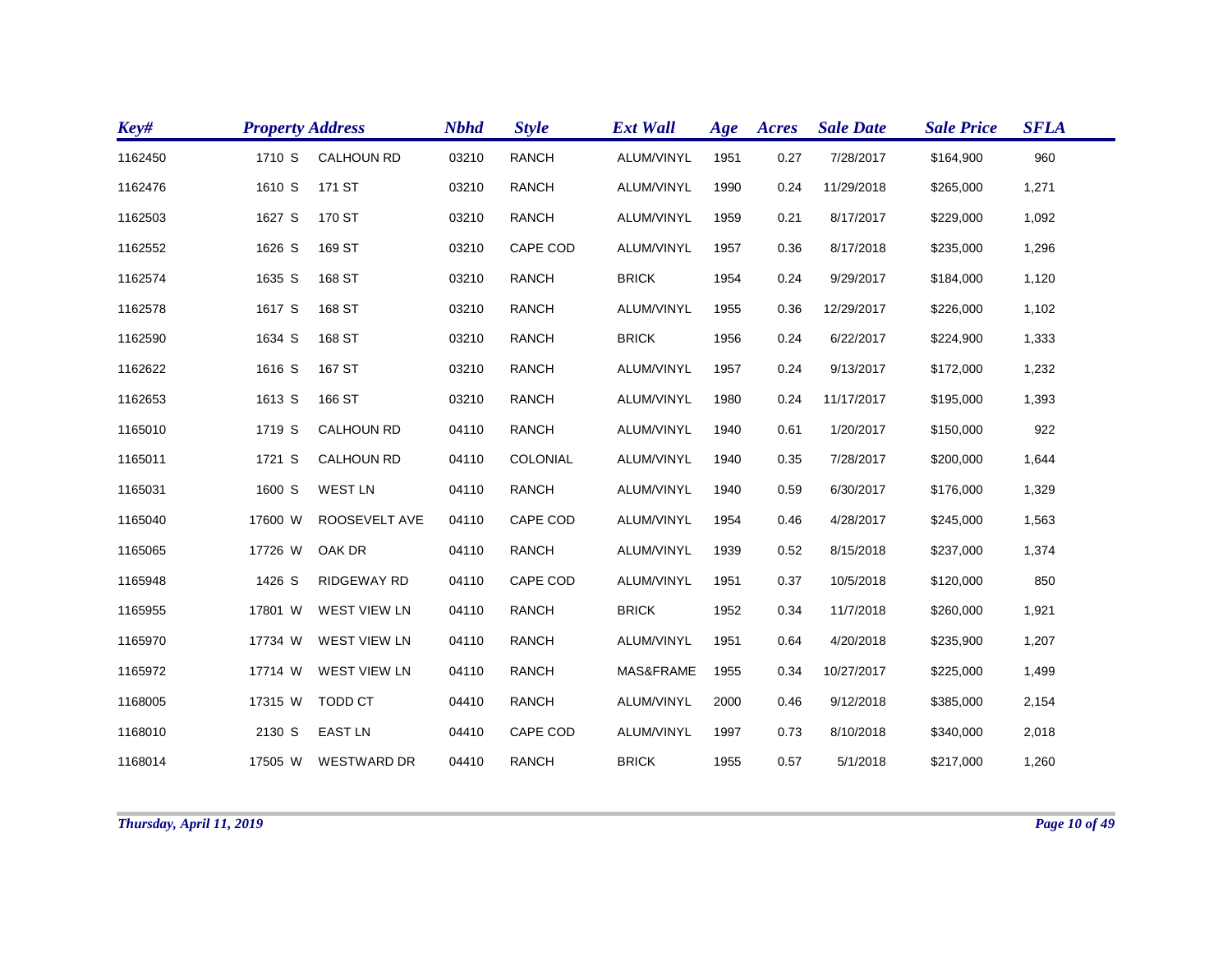| Key#    | <b>Property Address</b> |                    | <b>Nbhd</b> | <b>Style</b>       | <b>Ext Wall</b> | Age  | Acres | <b>Sale Date</b> | <b>Sale Price</b> | <b>SFLA</b> |
|---------|-------------------------|--------------------|-------------|--------------------|-----------------|------|-------|------------------|-------------------|-------------|
| 1168016 | 17535 W                 | <b>WESTWARD DR</b> | 04410       | <b>RANCH</b>       | <b>BRICK</b>    | 1959 | 0.67  | 4/25/2018        | \$205,000         | 1,282       |
| 1168017 | 17601 W                 | <b>WESTWARD DR</b> | 04410       | <b>RANCH</b>       | <b>BRICK</b>    | 1957 | 0.62  | 6/28/2018        | \$267,200         | 1,331       |
| 1168029 | 17915 W                 | <b>WESTWARD DR</b> | 04410       | COLONIAL           | ALUM/VINYL      | 1964 | 0.64  | 12/1/2017        | \$330,000         | 1,866       |
| 1168032 | 17934 W                 | <b>WESTWARD DR</b> | 04410       | <b>RANCH</b>       | <b>BRICK</b>    | 1960 | 0.72  | 3/30/2018        | \$245,000         | 1,509       |
| 1168040 | 17728 W                 | <b>WESTWARD DR</b> | 04410       | <b>RANCH</b>       | <b>BRICK</b>    | 1956 | 0.59  | 4/28/2017        | \$220,000         | 1,279       |
| 1168046 | 2021 S                  | <b>WEST LN</b>     | 04410       | <b>RANCH</b>       | <b>BRICK</b>    | 1957 | 0.61  | 6/15/2017        | \$237,500         | 1,684       |
| 1168050 | 17428 W                 | <b>WESTWARD DR</b> | 04410       | <b>RANCH</b>       | ALUM/VINYL      | 1957 | 0.58  | 6/21/2018        | \$225,000         | 1,250       |
| 1168079 | 17753 W                 | <b>ELGER CT</b>    | 04410       | <b>SPLIT LEVEL</b> | ALUM/VINYL      | 1958 | 0.57  | 11/17/2017       | \$295,000         | 1,888       |
| 1168090 | 2009 S                  | <b>WOODLAWN DR</b> | 04410       | <b>SPLIT LEVEL</b> | ALUM/VINYL      | 1960 | 0.53  | 7/5/2018         | \$233,500         | 1,555       |
| 1168110 | 1957 S                  | <b>EAST LN</b>     | 04410       | <b>RANCH</b>       | ALUM/VINYL      | 1958 | 0.61  | 8/31/2017        | \$310,000         | 2,039       |
| 1168124 | 17612 W                 | <b>ROGERS DR</b>   | 04410       | <b>RANCH</b>       | <b>FRAME</b>    | 1958 | 0.55  | 9/14/2018        | \$218,900         | 1,032       |
| 1168997 | 1961 S                  | <b>CALHOUN RD</b>  | 04410       | <b>DUPLEX</b>      | ALUM/VINYL      | 1886 | 0.73  | 6/28/2018        | \$275,000         | 2,584       |
| 1168225 | 17736 W                 | <b>JACOB'S DR</b>  | 04439       | CONDO              | ALUM/VINYL      | 2004 | 0.00  | 3/21/2018        | \$294,000         | 2,616       |
| 1168226 | 17738 W                 | <b>JACOB'S DR</b>  | 04439       | CONDO              | ALUM/VINYL      | 2004 | 0.00  | 5/18/2018        | \$238,000         | 1,809       |
| 1168227 | 17740 W                 | <b>JACOB'S DR</b>  | 04439       | CONDO              | ALUM/VINYL      | 2004 | 0.00  | 5/10/2017        | \$220,000         | 1,787       |
| 1168235 | 17743 W                 | <b>JACOB'S DR</b>  | 04439       | CONDO              | ALUM/VINYL      | 2004 | 0.00  | 6/27/2018        | \$215,000         | 1,787       |
| 1168238 | 17749 W                 | <b>JACOB'S DR</b>  | 04439       | CONDO              | ALUM/VINYL      | 2004 | 0.00  | 8/29/2018        | \$239,900         | 1,787       |
| 1168253 | 17788 W                 | <b>JACOB'S DR</b>  | 04439       | CONDO              | ALUM/VINYL      | 2003 | 0.00  | 10/6/2017        | \$292,500         | 2,652       |
| 1168255 | 17792 W                 | <b>JACOB'S DR</b>  | 04439       | CONDO              | ALUM/VINYL      | 2003 | 0.00  | 8/27/2018        | \$245,000         | 1,809       |
| 1168259 | 17787 W                 | <b>JACOB'S DR</b>  | 04439       | CONDO              | ALUM/VINYL      | 2002 | 0.00  | 4/26/2017        | \$219,000         | 1,787       |
| 1168259 | 17787 W                 | <b>JACOB'S DR</b>  | 04439       | CONDO              | ALUM/VINYL      | 2002 | 0.00  | 7/31/2018        | \$240,000         | 1,787       |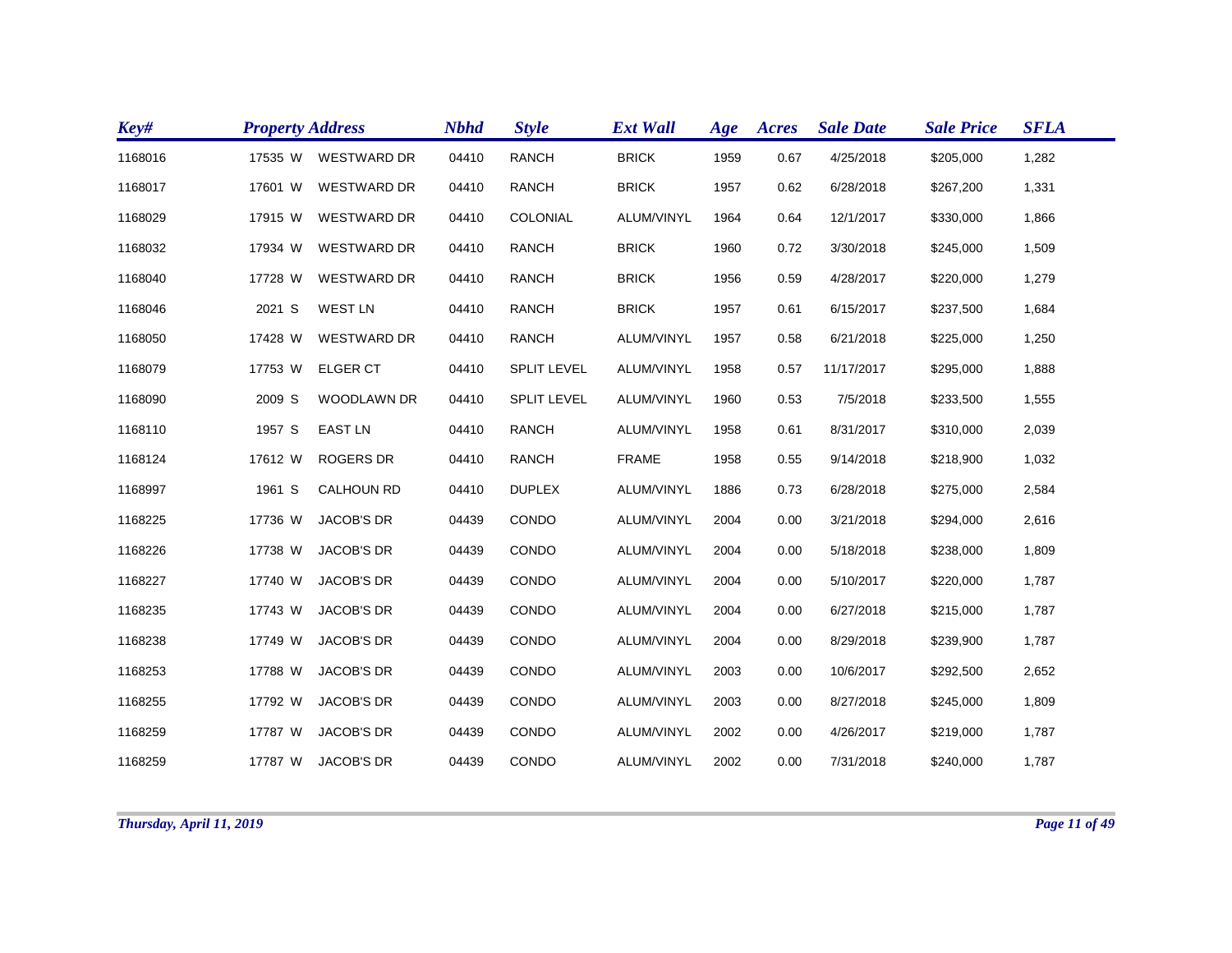| Key#    | <b>Property Address</b> |                         | <b>Nbhd</b> | <b>Style</b> | <b>Ext Wall</b> | Age  | Acres | <b>Sale Date</b> | <b>Sale Price</b> | <b>SFLA</b> |
|---------|-------------------------|-------------------------|-------------|--------------|-----------------|------|-------|------------------|-------------------|-------------|
| 1168260 | 17789 W                 | <b>JACOB'S DR</b>       | 04439       | CONDO        | ALUM/VINYL      | 2002 | 0.00  | 3/20/2017        | \$204,000         | 1,491       |
| 1168273 | 17843 W                 | <b>RADAM DR</b>         | 04439       | CONDO        | ALUM/VINYL      | 2005 | 0.00  | 10/9/2018        | \$240,000         | 1,491       |
| 1168278 | 17867 W                 | <b>RADAM DR</b>         | 04439       | <b>CONDO</b> | ALUM/VINYL      | 2003 | 0.00  | 7/26/2018        | \$250,000         | 1,455       |
| 1168282 | 17868 W                 | <b>JACOB'S DR</b>       | 04439       | CONDO        | ALUM/VINYL      | 2003 | 0.00  | 6/6/2018         | \$277,500         | 2,616       |
| 1168286 | 17865 W                 | <b>JACOB'S DR</b>       | 04439       | CONDO        | ALUM/VINYL      | 2003 | 0.00  | 5/5/2017         | \$279,900         | 2,616       |
| 1168293 | 17879 W                 | <b>JACOB'S DR</b>       | 04439       | CONDO        | ALUM/VINYL      | 2003 | 0.00  | 6/4/2018         | \$273,000         | 2,616       |
| 1168295 | 17872 W                 | <b>RADAM DR</b>         | 04439       | CONDO        | ALUM/VINYL      | 2003 | 0.00  | 11/8/2017        | \$235,000         | 1,809       |
| 1168304 | 17940 W                 | <b>JACOB'S RIDGE CT</b> | 04439       | CONDO        | ALUM/VINYL      | 2005 | 0.00  | 2/17/2017        | \$218,000         | 1,787       |
| 1168312 | 17943 W                 | JACOB'S RIDGE CT        | 04439       | CONDO        | ALUM/VINYL      | 2005 | 0.00  | 2/24/2017        | \$213,000         | 1,787       |
| 1168312 | 17943 W                 | JACOB'S RIDGE CT        | 04439       | CONDO        | ALUM/VINYL      | 2005 | 0.00  | 8/11/2017        | \$225,000         | 1,787       |
| 1168315 | 17949 W                 | JACOB'S RIDGE CT        | 04439       | CONDO        | ALUM/VINYL      | 2005 | 0.00  | 6/12/2017        | \$228,000         | 1,787       |
| 1168317 | 17953 W                 | <b>JACOB'S RIDGE CT</b> | 04439       | CONDO        | ALUM/VINYL      | 2005 | 0.00  | 6/27/2018        | \$280,000         | 2,606       |
| 1168138 | 2211 S                  | <b>CALHOUN RD</b>       | 04449       | CONDO        | ALUM/VINYL      | 1996 | 0.00  | 9/29/2017        | \$148,000         | 1,153       |
| 1168148 | 2255 S                  | <b>CALHOUN RD</b>       | 04449       | CONDO        | ALUM/VINYL      | 1996 | 0.00  | 8/9/2017         | \$140,000         | 1,078       |
| 1168155 | 2293 S                  | <b>CALHOUN RD</b>       | 04449       | CONDO        | ALUM/VINYL      | 1996 | 0.00  | 11/30/2017       | \$156,900         | 1,153       |
| 1168168 | 17352 W                 | <b>LINCOLN AVE</b>      | 04449       | CONDO        | ALUM/VINYL      | 1996 | 0.00  | 12/21/2018       | \$148,000         | 1,078       |
| 1168172 | 17360 W                 | <b>LINCOLN AVE</b>      | 04449       | CONDO        | ALUM/VINYL      | 1996 | 0.00  | 6/11/2018        | \$152,500         | 1,078       |
| 1168198 | 17514 W                 | <b>LINCOLN AVE</b>      | 04449       | CONDO        | ALUM/VINYL      | 1996 | 0.00  | 3/14/2017        | \$139,500         | 1,153       |
| 1168200 | 17552 W                 | <b>LINCOLN AVE</b>      | 04449       | CONDO        | ALUM/VINYL      | 1996 | 0.00  | 7/23/2018        | \$161,500         | 1,078       |
| 1168205 | 17562 W                 | <b>LINCOLN AVE</b>      | 04449       | CONDO        | ALUM/VINYL      | 1996 | 0.00  | 9/6/2018         | \$162,000         | 1,078       |
| 1168210 | 17606 W                 | <b>LINCOLN AVE</b>      | 04449       | CONDO        | ALUM/VINYL      | 1996 | 0.00  | 6/8/2018         | \$160,000         | 1,153       |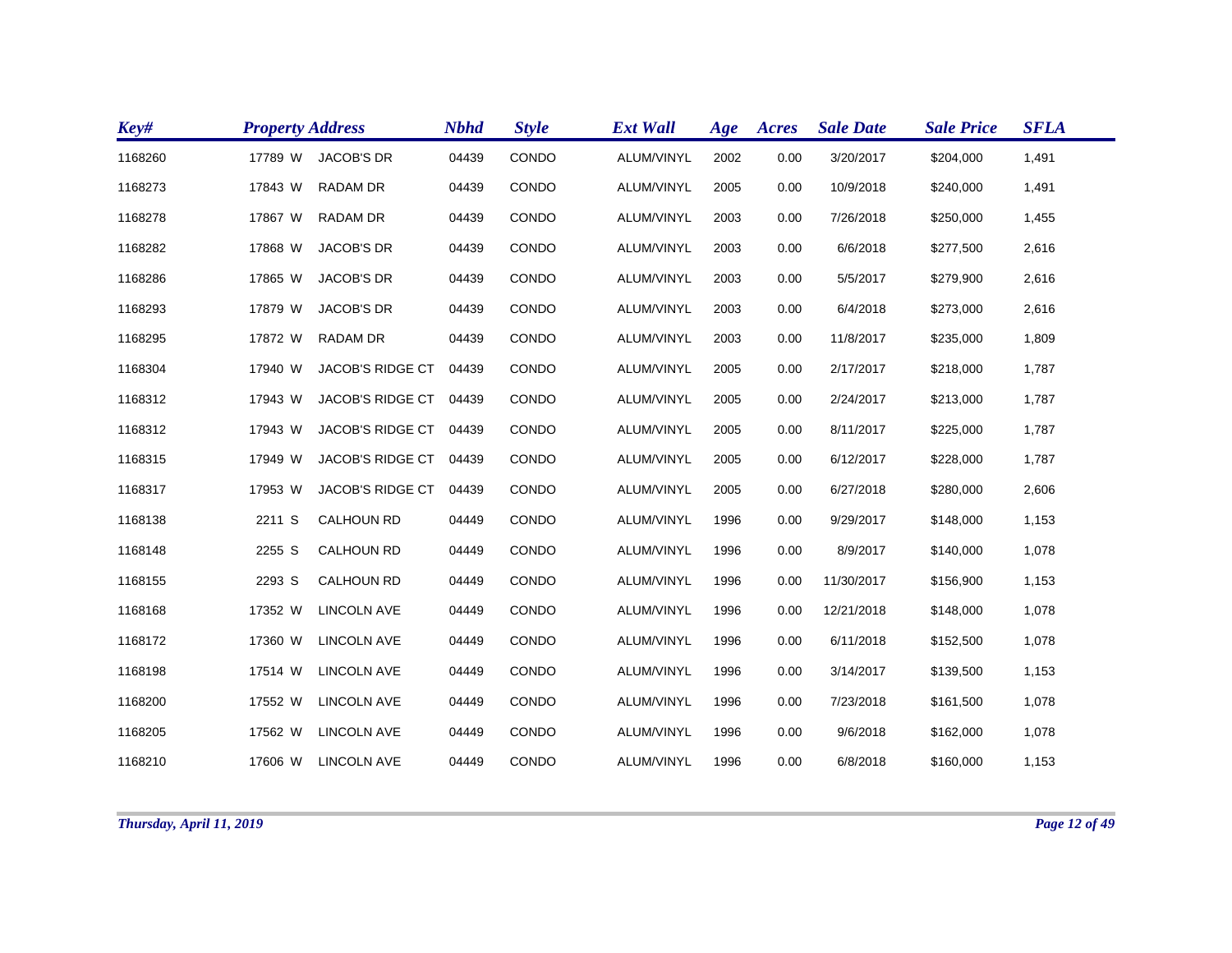| Key#    | <b>Property Address</b> |                        | <b>Nbhd</b> | <b>Style</b>     | <b>Ext Wall</b> | Age  | Acres | <b>Sale Date</b> | <b>Sale Price</b> | <b>SFLA</b> |
|---------|-------------------------|------------------------|-------------|------------------|-----------------|------|-------|------------------|-------------------|-------------|
| 1168216 | 17652 W                 | <b>LINCOLN AVE</b>     | 04449       | CONDO            | ALUM/VINYL      | 1996 | 0.00  | 8/9/2017         | \$138,500         | 1,078       |
| 1168220 | 17660 W                 | <b>LINCOLN AVE</b>     | 04449       | CONDO            | ALUM/VINYL      | 1996 | 0.00  | 6/16/2017        | \$130,500         | 1,078       |
| 1169031 | 1617 S                  | <b>BIRCHWOOD LN</b>    | 05110       | <b>RANCH</b>     | MAS&FRAME       | 1964 | 1.27  | 9/29/2017        | \$297,500         | 1,887       |
| 1169059 | 19500 W                 | NORWOOD DR             | 05110       | <b>RANCH</b>     | <b>FRAME</b>    | 1958 | 1.01  | 3/28/2017        | \$258,500         | 1,695       |
| 1173030 | 20516 W                 | <b>DOWNIE RD</b>       | 06110       | <b>RANCH</b>     | <b>STONE</b>    | 1950 | 0.51  | 6/6/2018         | \$227,000         | 1,150       |
| 1173037 | 1831 S                  | <b>LILLY LN</b>        | 06110       | CAPE COD         | ALUM/VINYL      | 1953 | 0.53  | 5/26/2017        | \$280,000         | 2,398       |
| 1173048 | 1730 S                  | TWIN WILLOWS DR 06110  |             | <b>RANCH</b>     | ALUM/VINYL      | 1940 | 0.69  | 8/14/2017        | \$305,000         | 1,825       |
| 1173980 | 20515 W                 | <b>DOWNIE RD</b>       | 06110       | <b>RANCH</b>     | <b>FRAME</b>    | 1976 | 1.18  | 10/1/2018        | \$279,000         | 2,028       |
| 1173984 | 1530 S                  | PLEASANT HILL DR 06110 |             | <b>RANCH</b>     | ALUM/VINYL      | 2001 | 7.20  | 11/1/2017        | \$310,000         | 1,891       |
| 1174012 | 21521 W                 | <b>VALLEY DR</b>       | 06210       | <b>RANCH</b>     | <b>BRICK</b>    | 2009 | 0.51  | 5/8/2017         | \$230,000         | 1,125       |
| 1174037 | 1570 S                  | PLEASANT HILL DR 06210 |             | <b>OLD STYLE</b> | ALUM/VINYL      | 1906 | 1.64  | 10/27/2017       | \$195,000         | 1,963       |
| 1174055 | 1740 S                  | <b>CRAFTSMAN DR</b>    | 06210       | <b>RANCH</b>     | <b>BRICK</b>    | 1955 | 0.58  | 1/12/2018        | \$279,900         | 1,598       |
| 1174069 | 1707 S                  | <b>CRAFTSMAN DR</b>    | 06210       | <b>RANCH</b>     | <b>STONE</b>    | 1959 | 0.58  | 8/28/2018        | \$314,000         | 1,722       |
| 1174071 | 1753 S                  | <b>CRAFTSMAN DR</b>    | 06210       | CAPE COD         | ALUM/VINYL      | 1955 | 0.48  | 5/25/2017        | \$285,000         | 1,561       |
| 1174074 | 1743 S                  | <b>CRAFTSMAN DR</b>    | 06210       | CAPE COD         | <b>BRICK</b>    | 1955 | 0.63  | 5/25/2018        | \$282,500         | 1,918       |
| 1174077 | 1725 S                  | <b>CRAFTSMAN DR</b>    | 06210       | <b>RANCH</b>     | ALUM/VINYL      | 1955 | 0.50  | 7/7/2017         | \$199,900         | 936         |
| 1174080 | 1715 S                  | <b>CRAFTSMAN DR</b>    | 06210       | <b>RANCH</b>     | <b>BRICK</b>    | 1953 | 0.52  | 7/12/2018        | \$261,500         | 1,304       |
| 1174981 | 1732 S                  | <b>CRAFTSMAN DR</b>    | 06210       | <b>RANCH</b>     | ALUM/VINYL      | 1955 | 0.57  | 12/15/2017       | \$252,000         | 1,275       |
| 1175992 | 21540 W                 | <b>LINCOLN AVE</b>     | 06310       | CAPE COD         | <b>STONE</b>    | 1947 | 3.11  | 10/18/2018       | \$199,900         | 910         |
| 1178012 | 21785 W                 | <b>LINCOLN AVE</b>     | 07220       | COLONIAL         | CEDAR           | 1989 | 1.44  | 10/17/2017       | \$446,000         | 2,942       |
| 1179002 | 21685 W                 | <b>AMOR DR</b>         | 07310       | COLONIAL         | ALUM/VINYL      | 1960 | 0.84  | 7/16/2018        | \$236,329         | 2,034       |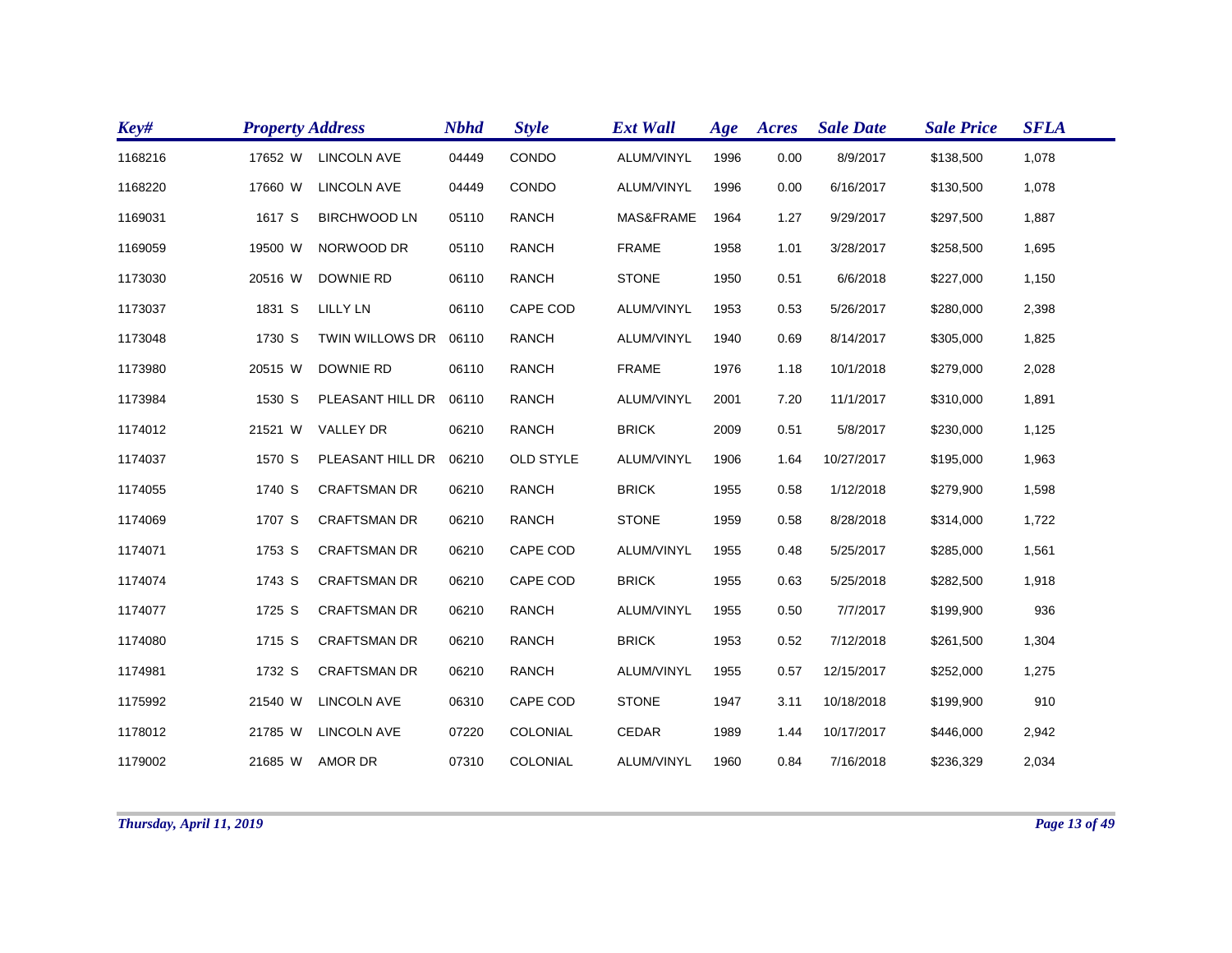| Key#       | <b>Property Address</b> |                      | <b>Nbhd</b> | <b>Style</b>        | <b>Ext Wall</b> | Age  | Acres | <b>Sale Date</b> | <b>Sale Price</b> | <b>SFLA</b> |
|------------|-------------------------|----------------------|-------------|---------------------|-----------------|------|-------|------------------|-------------------|-------------|
| 1179982001 | 2900 S                  | AMOR DR              | 07310       | COLONIAL            | ALUM/VINYL      | 1964 | 1.94  | 5/25/2018        | \$380,000         | 2,688       |
| 1179988    | 2901 S                  | AMOR DR              | 07310       | <b>RANCH</b>        | ALUM/VINYL      | 2012 | 0.55  | 2/2/2018         | \$285,000         | 1,838       |
| 1179997001 | 2797 S                  | <b>AMOR DR</b>       | 07310       | <b>RANCH</b>        | <b>BRICK</b>    | 1996 | 2.02  | 7/27/2018        | \$535,000         | 2,568       |
| 1180997    | 20780 W                 | <b>CLEVELAND AVE</b> | 07410       | <b>CUSTOM/ARCHI</b> | ALUM/VINYL      | 2006 | 4.56  | 6/16/2017        | \$680,000         | 5,950       |
| 1183012    | 19720 W                 | WEDGEWOOD CT         | 08310       | COLONIAL            | ALUM/VINYL      | 1977 | 0.69  | 6/28/2017        | \$295,000         | 2,123       |
| 1183013    | 19725 W                 | WEDGEWOOD CT         | 08310       | RANCH               | MAS&FRAME       | 1976 | 0.85  | 10/12/2018       | \$285,000         | 1,572       |
| 1183014    | 19705 W                 | WEDGEWOOD CT         | 08310       | COLONIAL            | ALUM/VINYL      | 1975 | 0.98  | 10/16/2017       | \$250,000         | 1,954       |
| 1183021    | 19775 W                 | <b>IMPERIAL CT</b>   | 08310       | COLONIAL            | ALUM/VINYL      | 1973 | 0.92  | 4/6/2018         | \$350,500         | 2,420       |
| 1187982    | 3035 S                  | STIGLER RD           | 09310       | <b>RANCH</b>        | ALUM/VINYL      | 1964 | 0.78  | 8/16/2018        | \$253,500         | 1,466       |
| 1187983    | 2995 S                  | <b>STIGLER RD</b>    | 09310       | <b>RANCH</b>        | <b>BRICK</b>    | 1959 | 0.48  | 2/2/2018         | \$254,000         | 1,366       |
| 1187985    | 2965 S                  | STIGLER RD           | 09310       | <b>RANCH</b>        | ALUM/VINYL      | 1958 | 0.48  | 2/23/2018        | \$257,000         | 1,125       |
| 1187986    | 2925 S                  | STIGLER RD           | 09310       | <b>RANCH</b>        | MAS&FRAME       | 1958 | 0.48  | 7/24/2017        | \$180,230         | 1,110       |
| 1187996001 | 18630 W                 | <b>CLEVELAND AVE</b> | 09310       | <b>CUSTOM/ARCHI</b> | <b>BRICK</b>    | 1994 | 5.33  | 9/25/2018        | \$875,000         | 4,786       |
| 1193013001 | 2305 S                  | <b>LOMBARDY LN</b>   | 11110       | COLONIAL            | ALUM/VINYL      | 1985 | 0.42  | 7/3/2018         | \$283,500         | 1,963       |
| 1193014    | 14211 W                 | <b>LINCOLN AVE</b>   | 11110       | <b>RANCH</b>        | <b>BRICK</b>    | 1955 | 0.82  | 7/12/2018        | \$245,000         | 1,242       |
| 1193020    | 2400 S                  | MEADOWMERE PK        | 11110       | <b>RANCH</b>        | ALUM/VINYL      | 1951 | 1.01  | 10/17/2018       | \$273,000         | 1,236       |
| 1193020    | 2400 S                  | MEADOWMERE PK 11110  |             | <b>RANCH</b>        | ALUM/VINYL      | 1951 | 1.01  | 7/2/2018         | \$152,000         | 1,236       |
| 1193021    | 2410 S                  | MEADOWMERE PK 11110  |             | CAPE COD            | <b>FRAME</b>    | 1964 | 1.01  | 3/10/2017        | \$256,000         | 1,729       |
| 1193029    | 2423 S                  | <b>LOMBARDY LN</b>   | 11110       | <b>RANCH</b>        | ALUM/VINYL      | 1958 | 0.88  | 10/26/2017       | \$233,000         | 948         |
| 1193057    | 2417 S                  | SUNNY SLOPE RD       | 11110       | <b>RANCH</b>        | ALUM/VINYL      | 1952 | 0.44  | 9/21/2017        | \$208,000         | 1,612       |
| 1193088002 | 2507 S                  | <b>BROOKLAND RD</b>  | 11110       | <b>RANCH</b>        | ALUM/VINYL      | 2002 | 0.86  | 5/26/2017        | \$260,000         | 2,740       |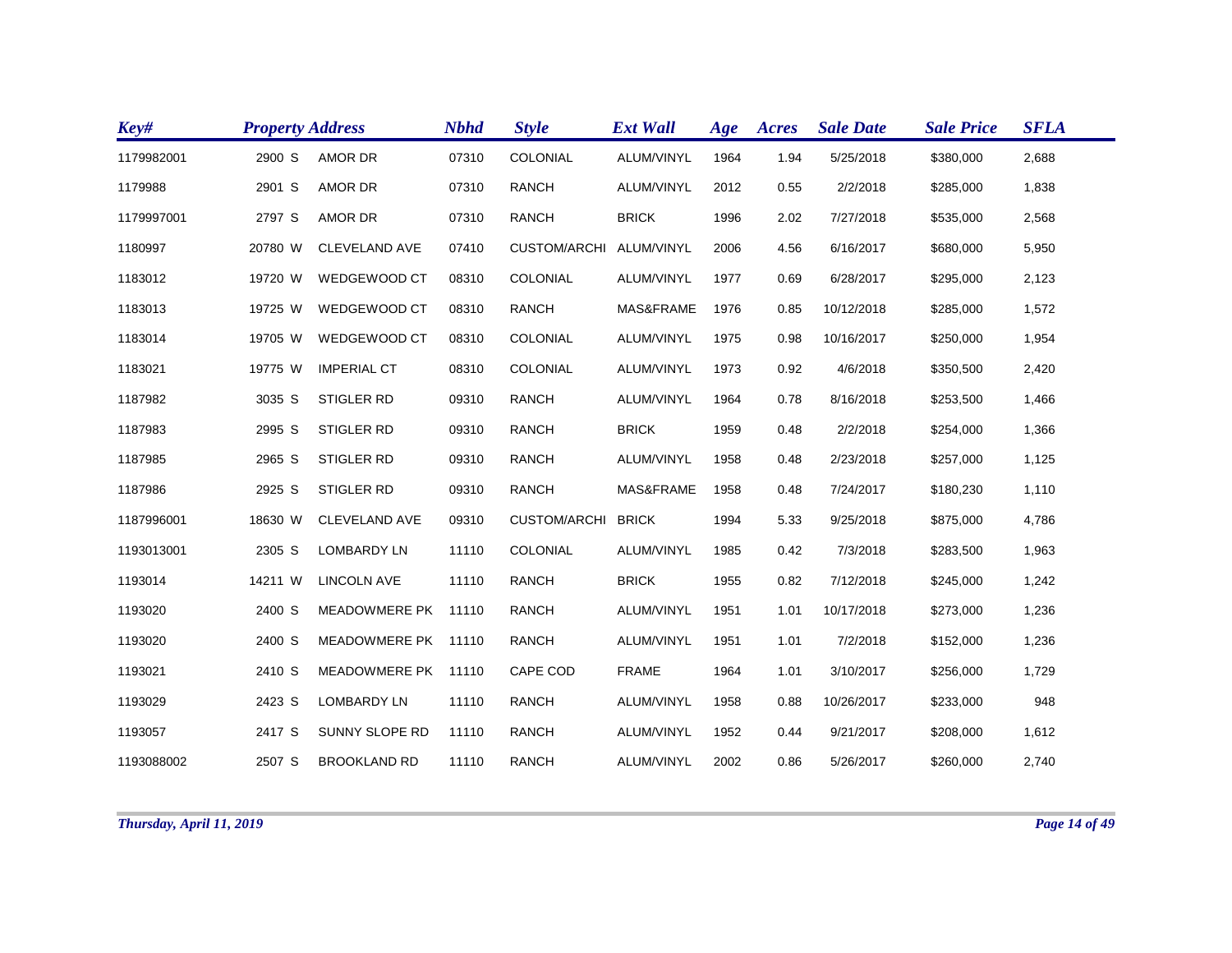| Key#    | <b>Property Address</b> |                       | <b>Nbhd</b> | <b>Style</b>       | <b>Ext Wall</b> | Age  | Acres | <b>Sale Date</b> | <b>Sale Price</b> | <b>SFLA</b> |
|---------|-------------------------|-----------------------|-------------|--------------------|-----------------|------|-------|------------------|-------------------|-------------|
| 1193098 | 14115 W                 | <b>GLENDALE DR</b>    | 11110       | CAPE COD           | ALUM/VINYL      | 1952 | 1.12  | 8/30/2017        | \$219,000         | 1,144       |
| 1193103 | 2630 S                  | <b>MEADOWMERE PK</b>  | 11110       | COLONIAL           | ALUM/VINYL      | 1989 | 0.81  | 10/12/2018       | \$302,000         | 2,492       |
| 1193112 | 14415 W                 | <b>GLENDALE DR</b>    | 11110       | <b>RANCH</b>       | ALUM/VINYL      | 1951 | 0.95  | 3/3/2017         | \$190,000         | 1,073       |
| 1194065 | 2535 S                  | <b>GRAYLOG LN</b>     | 11210       | COLONIAL           | ALUM/VINYL      | 1970 | 0.52  | 1/17/2018        | \$319,900         | 2,359       |
| 1194112 | 2570 S                  | PARKSIDE CT           | 11210       | <b>RANCH</b>       | <b>BRICK</b>    | 1972 | 0.32  | 8/17/2018        | \$240,000         | 1,671       |
| 1194121 | 15140 W                 | <b>GLENDALE DR</b>    | 11210       | <b>RANCH</b>       | ALUM/VINYL      | 1978 | 0.34  | 4/12/2017        | \$235,000         | 1,668       |
| 1194162 | 2505 S                  | PARKSIDE DR           | 11210       | COLONIAL           | ALUM/VINYL      | 1974 | 0.39  | 10/1/2018        | \$274,500         | 1,899       |
| 1194164 | 2525 S                  | PARKSIDE DR           | 11210       | COLONIAL           | ALUM/VINYL      | 1973 | 0.35  | 5/24/2017        | \$355,000         | 2,529       |
| 1194171 | 15225 W                 | <b>PARK TER</b>       | 11210       | <b>RANCH</b>       | ALUM/VINYL      | 1973 | 0.28  | 8/30/2017        | \$296,000         | 1,724       |
| 1194179 | 2460 S                  | <b>BROOKSIDE PKWY</b> | 11210       | COLONIAL           | ALUM/VINYL      | 1975 | 0.36  | 5/24/2018        | \$280,000         | 1,906       |
| 1194009 | 2346 S                  | <b>MOORLAND RD</b>    | 11220       | <b>RANCH</b>       | <b>BRICK</b>    | 1956 | 0.63  | 8/2/2017         | \$196,500         | 1,104       |
| 1194023 | 2435 S                  | <b>RONKE LN</b>       | 11220       | <b>RANCH</b>       | <b>FRAME</b>    | 1962 | 0.81  | 7/2/2018         | \$240,000         | 1,462       |
| 1195010 | 14800 W                 | FLEETWOOD LN          | 11310       | <b>RANCH</b>       | <b>STONE</b>    | 1957 | 0.51  | 12/20/2018       | \$260,000         | 1,194       |
| 1196089 | 14160 W                 | <b>FIELDPOINTE DR</b> | 11410       | COLONIAL           | CEDAR           | 1988 | 0.31  | 7/27/2018        | \$405,000         | 2,352       |
| 1196134 | 14500 W                 | <b>FIELDPOINTE DR</b> | 11410       | CAPE COD           | CEDAR           | 1988 | 0.33  | 6/12/2017        | \$350,000         | 2,315       |
| 1196159 | 3055 S                  | 145 CT                | 11410       | COLONIAL           | CEDAR           | 1988 | 0.24  | 2/28/2018        | \$360,200         | 2,177       |
| 1196172 | 14589 W                 | <b>FIELDPOINTE CT</b> | 11410       | CAPE COD           | <b>CEDAR</b>    | 1989 | 0.37  | 11/20/2017       | \$375,000         | 2,639       |
| 1196183 | 14730 W                 | <b>FLEETWOOD LN</b>   | 11410       | COLONIAL           | CEDAR           | 1992 | 0.88  | 4/6/2017         | \$419,800         | 3,068       |
| 1196006 | 2841 S                  | <b>FRANKLIN DR</b>    | 11420       | <b>SPLIT LEVEL</b> | ALUM/VINYL      | 1985 | 0.68  | 3/15/2018        | \$248,000         | 1,783       |
| 1196045 | 14020 W                 | <b>DAKOTA ST</b>      | 11420       | <b>RANCH</b>       | <b>BRICK</b>    | 1965 | 0.65  | 6/22/2018        | \$256,000         | 1,457       |
| 1196061 | 2911 S                  | <b>CONNIE LN</b>      | 11420       | CAPE COD           | ALUM/VINYL      | 1964 | 0.51  | 9/15/2017        | \$185,000         | 1,727       |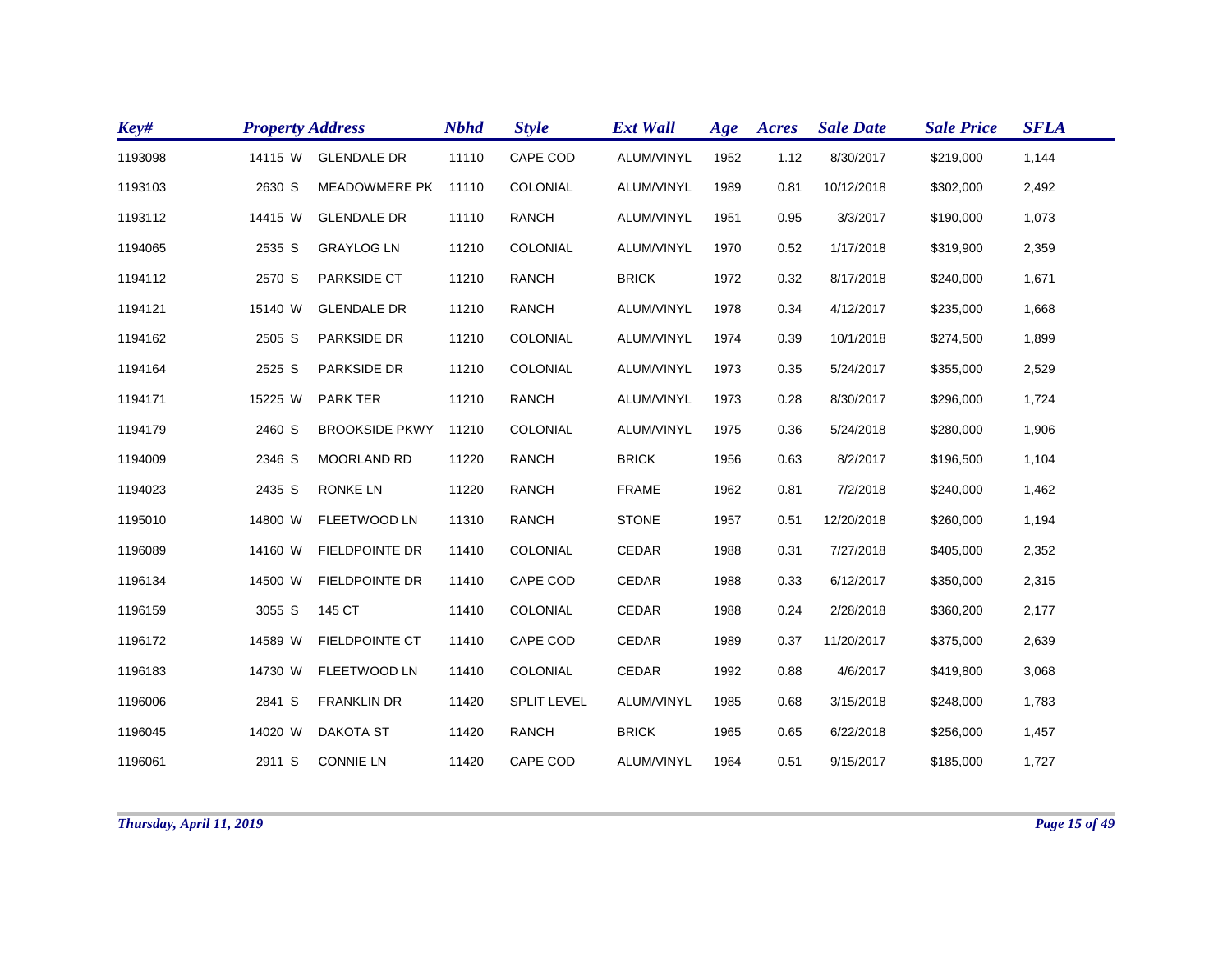| Key#    | <b>Property Address</b> |                       | <b>Nbhd</b> | <b>Style</b>        | <b>Ext Wall</b> | Age  | Acres | <b>Sale Date</b> | <b>Sale Price</b> | <b>SFLA</b> |
|---------|-------------------------|-----------------------|-------------|---------------------|-----------------|------|-------|------------------|-------------------|-------------|
| 1196064 | 14370 W                 | <b>MAYLORE DR</b>     | 11420       | <b>RANCH</b>        | ALUM/VINYL      | 1965 | 0.95  | 4/21/2017        | \$259,500         | 1,544       |
| 1196075 | 2957 S                  | <b>SANDRA LN</b>      | 11420       | <b>RANCH</b>        | <b>FRAME</b>    | 1983 | 0.69  | 4/4/2018         | \$280,000         | 1,596       |
| 1196076 | 2975 S                  | <b>SANDRALN</b>       | 11420       | <b>RANCH</b>        | <b>BRICK</b>    | 1964 | 0.46  | 5/21/2018        | \$276,000         | 1,658       |
| 1196991 | 14505 W                 | <b>CLEVELAND AVE</b>  | 11420       | <b>RANCH</b>        | ALUM/VINYL      | 1955 | 0.34  | 12/3/2018        | \$241,000         | 1,405       |
| 1196997 | 2815 S                  | <b>SUNNY SLOPE RD</b> | 11420       | <b>RANCH</b>        | MAS&FRAME       | 1954 | 0.92  | 6/11/2018        | \$296,000         | 1,930       |
| 1196195 | 14065 W                 | <b>LENOX DR</b>       | 11449       | CONDO               | ALUM/VINYL      | 1998 | 0.00  | 8/6/2018         | \$275,000         | 1,453       |
| 1196212 | 14250 W                 | <b>LENOX DR</b>       | 11449       | CONDO               | ALUM/VINYL      | 1997 | 0.00  | 2/15/2018        | \$205,000         | 1,453       |
| 1196220 | 14350 W                 | <b>LENOX DR</b>       | 11449       | CONDO               | ALUM/VINYL      | 1999 | 0.00  | 11/17/2017       | \$222,000         | 1,453       |
| 1196240 | 14185 W                 | <b>TWILIGHT WAY</b>   | 11449       | CONDO               | ALUM/VINYL      | 1999 | 0.00  | 4/24/2017        | \$225,000         | 1,978       |
| 1196253 | 14210 W                 | <b>TWILIGHT WAY</b>   | 11449       | CONDO               | ALUM/VINYL      | 1997 | 0.00  | 10/19/2018       | \$260,000         | 1,453       |
| 1196262 | 14085 W                 | SOLITAIRE CT          | 11449       | CONDO               | ALUM/VINYL      | 2001 | 0.00  | 7/31/2017        | \$289,900         | 1,921       |
| 1197001 | 12550 W                 | <b>CLEVELAND AVE</b>  | 12110       | <b>SPLIT LEVEL</b>  | ALUM/VINYL      | 1964 | 0.33  | 4/27/2018        | \$220,000         | 1,640       |
| 1197007 | 12760 W                 | <b>LAGOON RD</b>      | 12110       | <b>RANCH</b>        | ALUM/VINYL      | 1962 | 0.54  | 2/21/2017        | \$225,000         | 1,240       |
| 1197971 | 12790 W                 | <b>CLEVELAND AVE</b>  | 12110       | <b>RANCH</b>        | <b>BRICK</b>    | 1954 | 1.80  | 7/14/2017        | \$250,000         | 1,766       |
| 1197018 | 12448 W                 | <b>CLEVELAND AVE</b>  | 12119       | CONDO               | MAS&FRAME       | 1986 | 0.00  | 4/11/2017        | \$152,500         | 1,320       |
| 1198026 | 2324 S                  | 133 ST                | 12210       | <b>CUSTOM/ARCHI</b> | CEDAR           | 2004 | 0.50  | 11/15/2017       | \$477,000         | 5,112       |
| 1198050 | 2615 S                  | 134 ST                | 12210       | <b>RANCH</b>        | <b>BRICK</b>    | 1956 | 0.38  | 8/10/2018        | \$202,000         | 1,162       |
| 1198056 | 13805 W                 | LILAC LN              | 12210       | <b>RANCH</b>        | <b>STONE</b>    | 1951 | 0.65  | 12/8/2017        | \$170,200         | 1,292       |
| 1198082 | 13608 W                 | <b>CARDINAL PKWY</b>  | 12210       | <b>RANCH</b>        | <b>FRAME</b>    | 1958 | 0.61  | 5/30/2018        | \$214,000         | 1,621       |
| 1198083 | 13616 W                 | <b>CARDINAL PKWY</b>  | 12210       | <b>RANCH</b>        | <b>BRICK</b>    | 1956 | 0.66  | 7/21/2017        | \$250,000         | 1,519       |
| 1198970 | 2544 S                  | <b>MEADOWLARK DR</b>  | 12210       | <b>RANCH</b>        | <b>BRICK</b>    | 1955 | 0.82  | 4/25/2017        | \$265,000         | 1,963       |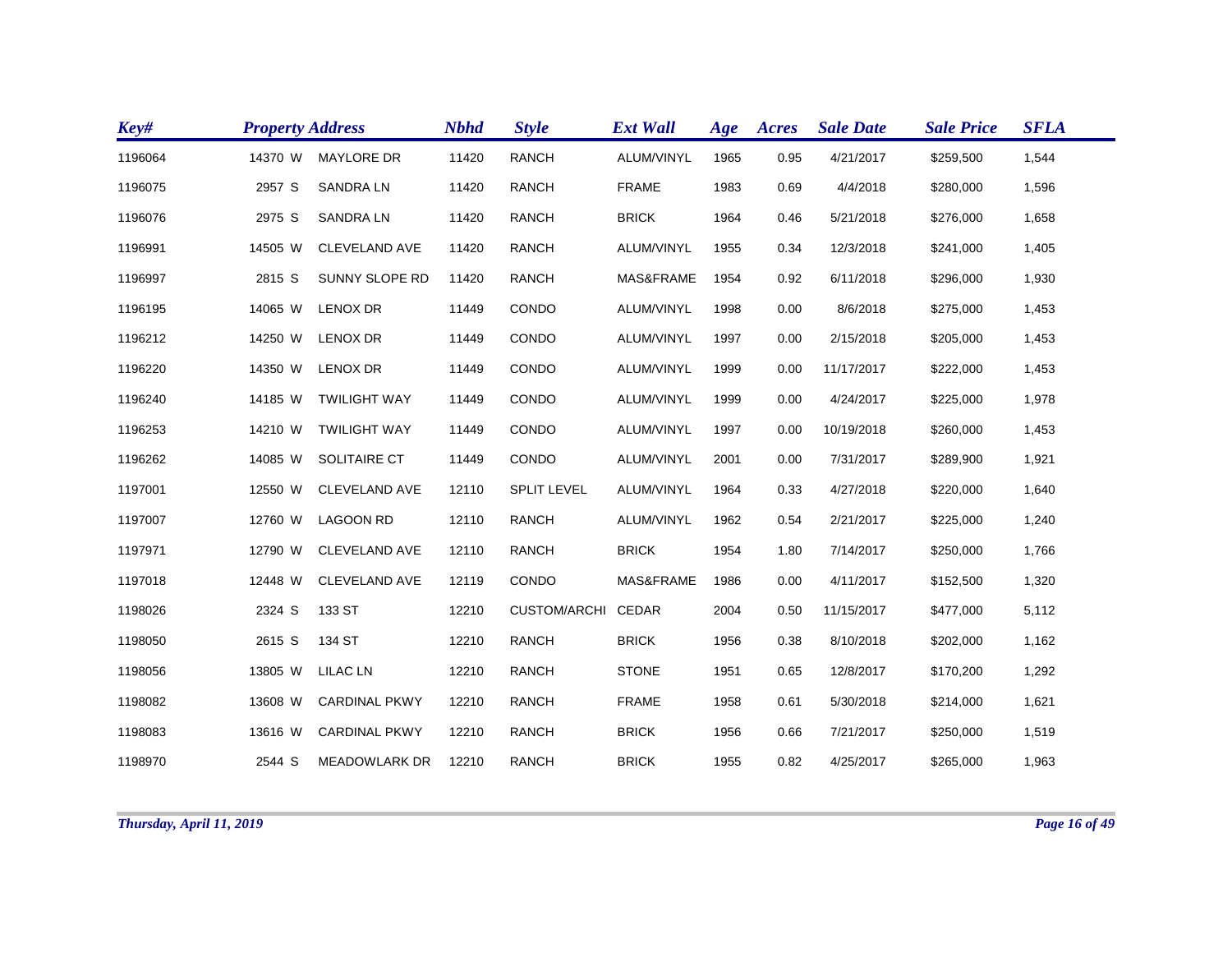| Key#    | <b>Property Address</b> |                      | <b>Nbhd</b> | <b>Style</b>       | <b>Ext Wall</b> | Age  | Acres | <b>Sale Date</b> | <b>Sale Price</b> | <b>SFLA</b> |
|---------|-------------------------|----------------------|-------------|--------------------|-----------------|------|-------|------------------|-------------------|-------------|
| 1199006 | 13440 W                 | <b>MONTANA AVE</b>   | 12310       | <b>RANCH</b>       | <b>FRAME</b>    | 1963 | 0.65  | 4/26/2018        | \$285,000         | 2,021       |
| 1199057 | 13606 W                 | <b>MONTANA AVE</b>   | 12310       | CAPE COD           | <b>FRAME</b>    | 1956 | 0.58  | 3/14/2018        | \$310,000         | 3,339       |
| 1199991 | 13411 W                 | <b>CLEVELAND AVE</b> | 12310       | <b>OLD STYLE</b>   | ALUM/VINYL      | 1859 | 0.88  | 6/15/2018        | \$296,500         | 1,980       |
| 1199079 | 13558 W                 | <b>FOUNTAIN CT</b>   | 12329       | CONDO              | ALUM/VINYL      | 1990 | 0.00  | 6/1/2018         | \$195,000         | 1,341       |
| 1199085 | 13574 W                 | <b>FOUNTAIN CT</b>   | 12329       | CONDO              | ALUM/VINYL      | 1990 | 0.00  | 3/24/2017        | \$185,200         | 1,341       |
| 1199107 | 13460 W                 | <b>FOUNTAIN DR</b>   | 12329       | CONDO              | ALUM/VINYL      | 1988 | 0.00  | 8/31/2017        | \$178,000         | 1,341       |
| 1199116 | 13360 W                 | <b>FOUNTAIN DR</b>   | 12329       | CONDO              | ALUM/VINYL      | 1991 | 0.00  | 7/20/2018        | \$207,000         | 1,341       |
| 1200921 | 2825 S                  | 128 ST               | 12410       | <b>OLD STYLE</b>   | ALUM/VINYL      | 1939 | 0.87  | 4/30/2018        | \$293,000         | 2,158       |
| 1200002 | 2770 S                  | 126 ST               | 12420       | <b>SPLIT LEVEL</b> | ALUM/VINYL      | 1960 | 0.49  | 8/8/2018         | \$270,000         | 1,611       |
| 1200003 | 2790 S                  | 126 ST               | 12420       | <b>SPLIT LEVEL</b> | ALUM/VINYL      | 1960 | 0.49  | 5/21/2018        | \$251,100         | 1,611       |
| 1200026 | 12620 W                 | <b>MANITOBA AVE</b>  | 12420       | <b>RANCH</b>       | MAS&FRAME       | 1960 | 0.50  | 5/18/2018        | \$240,800         | 1,395       |
| 1200049 | 12720 W                 | <b>MANITOBA AVE</b>  | 12420       | <b>RANCH</b>       | <b>BRICK</b>    | 1960 | 0.50  | 9/22/2017        | \$221,000         | 1,248       |
| 1200058 | 2850 S                  | 128 ST               | 12420       | <b>RANCH</b>       | ALUM/VINYL      | 1961 | 0.50  | 7/16/2018        | \$232,000         | 1,227       |
| 1200064 | 12555 W                 | <b>MANITOBA AVE</b>  | 12420       | <b>RANCH</b>       | <b>BRICK</b>    | 1960 | 0.53  | 8/31/2018        | \$215,000         | 1,624       |
| 1200067 | 12655 W                 | <b>MANITOBA AVE</b>  | 12420       | <b>RANCH</b>       | <b>BRICK</b>    | 1960 | 0.52  | 8/24/2017        | \$235,800         | 1,368       |
| 1200068 | 12701 W                 | <b>MANITOBA AVE</b>  | 12420       | <b>RANCH</b>       | ALUM/VINYL      | 1961 | 0.53  | 9/25/2017        | \$226,000         | 1,742       |
| 1201007 | 12725 W                 | OHIO DR              | 13110       | <b>RANCH</b>       | <b>BRICK</b>    | 1969 | 0.29  | 8/10/2018        | \$265,000         | 1,714       |
| 1201011 | 12720 W                 | <b>HICKORY RD</b>    | 13110       | COLONIAL           | ALUM/VINYL      | 1973 | 0.24  | 3/24/2017        | \$269,400         | 2,278       |
| 1201036 | 12665 W                 | <b>HICKORY RD</b>    | 13110       | <b>RANCH</b>       | MAS&FRAME       | 1970 | 0.23  | 12/1/2017        | \$293,300         | 2,088       |
| 1201039 | 12745 W                 | <b>HICKORY CT</b>    | 13110       | COLONIAL           | <b>FRAME</b>    | 1967 | 0.28  | 3/1/2017         | \$261,500         | 2,088       |
| 1201045 | 12415 W                 | <b>HICKORY RD</b>    | 13110       | <b>RANCH</b>       | ALUM/VINYL      | 1969 | 0.25  | 5/21/2018        | \$250,000         | 1,528       |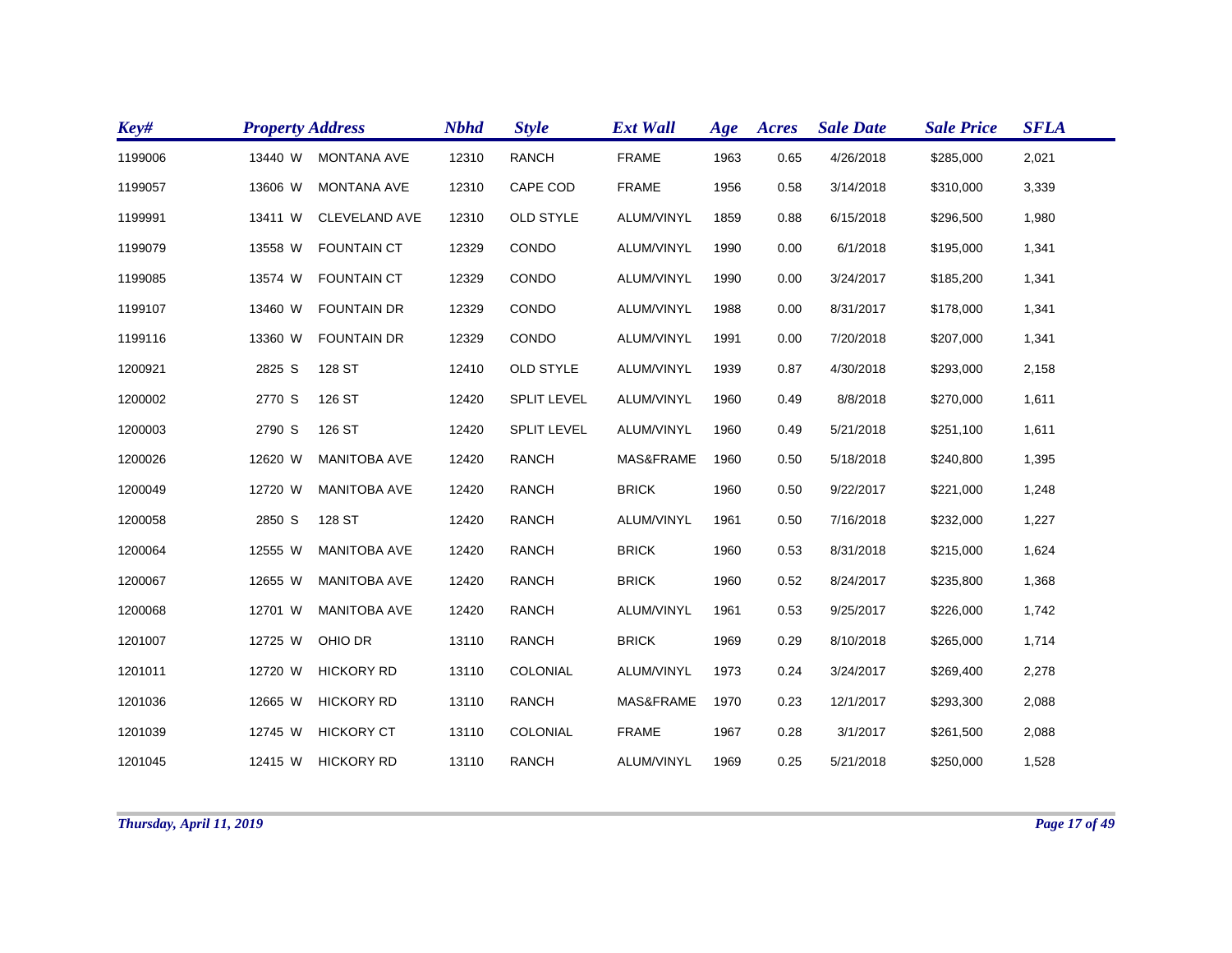| Key#    | <b>Property Address</b> |                      | <b>Nbhd</b> | <b>Style</b>       | <b>Ext Wall</b> | Age  | Acres | <b>Sale Date</b> | <b>Sale Price</b> | <b>SFLA</b> |
|---------|-------------------------|----------------------|-------------|--------------------|-----------------|------|-------|------------------|-------------------|-------------|
| 1201050 | 12465 W                 | <b>HICKORY RD</b>    | 13110       | COLONIAL           | ALUM/VINYL      | 1969 | 0.25  | 7/13/2018        | \$305,000         | 2,278       |
| 1201054 | 12455 W                 | OHIO DR              | 13110       | COLONIAL           | MAS&FRAME       | 1968 | 0.26  | 7/5/2017         | \$280,000         | 1,910       |
| 1201064 | 3300 S                  | <b>HICKORY RD</b>    | 13110       | <b>RANCH</b>       | <b>BRICK</b>    | 1969 | 0.23  | 5/1/2018         | \$267,000         | 1,636       |
| 1201076 | 12535 W                 | <b>EUCLID AVE</b>    | 13110       | CAPE COD           | MAS&FRAME       | 1969 | 0.23  | 10/19/2018       | \$244,000         | 2,095       |
| 1201078 | 12465 W                 | <b>EUCLID AVE</b>    | 13110       | <b>SPLIT LEVEL</b> | <b>FRAME</b>    | 1969 | 0.26  | 6/15/2018        | \$230,000         | 1,916       |
| 1201090 | 3315 S                  | <b>HICKORY RD</b>    | 13110       | <b>RANCH</b>       | <b>BRICK</b>    | 1969 | 0.28  | 4/24/2018        | \$350,000         | 2,406       |
| 1201093 | 12880 W                 | OHIO DR              | 13120       | COLONIAL           | <b>CEDAR</b>    | 1992 | 0.32  | 7/21/2017        | \$356,000         | 2,450       |
| 1201117 | 12855 W                 | <b>VERONA DR</b>     | 13120       | COLONIAL           | <b>CEDAR</b>    | 1992 | 0.37  | 11/29/2017       | \$390,000         | 2,332       |
| 1201128 | 12915 W                 | OHIO CT              | 13120       | <b>RANCH</b>       | MAS&FRAME       | 1993 | 0.32  | 12/7/2017        | \$457,935         | 2,435       |
| 1201149 | 3475 S                  | RAYMOND RD           | 13120       | CAPE COD           | CEDAR           | 1997 | 0.38  | 8/31/2017        | \$428,000         | 2,615       |
| 1201159 | 13160 W                 | OHIO DR              | 13140       | COLONIAL           | CEDAR           | 1996 | 0.37  | 4/20/2018        | \$400,000         | 2,217       |
| 1201176 | 12905 W                 | <b>EUCLID AVE</b>    | 13140       | <b>COLONIAL</b>    | <b>CEDAR</b>    | 1995 | 0.39  | 12/14/2018       | \$354,000         | 2,161       |
| 1201177 | 12895 W                 | <b>EUCLID CT</b>     | 13140       | CUSTOM/ARCHI CEDAR |                 | 1995 | 0.45  | 6/18/2018        | \$355,000         | 2,370       |
| 1201180 | 12865 W                 | <b>EUCLID CT</b>     | 13140       | COLONIAL           | <b>CEDAR</b>    | 1996 | 0.39  | 7/7/2017         | \$475,000         | 3,755       |
| 1201181 | 12855 W                 | <b>EUCLID CT</b>     | 13140       | <b>RANCH</b>       | <b>CEDAR</b>    | 1996 | 0.34  | 8/15/2018        | \$375,000         | 2,973       |
| 1201203 | 13130 W                 | FOXWOOD DR           | 13150       | <b>RANCH</b>       | CEDAR           | 1997 | 0.34  | 9/27/2018        | \$362,000         | 1,926       |
| 1201210 | 3205 S                  | <b>RIDGECREST CT</b> | 13150       | <b>DUPLEX</b>      | CEDAR           | 1996 | 0.52  | 12/29/2017       | \$480,000         | 4,425       |
| 1201230 | 13430 W                 | FOXWOOD DR           | 13150       | COLONIAL           | CEDAR           | 1999 | 0.31  | 9/28/2017        | \$487,200         | 3,824       |
| 1201235 | 13555 W                 | FOXWOOD CT           | 13150       | CUSTOM/ARCHI CEDAR |                 | 1999 | 0.31  | 12/20/2018       | \$480,000         | 3,323       |
| 1201241 | 13435 W                 | FOXWOOD DR           | 13150       | <b>RANCH</b>       | CEDAR           | 1998 | 0.36  | 6/11/2018        | \$445,000         | 3,019       |
| 1202030 | 3354 S                  | <b>HIGHPOINTE DR</b> | 13230       | <b>COLONIAL</b>    | <b>CEDAR</b>    | 2000 | 0.33  | 2/15/2018        | \$453,000         | 3,208       |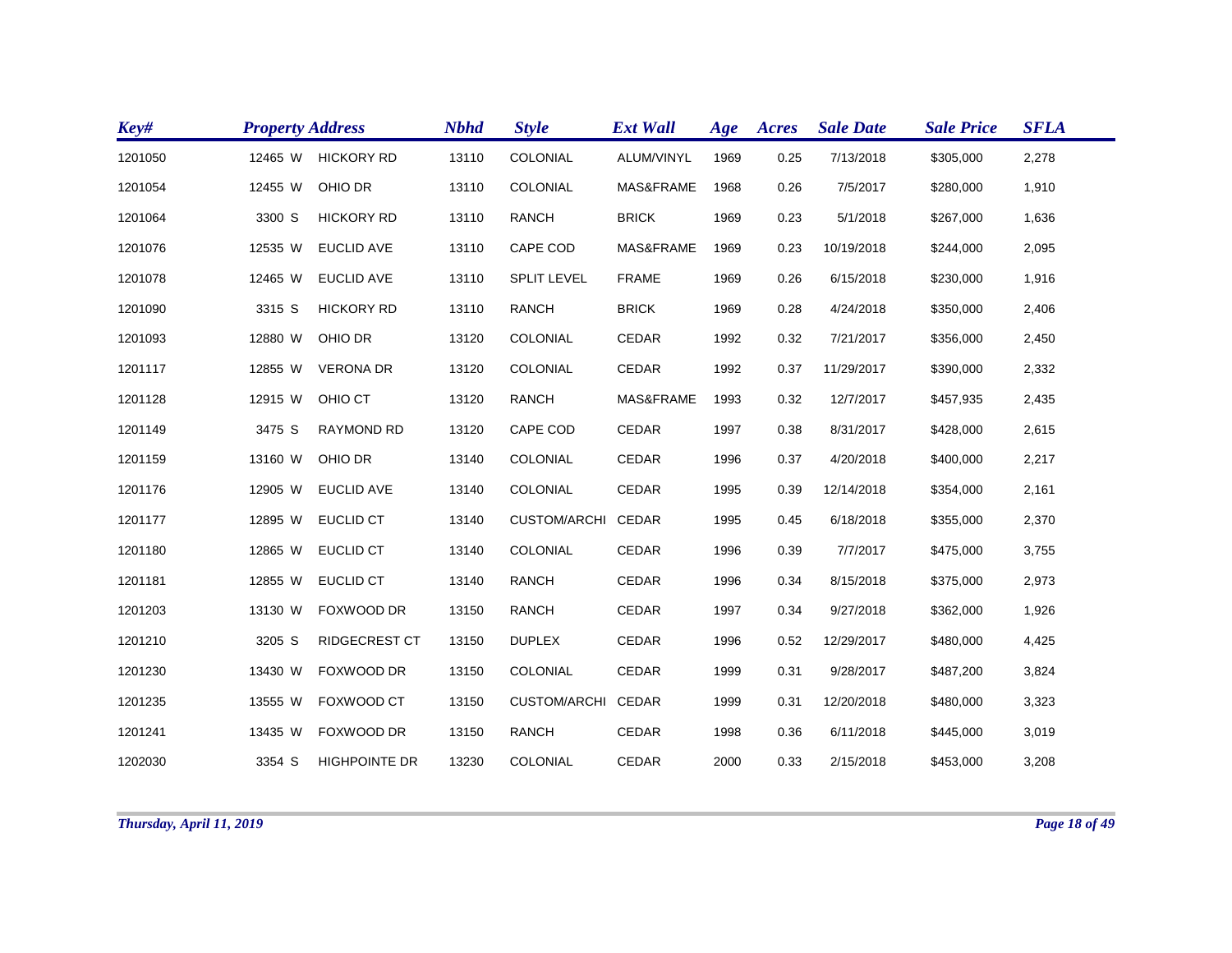| Key#    | <b>Property Address</b> |                        | <b>Nbhd</b> | <b>Style</b>       | <b>Ext Wall</b> | Age  | Acres | <b>Sale Date</b> | <b>Sale Price</b> | <b>SFLA</b> |
|---------|-------------------------|------------------------|-------------|--------------------|-----------------|------|-------|------------------|-------------------|-------------|
| 1203075 | 13970 W                 | <b>CRAWFORD DR</b>     | 13310       | COLONIAL           | ALUM/VINYL      | 1976 | 0.28  | 4/30/2018        | \$286,300         | 1,944       |
| 1203091 | 13600 W                 | <b>CRAWFORD DR</b>     | 13310       | <b>RANCH</b>       | ALUM/VINYL      | 1975 | 0.23  | 6/15/2017        | \$222,000         | 1,572       |
| 1203126 | 13365 W                 | <b>WILBUR DR</b>       | 13310       | <b>RANCH</b>       | ALUM/VINYL      | 1977 | 0.23  | 4/17/2017        | \$227,500         | 1,642       |
| 1203159 | 13690 W                 | <b>WILBUR DR</b>       | 13310       | COLONIAL           | ALUM/VINYL      | 1978 | 0.24  | 9/25/2018        | \$300,000         | 1,860       |
| 1203175 | 13935 W                 | <b>THOMAS DR</b>       | 13310       | COLONIAL           | ALUM/VINYL      | 1979 | 0.26  | 7/31/2018        | \$283,000         | 1,936       |
| 1203192 | 13690 W                 | PLEASANT VIEW DR 13310 |             | <b>RANCH</b>       | MAS&FRAME       | 1976 | 0.23  | 9/20/2018        | \$323,500         | 1,927       |
| 1203194 | 13750 W                 | PLEASANT VIEW DR 13310 |             | COLONIAL           | ALUM/VINYL      | 1976 | 0.23  | 10/1/2018        | \$265,000         | 2,034       |
| 1203215 | 13695 W                 | <b>CRAWFORD DR</b>     | 13310       | COLONIAL           | ALUM/VINYL      | 1975 | 0.23  | 8/30/2017        | \$265,000         | 1,941       |
| 1203235 | 13840 W                 | <b>THOMAS DR</b>       | 13310       | COLONIAL           | ALUM/VINYL      | 1976 | 0.24  | 7/25/2018        | \$362,000         | 2,233       |
| 1203272 | 3580 S                  | <b>WILLOW GLEN DR</b>  | 13310       | COLONIAL           | ALUM/VINYL      | 1976 | 0.25  | 6/2/2017         | \$300,000         | 2,388       |
| 1203276 | 13445 W                 | <b>CRAWFORD DR</b>     | 13310       | COLONIAL           | ALUM/VINYL      | 1975 | 0.30  | 4/17/2018        | \$324,900         | 2,410       |
| 1203284 | 3625 S                  | OAKDALE DR             | 13310       | COLONIAL           | <b>BRICK</b>    | 1977 | 0.23  | 4/6/2017         | \$280,000         | 2,414       |
| 1203301 | 3565 S                  | <b>GREENLAWN TER</b>   | 13310       | <b>RANCH</b>       | ALUM/VINYL      | 1977 | 0.24  | 5/24/2017        | \$265,000         | 1,642       |
| 1203003 | 13226 W                 | <b>HOWARD AVE</b>      | 13320       | <b>RANCH</b>       | MAS&FRAME       | 1957 | 0.51  | 6/8/2018         | \$267,000         | 1,438       |
| 1203022 | 3831 S                  | SUNNY RIDGE LN         | 13320       | <b>RANCH</b>       | <b>BRICK</b>    | 1963 | 0.46  | 7/25/2018        | \$290,000         | 1,482       |
| 1203035 | 13500 W                 | <b>SUNNY VIEW DR</b>   | 13320       | <b>RANCH</b>       | MAS&FRAME       | 1963 | 0.60  | 10/19/2017       | \$230,500         | 1,632       |
| 1203036 | 13428 W                 | <b>SUNNY VIEW DR</b>   | 13320       | <b>RANCH</b>       | <b>BRICK</b>    | 1959 | 0.48  | 8/10/2018        | \$300,000         | 1,646       |
| 1203047 | 13401 W                 | <b>NORTH LN</b>        | 13320       | COLONIAL           | MAS&FRAME       | 1986 | 0.49  | 3/13/2017        | \$341,000         | 2,504       |
| 1203066 | 13530 W                 | <b>NORTH LN</b>        | 13320       | COLONIAL           | ALUM/VINYL      | 1985 | 0.46  | 3/23/2018        | \$330,000         | 2,210       |
| 1202058 | 13785 W                 | FOXWOOD DR             | 13330       | COLONIAL           | CEDAR           | 2006 | 0.36  | 6/4/2018         | \$510,000         | 4,381       |
| 1204001 |                         | 12760 W VERONA DR      | 13410       | <b>SPLIT LEVEL</b> | <b>FRAME</b>    | 1968 | 0.23  | 8/4/2017         | \$265,000         | 1,958       |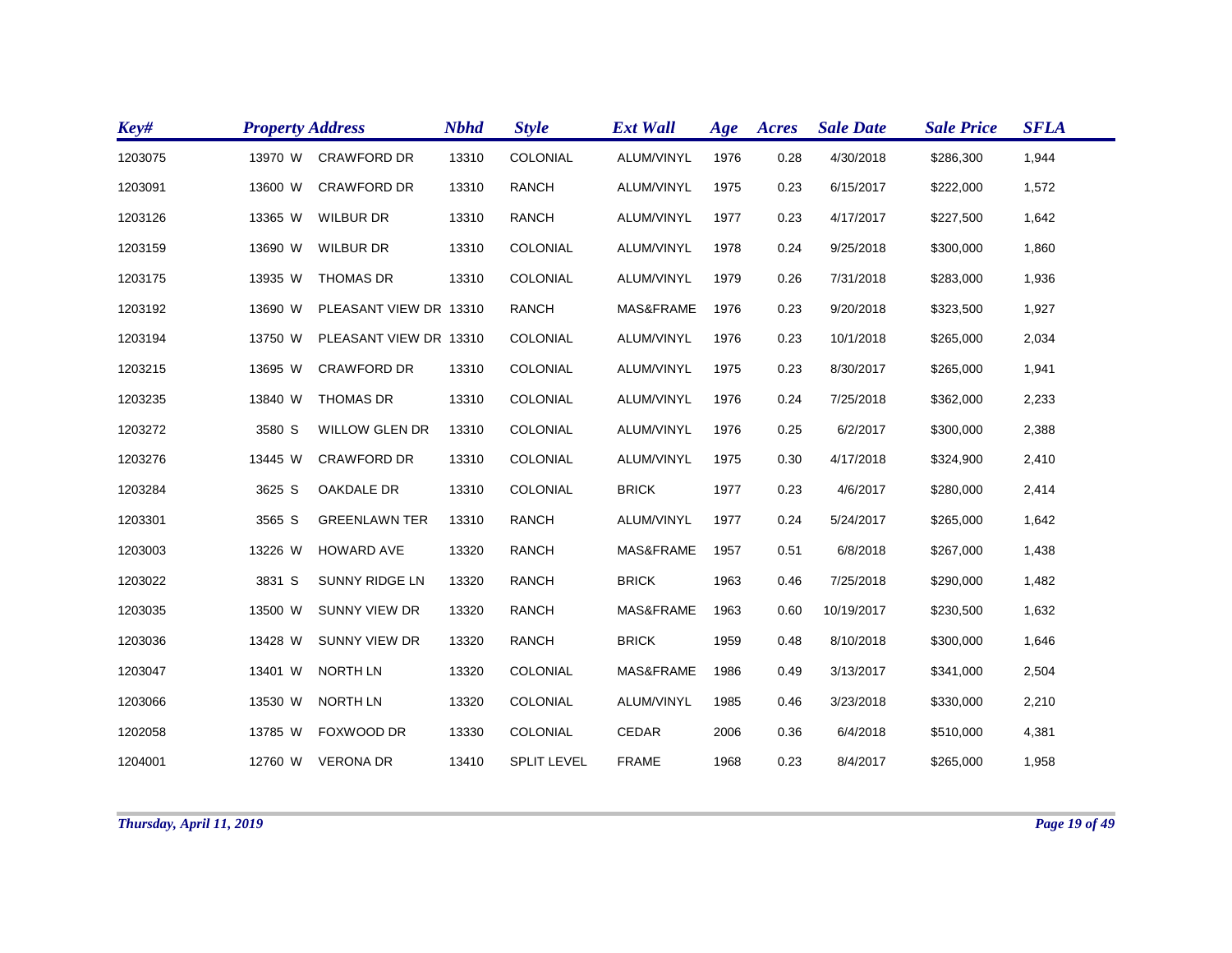| Key#    | <b>Property Address</b> |                     | <b>Nbhd</b> | <b>Style</b>    | <b>Ext Wall</b> | Age  | Acres | <b>Sale Date</b> | <b>Sale Price</b> | <b>SFLA</b> |
|---------|-------------------------|---------------------|-------------|-----------------|-----------------|------|-------|------------------|-------------------|-------------|
| 1204066 | 12520 W                 | <b>WILBUR DR</b>    | 13410       | <b>RANCH</b>    | ALUM/VINYL      | 1967 | 0.23  | 7/30/2018        | \$281,000         | 1,617       |
| 1204075 | 3560 S                  | <b>RUSSEL RD</b>    | 13410       | <b>RANCH</b>    | <b>BRICK</b>    | 1967 | 0.25  | 8/1/2017         | \$249,900         | 1,626       |
| 1204089 | 12515 W                 | <b>WILBUR DR</b>    | 13410       | COLONIAL        | MAS&FRAME       | 1969 | 0.24  | 7/6/2017         | \$286,000         | 1,856       |
| 1204093 | 12595 W                 | <b>WILBUR DR</b>    | 13410       | <b>RANCH</b>    | <b>STONE</b>    | 1968 | 0.24  | 2/28/2017        | \$281,000         | 2,114       |
| 1204110 | 12405 W                 | <b>CRAWFORD DR</b>  | 13410       | <b>BI-LEVEL</b> | ALUM/VINYL      | 1968 | 0.32  | 1/6/2017         | \$231,000         | 1,944       |
| 1204122 | 12565 W                 | <b>CRAWFORD DR</b>  | 13410       | <b>RANCH</b>    | <b>BRICK</b>    | 1967 | 0.30  | 6/16/2017        | \$247,000         | 1,344       |
| 1204137 | 12745 W                 | <b>BRENTWOOD DR</b> | 13410       | COLONIAL        | MAS&FRAME       | 1966 | 0.26  | 3/28/2018        | \$285,000         | 2,132       |
| 1204140 | 12825 W                 | <b>BRENTWOOD DR</b> | 13410       | COLONIAL        | ALUM/VINYL      | 1967 | 0.24  | 2/24/2017        | \$273,000         | 2,136       |
| 1204154 | 12960 W                 | <b>CRAWFORD DR</b>  | 13410       | <b>RANCH</b>    | <b>BRICK</b>    | 1969 | 0.27  | 7/16/2018        | \$345,000         | 2,785       |
| 1204165 | 12700 W                 | <b>WILBUR DR</b>    | 13410       | <b>RANCH</b>    | MAS&FRAME       | 1968 | 0.23  | 4/6/2017         | \$225,000         | 1,408       |
| 1204176 | 12965 W                 | <b>CRAWFORD DR</b>  | 13410       | COLONIAL        | ALUM/VINYL      | 1967 | 0.24  | 7/6/2018         | \$338,000         | 2,448       |
| 1204186 | 3620 S                  | <b>BRENTWOOD RD</b> | 13410       | COLONIAL        | MAS&FRAME       | 1966 | 0.23  | 9/24/2018        | \$299,900         | 2,310       |
| 1204195 | 13105 W                 | <b>CRAWFORD DR</b>  | 13410       | COLONIAL        | MAS&FRAME       | 1969 | 0.28  | 9/22/2017        | \$259,900         | 1,968       |
| 1204196 | 3555 S                  | <b>BRENTWOOD RD</b> | 13410       | <b>RANCH</b>    | MAS&FRAME       | 1967 | 0.24  | 12/28/2017       | \$270,000         | 1,852       |
| 1204216 | 13050 W                 | <b>WILBUR CT</b>    | 13410       | <b>RANCH</b>    | <b>BRICK</b>    | 1968 | 0.20  | 10/6/2017        | \$265,000         | 1,699       |
| 1204218 | 13110 W                 | <b>WILBUR DR</b>    | 13410       | <b>RANCH</b>    | MAS&FRAME       | 1967 | 0.22  | 10/15/2018       | \$270,500         | 1,352       |
| 1204273 | 3835 S                  | POHL DR             | 13420       | <b>RANCH</b>    | ALUM/VINYL      | 1992 | 0.31  | 6/22/2018        | \$330,000         | 1,923       |
| 1204284 | 13025 W                 | <b>NORTH LN</b>     | 13420       | COLONIAL        | ALUM/VINYL      | 1990 | 0.37  | 11/30/2017       | \$344,000         | 2,308       |
| 1204290 | 13140 W                 | <b>NORTH LN</b>     | 13420       | COLONIAL        | ALUM/VINYL      | 1990 | 0.42  | 7/13/2018        | \$390,000         | 2,492       |
| 1204300 | 13015 W                 | <b>WADE DR</b>      | 13420       | COLONIAL        | ALUM/VINYL      | 1994 | 0.30  | 12/18/2017       | \$425,000         | 3,051       |
| 1204338 |                         | 12685 W NORTH LN    | 13420       | COLONIAL        | ALUM/VINYL      | 1993 | 0.42  | 7/31/2017        | \$364,000         | 2,531       |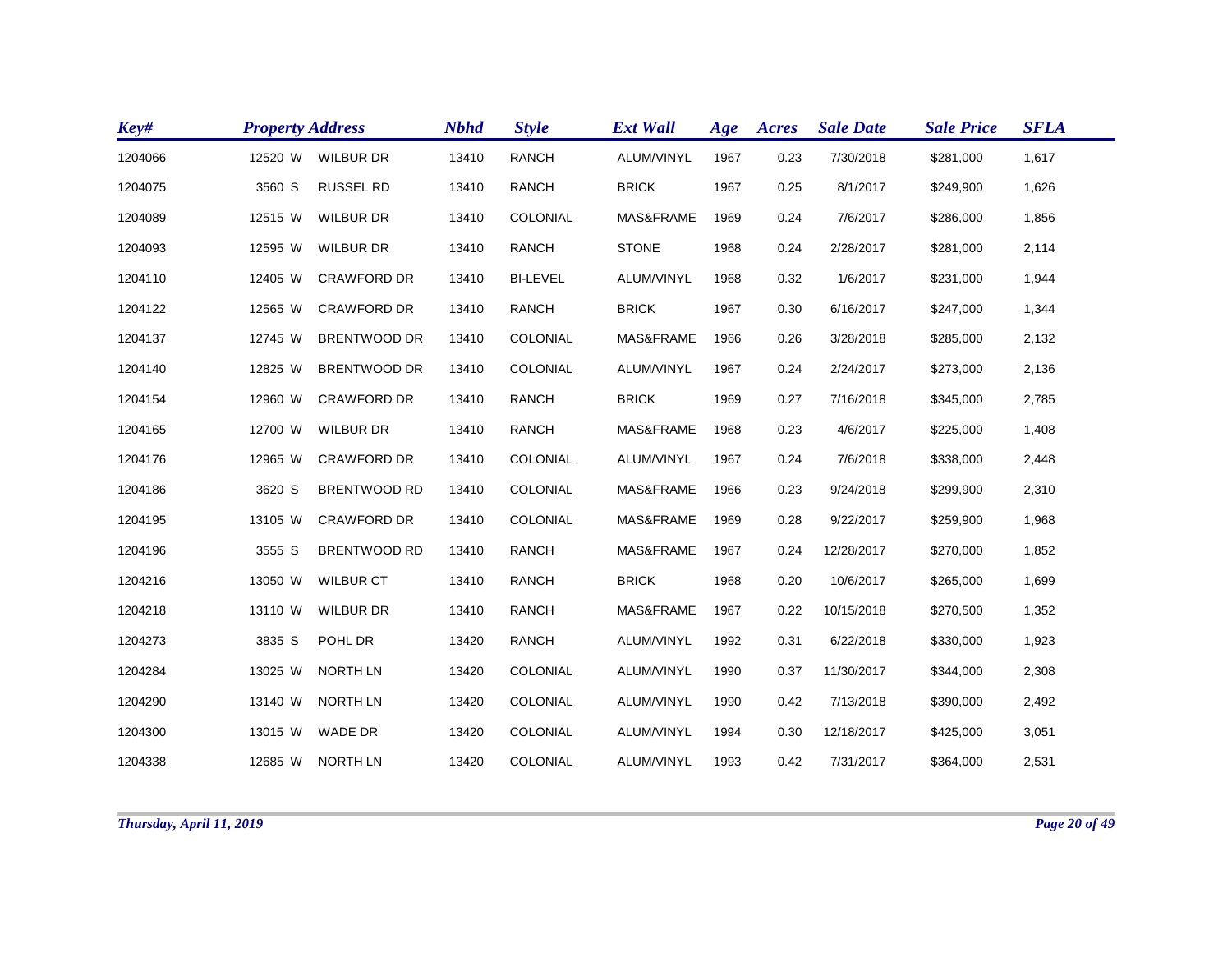| Key#    | <b>Property Address</b> |                              | <b>Nbhd</b> | <b>Style</b>    | <b>Ext Wall</b> | Age  | Acres | <b>Sale Date</b> | <b>Sale Price</b> | <b>SFLA</b> |
|---------|-------------------------|------------------------------|-------------|-----------------|-----------------|------|-------|------------------|-------------------|-------------|
| 1204354 | 12400 W                 | <b>NORTH LN</b>              | 13420       | <b>RANCH</b>    | ALUM/VINYL      | 1994 | 0.39  | 10/29/2018       | \$325,000         | 1,852       |
| 1204377 | 12825 W                 | <b>NORTH LN</b>              | 13420       | COLONIAL        | CEDAR           | 1997 | 0.32  | 8/31/2017        | \$365,000         | 2,357       |
| 1204992 | 3815 S                  | 124 ST                       | 13430       | COLONIAL        | CEDAR           | 1992 | 1.18  | 8/10/2017        | \$315,000         | 2,278       |
| 1204260 | 3615 S                  | SANDALWOOD DR                | 13450       | <b>RANCH</b>    | ALUM/VINYL      | 1988 | 0.23  | 9/14/2017        | \$330,000         | 1,536       |
| 1205076 | 3324 S                  | <b>GLEN PARK CT</b>          | 14110       | <b>COLONIAL</b> | <b>CEDAR</b>    | 1982 | 0.27  | 12/27/2017       | \$255,000         | 1,796       |
| 1205122 | 14022 W                 | <b>TIFFANY PL</b>            | 14129       | CONDO           | <b>FRAME</b>    | 1980 | 0.00  | 8/31/2017        | \$153,900         | 1,504       |
| 1205128 | 14044 W                 | <b>TIFFANY PL</b>            | 14129       | CONDO           | <b>FRAME</b>    | 1980 | 0.00  | 9/15/2017        | \$180,200         | 1,504       |
| 1205139 | 14048 W                 | <b>TIFFANY PL</b>            | 14129       | CONDO           | <b>FRAME</b>    | 1983 | 0.00  | 3/24/2017        | \$130,000         | 1,254       |
| 1205140 | 14060 W                 | <b>TIFFANY PL</b>            | 14129       | CONDO           | <b>FRAME</b>    | 1983 | 0.00  | 5/24/2017        | \$148,000         | 1,254       |
| 1205149 | 14070 W                 | <b>TIFFANY PL</b>            | 14129       | CONDO           | <b>FRAME</b>    | 1984 | 0.00  | 9/20/2017        | \$80,000          | 1,504       |
| 1205149 | 14070 W                 | TIFFANY PL                   | 14129       | CONDO           | <b>FRAME</b>    | 1984 | 0.00  | 9/20/2017        | \$80,000          | 1,504       |
| 1205168 | 14025 W                 | TIFFANY PL                   | 14129       | CONDO           | <b>FRAME</b>    | 1986 | 0.00  | 6/16/2017        | \$170,000         | 1,504       |
| 1205177 | 14041 W                 | TIFFANY PL                   | 14129       | CONDO           | <b>FRAME</b>    | 1986 | 0.00  | 3/7/2018         | \$154,900         | 1,254       |
| 1205002 | 14460 W                 | <b>OKLAHOMA AVE</b>          | 14140       | <b>RANCH</b>    | <b>STONE</b>    | 1958 | 0.52  | 9/7/2018         | \$234,000         | 1,180       |
| 1205003 | 14540 W                 | <b>OKLAHOMA AVE</b>          | 14140       | <b>RANCH</b>    | ALUM/VINYL      | 1958 | 0.52  | 10/31/2018       | \$203,500         | 1,248       |
| 1205037 | 3141 S                  | 145 ST                       | 14140       | <b>RANCH</b>    | ALUM/VINYL      | 1958 | 0.52  | 10/3/2018        | \$280,000         | 2,150       |
| 1205254 | 3143 S                  | <b>WATERFORD CT</b>          | 14159       | CONDO           | ALUM/VINYL      | 2000 | 0.00  | 12/3/2018        | \$268,600         | 1,572       |
| 1205272 | 3148 S                  | <b>WATERFORD CT</b>          | 14159       | CONDO           | ALUM/VINYL      | 2001 | 0.00  | 9/27/2018        | \$238,960         | 1,596       |
| 1205274 | 14017 W                 | WATERFORD SQUA 14159         |             | CONDO           | <b>CEDAR</b>    | 1997 | 0.00  | 3/31/2017        | \$225,000         | 1,572       |
| 1205300 | 14265 W                 | WATERFORD SQUA 14159         |             | CONDO           | <b>CEDAR</b>    | 2001 | 0.00  | 7/20/2018        | \$245,000         | 1,587       |
| 1205301 |                         | 14273 W WATERFORD SQUA 14159 |             | CONDO           | CEDAR           | 2001 | 0.00  | 8/3/2018         | \$236,000         | 1,587       |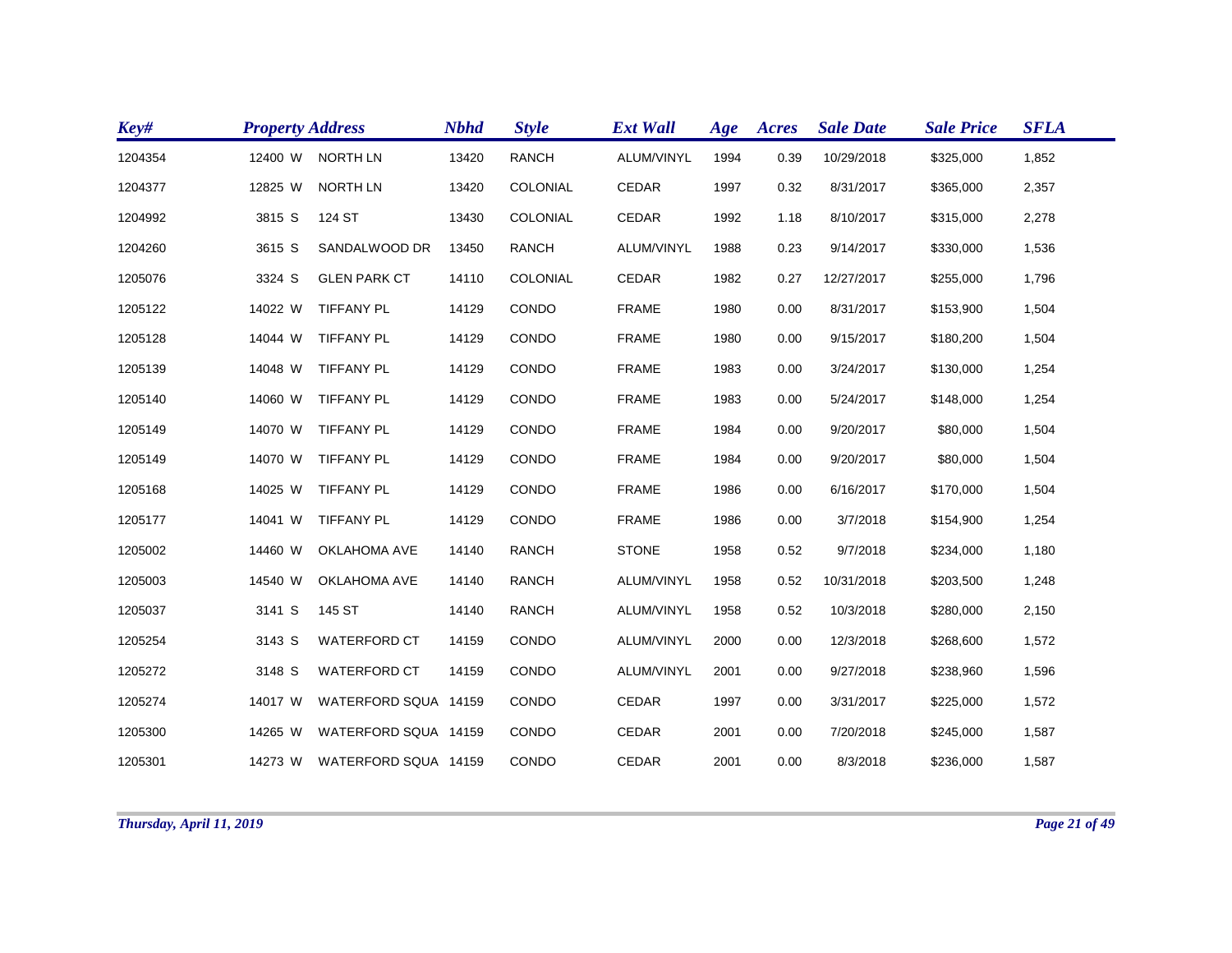| Key#    | <b>Property Address</b> |                       | <b>Nbhd</b> | <b>Style</b>           | <b>Ext Wall</b> | Age  | Acres | <b>Sale Date</b> | <b>Sale Price</b> | <b>SFLA</b> |
|---------|-------------------------|-----------------------|-------------|------------------------|-----------------|------|-------|------------------|-------------------|-------------|
| 1205302 | 14285 W                 | WATERFORD SQUA 14159  |             | CONDO                  | CEDAR           | 2001 | 0.00  | 8/21/2017        | \$239,000         | 1,587       |
| 1205315 | 14048 W                 | <b>WATERS EDGE TR</b> | 14159       | CONDO                  | ALUM/VINYL      | 1994 | 0.00  | 8/17/2017        | \$280,000         | 2,342       |
| 1205318 | 14072 W                 | <b>WATERS EDGE TR</b> | 14159       | CONDO                  | ALUM/VINYL      | 1995 | 0.00  | 5/19/2017        | \$318,000         | 2,342       |
| 1205322 | 14152 W                 | <b>WATERS EDGE TR</b> | 14159       | CONDO                  | ALUM/VINYL      | 1996 | 0.00  | 6/15/2018        | \$287,700         | 1,572       |
| 1205327 | 14260 W                 | <b>WATERS EDGE TR</b> | 14159       | CONDO                  | ALUM/VINYL      | 1998 | 0.00  | 7/17/2017        | \$344,900         | 2,342       |
| 1205330 | 14318 W                 | <b>WATERS EDGE TR</b> | 14159       | CONDO                  | ALUM/VINYL      | 1998 | 0.00  | 2/10/2017        | \$275,000         | 2,342       |
| 1205330 | 14318 W                 | <b>WATERS EDGE TR</b> | 14159       | CONDO                  | ALUM/VINYL      | 1998 | 0.00  | 9/29/2017        | \$295,000         | 2,342       |
| 1205351 | 14132 W                 | <b>WATERS WAY</b>     | 14159       | CONDO                  | ALUM/VINYL      | 1994 | 0.00  | 5/21/2018        | \$235,000         | 1,596       |
| 1205362 | 14284 W                 | <b>WATERS WAY</b>     | 14159       | CONDO                  | ALUM/VINYL      | 1999 | 0.00  | 1/25/2018        | \$220,000         | 1,587       |
| 1205363 | 14281 W                 | <b>WATERS WAY</b>     | 14159       | CONDO                  | ALUM/VINYL      | 1998 | 0.00  | 7/12/2018        | \$246,000         | 1,587       |
| 1205370 | 14215 W                 | <b>WATERS WAY</b>     | 14159       | CONDO                  | ALUM/VINYL      | 1997 | 0.00  | 5/15/2017        | \$226,000         | 1,587       |
| 1206081 | 3215 S                  | <b>MANOR DR</b>       | 14210       | <b>RANCH</b>           | <b>FRAME</b>    | 1981 | 0.23  | 6/28/2017        | \$320,000         | 1,800       |
| 1206088 | 3125 S                  | <b>MANOR DR</b>       | 14210       | CONTEMPORAR ALUM/VINYL |                 | 1980 | 0.29  | 9/22/2017        | \$330,000         | 1,808       |
| 1206111 | 3305 S                  | 149 ST                | 14210       | <b>RANCH</b>           | ALUM/VINYL      | 1980 | 0.24  | 5/12/2017        | \$270,000         | 1,696       |
| 1206127 | 3210 S                  | 149 ST                | 14210       | COLONIAL               | ALUM/VINYL      | 1983 | 0.23  | 8/9/2018         | \$305,000         | 1,778       |
| 1206135 | 3290 S                  | 149 ST                | 14210       | <b>SPLIT LEVEL</b>     | ALUM/VINYL      | 1984 | 0.23  | 6/4/2018         | \$316,000         | 1,742       |
| 1206138 | 3315 S                  | <b>REGAL DR</b>       | 14210       | <b>SPLIT LEVEL</b>     | ALUM/VINYL      | 1983 | 0.28  | 11/15/2018       | \$277,500         | 2,029       |
| 1206170 | 14825 W                 | <b>JANICE CT</b>      | 14210       | COLONIAL               | ALUM/VINYL      | 1982 | 0.28  | 9/21/2018        | \$319,900         | 1,855       |
| 1206188 | 15065 W                 | <b>VERA CRUZ DR</b>   | 14210       | <b>SPLIT LEVEL</b>     | ALUM/VINYL      | 1983 | 0.27  | 3/30/2018        | \$269,000         | 1,665       |
| 1206199 | 14950 W                 | <b>SAN MATEO DR</b>   | 14210       | CAPE COD               | ALUM/VINYL      | 1980 | 0.28  | 6/15/2018        | \$355,000         | 2,376       |
| 1206014 | 3429 S                  | EL SIRROCO DR         | 14220       | <b>RANCH</b>           | ALUM/VINYL      | 1958 | 0.51  | 3/6/2018         | \$248,000         | 1,473       |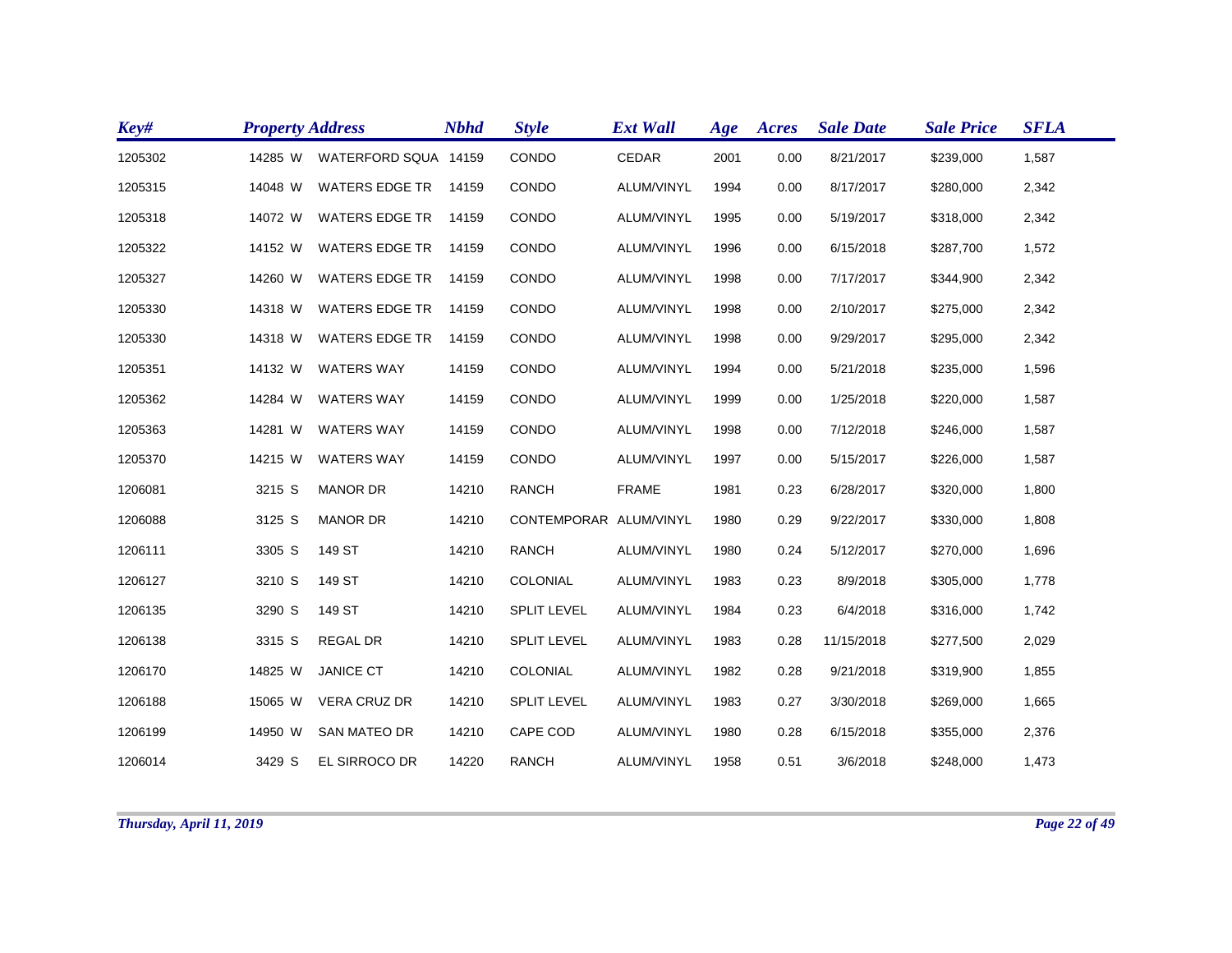| Key#    | <b>Property Address</b> |                   | <b>Nbhd</b> | <b>Style</b> | <b>Ext Wall</b> | Age  | <b>Acres</b> | <b>Sale Date</b> | <b>Sale Price</b> | <b>SFLA</b> |  |
|---------|-------------------------|-------------------|-------------|--------------|-----------------|------|--------------|------------------|-------------------|-------------|--|
| 1206014 | 3429 S                  | EL SIRROCO DR     | 14220       | <b>RANCH</b> | ALUM/VINYL      | 1958 | 0.51         | 10/19/2018       | \$232,000         | 1,473       |  |
| 1208204 | 3628 S                  | 147 ST            | 14229       | CONDO        | ALUM/VINYL      | 2002 | 0.00         | 12/3/2018        | \$315,000         | 1,916       |  |
| 1208215 | 3540 S                  | 147 ST            | 14229       | CONDO        | ALUM/VINYL      | 2003 | 0.00         | 10/29/2018       | \$318,600         | 1,972       |  |
| 1208222 | 14655 W                 | <b>WILBUR DR</b>  | 14319       | CONDO        | ALUM/VINYL      | 2003 | 0.00         | 8/17/2017        | \$273,600         | 2,581       |  |
| 1207004 | 14900 W                 | <b>WILBUR DR</b>  | 14329       | CONDO        | MAS&FRAME       | 2005 | 0.00         | 4/14/2017        | \$112,000         | 992         |  |
| 1207006 | 14900 W                 | <b>WILBUR DR</b>  | 14329       | CONDO        | MAS&FRAME       | 2005 | 0.00         | 11/6/2017        | \$150,000         | 1,247       |  |
| 1207119 | 15215 W                 | <b>LIBRARY LN</b> | 14349       | CONDO        | MAS&FRAME       | 2005 | 0.00         | 6/22/2017        | \$222,000         | 1,784       |  |
| 1207125 | 15243 W                 | <b>LIBRARY LN</b> | 14349       | CONDO        | MAS&FRAME       | 2005 | 0.00         | 4/4/2017         | \$233,000         | 1,784       |  |
| 1207126 | 15251 W                 | <b>LIBRARY LN</b> | 14349       | CONDO        | MAS&FRAME       | 2005 | 0.00         | 12/1/2017        | \$235,000         | 1,784       |  |
| 1207126 | 15251 W                 | <b>LIBRARY LN</b> | 14349       | CONDO        | MAS&FRAME       | 2005 | 0.00         | 1/11/2017        | \$233,000         | 1,784       |  |
| 1207128 | 15259 W                 | <b>LIBRARY LN</b> | 14349       | CONDO        | MAS&FRAME       | 2005 | 0.00         | 5/26/2017        | \$218,000         | 1,784       |  |
| 1207130 | 15271 W                 | <b>LIBRARY LN</b> | 14349       | CONDO        | MAS&FRAME       | 2005 | 0.00         | 9/28/2018        | \$200,000         | 1,325       |  |
| 1207133 | 15271 W                 | <b>LIBRARY LN</b> | 14349       | CONDO        | MAS&FRAME       | 2005 | 0.00         | 5/4/2017         | \$144,900         | 924         |  |
| 1207134 | 15271 W                 | <b>LIBRARY LN</b> | 14349       | CONDO        | MAS&FRAME       | 2005 | 0.00         | 10/31/2018       | \$210,000         | 1,513       |  |
| 1207135 | 15271 W                 | <b>LIBRARY LN</b> | 14349       | CONDO        | MAS&FRAME       | 2005 | 0.00         | 5/5/2017         | \$149,900         | 1,112       |  |
| 1207137 | 15271 W                 | <b>LIBRARY LN</b> | 14349       | CONDO        | MAS&FRAME       | 2005 | 0.00         | 11/17/2017       | \$147,900         | 1,112       |  |
| 1207139 | 15271 W                 | <b>LIBRARY LN</b> | 14349       | CONDO        | MAS&FRAME       | 2005 | 0.00         | 5/12/2017        | \$185,000         | 1,325       |  |
| 1207143 | 15271 W                 | <b>LIBRARY LN</b> | 14349       | CONDO        | MAS&FRAME       | 2005 | 0.00         | 12/6/2018        | \$215,000         | 1,513       |  |
| 1207148 | 15295 W                 | <b>LIBRARY LN</b> | 14349       | CONDO        | MAS&FRAME       | 2005 | 0.00         | 4/25/2018        | \$128,000         | 910         |  |
| 1207149 | 15295 W                 | <b>LIBRARY LN</b> | 14349       | CONDO        | MAS&FRAME       | 2005 | 0.00         | 10/27/2017       | \$131,000         | 1,044       |  |
| 1207162 | 15295 W                 | <b>LIBRARY LN</b> | 14349       | CONDO        | MAS&FRAME       | 2005 | 0.00         | 5/1/2018         | \$200,000         | 1,435       |  |
|         |                         |                   |             |              |                 |      |              |                  |                   |             |  |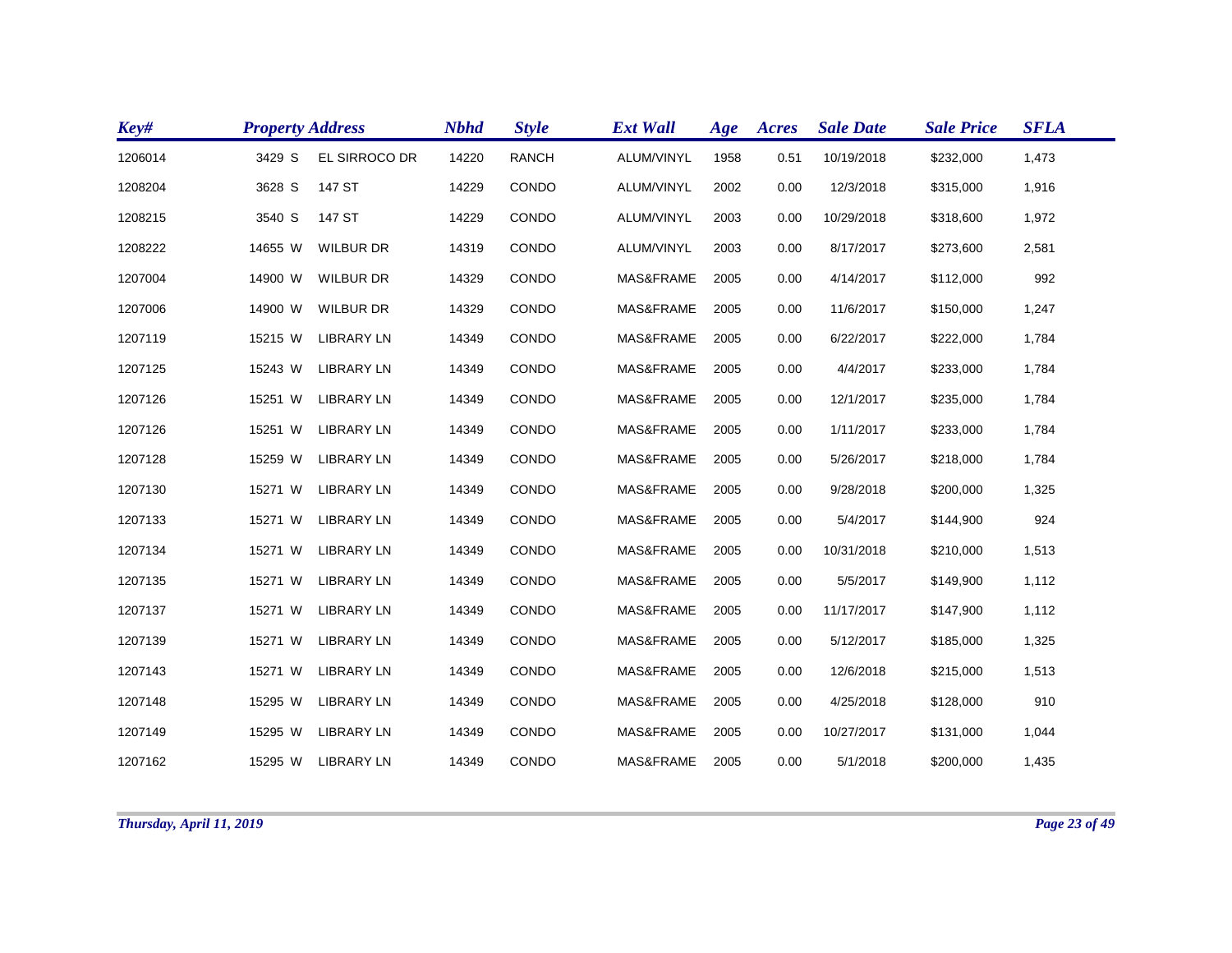| Key#       | <b>Property Address</b> |                       | <b>Nbhd</b> | <b>Style</b>      | <b>Ext Wall</b> | Age  | Acres | <b>Sale Date</b> | <b>Sale Price</b> | <b>SFLA</b> |
|------------|-------------------------|-----------------------|-------------|-------------------|-----------------|------|-------|------------------|-------------------|-------------|
| 1207170    | 15295 W                 | <b>LIBRARY LN</b>     | 14349       | CONDO             | MAS&FRAME       | 2005 | 0.00  | 8/10/2018        | \$215,000         | 1,512       |
| 1207173    | 15295 W                 | <b>LIBRARY LN</b>     | 14349       | CONDO             | MAS&FRAME       | 2005 | 0.00  | 4/25/2018        | \$155,000         | 1,044       |
| 1207178    | 15295 W                 | <b>LIBRARY LN</b>     | 14349       | CONDO             | MAS&FRAME       | 2005 | 0.00  | 5/25/2017        | \$145,000         | 1,044       |
| 1207187    | 15295 W                 | <b>LIBRARY LN</b>     | 14349       | CONDO             | MAS&FRAME       | 2005 | 0.00  | 7/14/2017        | \$145,000         | 1,248       |
| 1207189    | 15295 W                 | <b>LIBRARY LN</b>     | 14349       | CONDO             | MAS&FRAME       | 2005 | 0.00  | 7/17/2017        | \$215,000         | 1,716       |
| 1207192    | 15295 W                 | <b>LIBRARY LN</b>     | 14349       | CONDO             | MAS&FRAME       | 2005 | 0.00  | 6/30/2017        | \$152,000         | 1,248       |
| 1208983001 | 3545 S                  | <b>SUNNY SLOPE RD</b> | 14400       | <b>DUPLEX</b>     | <b>BRICK</b>    | 1952 | 1.02  | 6/2/2017         | \$335,000         | 3,884       |
| 1208007    | 14460 W                 | <b>BUTTERNUT TR</b>   | 14410       | <b>RANCH</b>      | ALUM/VINYL      | 1973 | 0.23  | 1/11/2017        | \$238,000         | 1,337       |
| 1208015    | 3625 S                  | COTTONWOOD RD         | 14410       | <b>RANCH</b>      | ALUM/VINYL      | 1971 | 0.25  | 11/30/2018       | \$272,500         | 1,344       |
| 1208016    | 3635 S                  | COTTONWOOD RD         | 14410       | COLONIAL          | ALUM/VINYL      | 1975 | 0.38  | 7/18/2018        | \$285,000         | 1,761       |
| 1208019    | 14405 W                 | <b>BUTTERNUT TR</b>   | 14410       | <b>RANCH</b>      | ALUM/VINYL      | 1973 | 0.25  | 5/18/2017        | \$272,000         | 1,352       |
| 1208022    | 14505 W                 | <b>BUTTERNUT TR</b>   | 14410       | <b>RANCH</b>      | ALUM/VINYL      | 1973 | 0.25  | 8/28/2018        | \$254,000         | 1,448       |
| 1208029    | 3555 S                  | <b>GLEN PARK RD</b>   | 14410       | <b>BI-LEVEL</b>   | ALUM/VINYL      | 1971 | 0.30  | 5/19/2017        | \$190,000         | 2,148       |
| 1208029    | 3555 S                  | <b>GLEN PARK RD</b>   | 14410       | <b>BI-LEVEL</b>   | ALUM/VINYL      | 1971 | 0.30  | 12/15/2017       | \$247,500         | 2,148       |
| 1208030    | 14385 W                 | <b>CEDAR TR</b>       | 14410       | <b>RANCH</b>      | ALUM/VINYL      | 1971 | 0.28  | 9/21/2017        | \$306,000         | 1,562       |
| 1208041    | 14380 W                 | REDWOOD DR            | 14410       | <b>RANCH</b>      | ALUM/VINYL      | 1971 | 0.28  | 8/24/2018        | \$275,400         | 1,460       |
| 1208044    | 14245 W                 | REDWOOD DR            | 14410       | <b>RANCH</b>      | ALUM/VINYL      | 1973 | 0.28  | 10/31/2017       | \$275,000         | 1,565       |
| 1208048    | 14365 W                 | REDWOOD DR            | 14410       | <b>RANCH</b>      | ALUM/VINYL      | 1971 | 0.29  | 3/9/2018         | \$296,000         | 1,816       |
| 1208060    | 14420 W                 | <b>WILBUR DR</b>      | 14410       | <b>RANCH</b>      | ALUM/VINYL      | 1971 | 0.29  | 4/24/2017        | \$277,500         | 1,497       |
| 1208062    | 14360 W                 | <b>WILBUR DR</b>      | 14410       | CONTEMPORAR FRAME |                 | 1974 | 0.29  | 6/8/2018         | \$308,000         | 1,623       |
| 1208081    | 14240 W                 | <b>BEECHWOOD TR</b>   | 14410       | <b>COLONIAL</b>   | ALUM/VINYL      | 1973 | 0.24  | 8/30/2017        | \$270,000         | 1,802       |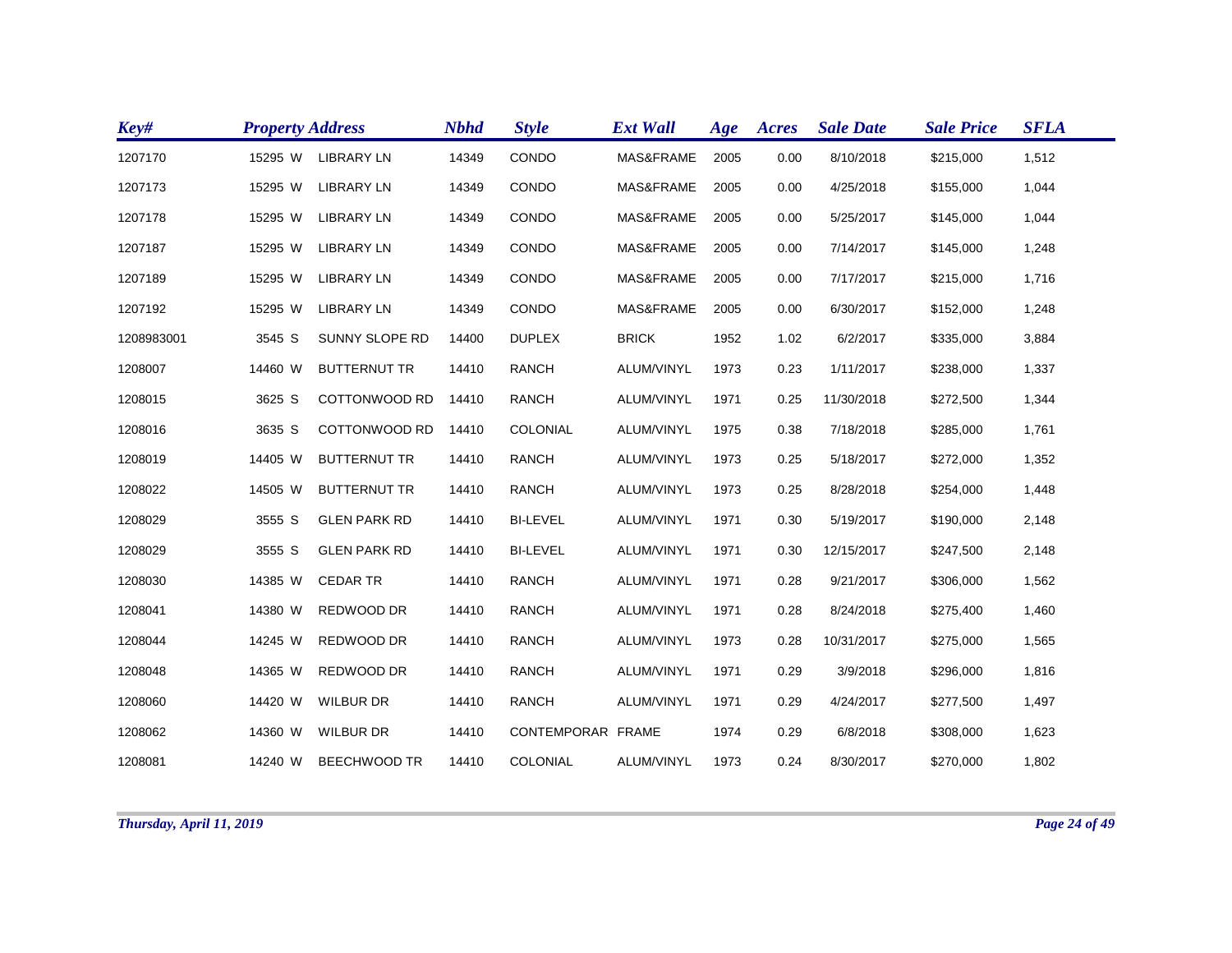| Key#    | <b>Property Address</b> |                      | <b>Nbhd</b> | <b>Style</b>           | <b>Ext Wall</b> | Age  | Acres | <b>Sale Date</b> | <b>Sale Price</b> | <b>SFLA</b> |
|---------|-------------------------|----------------------|-------------|------------------------|-----------------|------|-------|------------------|-------------------|-------------|
| 1208099 | 14135 W                 | <b>WILBUR DR</b>     | 14410       | <b>RANCH</b>           | ALUM/VINYL      | 1972 | 0.47  | 5/25/2018        | \$285,000         | 1,434       |
| 1208105 | 14265 W                 | <b>BEECHWOOD TR</b>  | 14410       | <b>RANCH</b>           | ALUM/VINYL      | 1972 | 0.33  | 6/12/2018        | \$280,000         | 1,458       |
| 1208115 | 14350 W                 | <b>HEMLOCK DR</b>    | 14410       | CONTEMPORAR ALUM/VINYL |                 | 1974 | 0.26  | 2/17/2017        | \$255,000         | 1,626       |
| 1208119 | 14485 W                 | <b>WILBUR DR</b>     | 14410       | COLONIAL               | ALUM/VINYL      | 1972 | 0.29  | 5/31/2018        | \$304,000         | 1,729       |
| 1208122 | 3715 S                  | <b>SPRUCE RD</b>     | 14410       | <b>RANCH</b>           | ALUM/VINYL      | 1974 | 0.29  | 2/10/2017        | \$227,000         | 2,078       |
| 1208122 | 3715 S                  | <b>SPRUCE RD</b>     | 14410       | <b>RANCH</b>           | ALUM/VINYL      | 1974 | 0.29  | 10/31/2017       | \$281,100         | 2,078       |
| 1208137 | 3535 S                  | COTTONWOOD RD        | 14410       | <b>RANCH</b>           | ALUM/VINYL      | 1973 | 0.24  | 3/12/2018        | \$264,000         | 1,404       |
| 1208153 | 14040 W                 | <b>BEECHWOOD TR</b>  | 14410       | <b>RANCH</b>           | ALUM/VINYL      | 1990 | 0.27  | 10/4/2018        | \$295,000         | 1,539       |
| 1208169 | 3545 S                  | <b>MCINTOSH LN</b>   | 14430       | COLONIAL               | <b>CEDAR</b>    | 1995 | 0.35  | 6/16/2017        | \$357,300         | 2,420       |
| 1208174 | 3580 S                  | <b>MCINTOSH LN</b>   | 14430       | COLONIAL               | ALUM/VINYL      | 1996 | 0.38  | 1/13/2017        | \$348,000         | 2,584       |
| 1208185 | 14285 W                 | <b>CRIMSON LN</b>    | 14440       | COLONIAL               | ALUM/VINYL      | 1999 | 0.87  | 4/30/2018        | \$385,000         | 2,480       |
| 1208189 | 3855 S                  | <b>SPRUCE RD</b>     | 14440       | <b>RANCH</b>           | ALUM/VINYL      | 1998 | 0.49  | 7/19/2018        | \$440,500         | 3,365       |
| 1209030 | 15911 W                 | EL DORADO DR         | 15110       | <b>RANCH</b>           | ALUM/VINYL      | 1956 | 0.55  | 2/22/2018        | \$280,000         | 1,334       |
| 1209041 | 15910 W                 | EL DORADO DR         | 15110       | <b>RANCH</b>           | <b>FRAME</b>    | 1957 | 0.53  | 8/28/2018        | \$250,000         | 1,447       |
| 1209050 | 3231 S                  | <b>MONTEREY DR</b>   | 15110       | <b>RANCH</b>           | ALUM/VINYL      | 1956 | 0.52  | 12/7/2018        | \$240,000         | 1,172       |
| 1209055 | 3315 S                  | <b>MONTEREY DR</b>   | 15110       | <b>RANCH</b>           | <b>BRICK</b>    | 1958 | 0.47  | 8/11/2017        | \$235,500         | 1,080       |
| 1209120 | 15824 W                 | <b>RIVIERA DR</b>    | 15110       | <b>RANCH</b>           | <b>BRICK</b>    | 1962 | 0.71  | 5/15/2018        | \$285,000         | 1,590       |
| 1209135 | 3247 S                  | EL DORADO DR         | 15110       | <b>RANCH</b>           | <b>BRICK</b>    | 1966 | 0.58  | 10/18/2018       | \$259,500         | 1,669       |
| 1209154 | 3171 S                  | <b>MOORLAND RD</b>   | 15110       | <b>RANCH</b>           | MAS&FRAME       | 1960 | 0.51  | 6/30/2017        | \$254,900         | 1,754       |
| 1212002 | 15620 W                 | <b>ST FRANCIS DR</b> | 15410       | <b>RANCH</b>           | <b>STONE</b>    | 1958 | 0.41  | 2/20/2018        | \$237,900         | 1,250       |
| 1212023 | 3600 S                  | 157 ST               | 15410       | <b>RANCH</b>           | <b>FRAME</b>    | 1956 | 0.40  | 7/18/2017        | \$205,000         | 1,220       |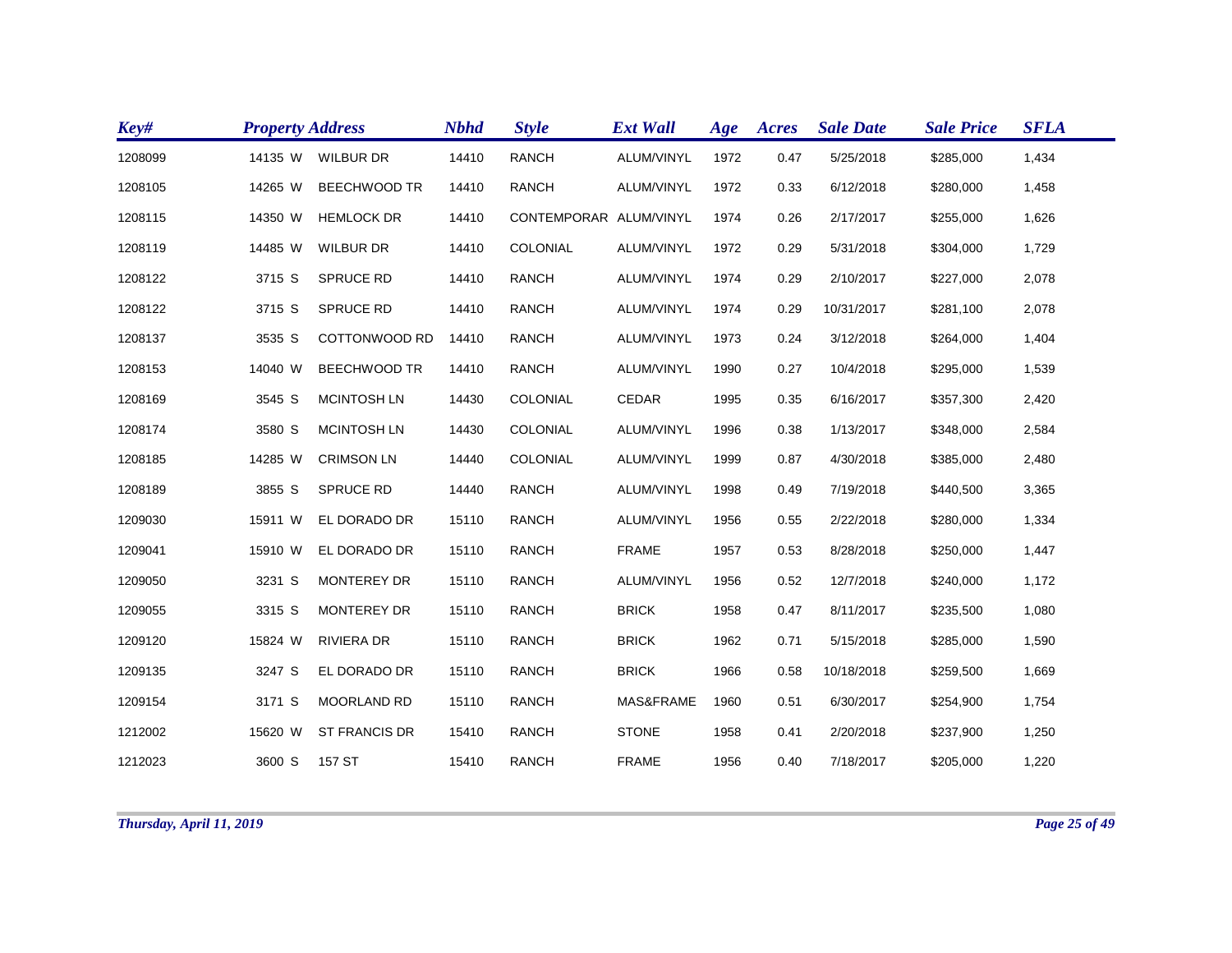| Key#       | <b>Property Address</b> |                      | <b>Nbhd</b> | <b>Style</b>       | <b>Ext Wall</b> | Age  | Acres | <b>Sale Date</b> | <b>Sale Price</b> | <b>SFLA</b> |
|------------|-------------------------|----------------------|-------------|--------------------|-----------------|------|-------|------------------|-------------------|-------------|
| 1212025    | 3542 S                  | 157 ST               | 15410       | <b>RANCH</b>       | <b>BRICK</b>    | 1958 | 0.40  | 10/5/2017        | \$225,000         | 1,412       |
| 1212032    | 3623 S                  | 157 ST               | 15410       | <b>RANCH</b>       | <b>STONE</b>    | 1956 | 0.40  | 12/29/2017       | \$194,000         | 1,290       |
| 1212045    | 3632 S                  | 158 ST               | 15410       | <b>RANCH</b>       | ALUM/VINYL      | 1963 | 0.40  | 10/27/2017       | \$218,500         | 1,248       |
| 1212048    | 3600 S                  | 158 ST               | 15410       | <b>RANCH</b>       | ALUM/VINYL      | 1955 | 0.40  | 2/3/2017         | \$240,000         | 1,080       |
| 1212063    | 15811 W                 | <b>CHURCHVIEW DR</b> | 15410       | <b>RANCH</b>       | <b>BRICK</b>    | 1957 | 0.41  | 7/7/2017         | \$304,900         | 1,825       |
| 1212086    | 15800 W                 | <b>CHURCHVIEW DR</b> | 15410       | <b>RANCH</b>       | <b>BRICK</b>    | 1963 | 0.52  | 8/17/2017        | \$235,000         | 1,344       |
| 1212090    | 3736 S                  | 159 ST               | 15410       | <b>RANCH</b>       | <b>BRICK</b>    | 1956 | 0.38  | 8/24/2018        | \$200,000         | 1,188       |
| 1212108    | 3613 S                  | 159 ST               | 15410       | <b>RANCH</b>       | <b>BRICK</b>    | 1956 | 0.41  | 6/27/2018        | \$225,000         | 1,011       |
| 1212119001 | 16030 W                 | <b>ST FRANCIS DR</b> | 15420       | <b>RANCH</b>       | ALUM/VINYL      | 1986 | 0.30  | 6/1/2018         | \$127,500         | 1,373       |
| 1212130    | 3665 S                  | VOGEL CT             | 15420       | <b>RANCH</b>       | ALUM/VINYL      | 1963 | 0.42  | 5/11/2017        | \$270,000         | 1,392       |
| 1212143    | 16016 W                 | TOP-O-HILL DR        | 15420       | <b>RANCH</b>       | <b>BRICK</b>    | 1963 | 0.48  | 2/24/2017        | \$246,000         | 1,461       |
| 1212168    | 3635 S                  | TOP-O-HILL DR        | 15420       | <b>RANCH</b>       | ALUM/VINYL      | 1969 | 0.64  | 8/29/2018        | \$312,500         | 2,516       |
| 1213998    | 3145 S                  | <b>CALHOUN RD</b>    | 16110       | <b>RANCH</b>       | <b>BRICK</b>    | 1957 | 1.16  | 6/30/2017        | \$235,000         | 1,344       |
| 1188011    | 3020 S                  | MEADOW CREEK C 16111 |             | CUSTOM/ARCHI CEDAR |                 | 2013 | 1.11  | 7/18/2017        | \$900,000         | 5,029       |
| 1213019    | 3190 S                  | MEADOW CREEK C 16111 |             | CUSTOM/ARCHI CEDAR |                 | 2007 | 1.02  | 10/5/2017        | \$662,500         | 3,395       |
| 1214011    | 3185 S                  | <b>THORNAPPLE LN</b> | 16210       | <b>RANCH</b>       | <b>BRICK</b>    | 1959 | 0.57  | 6/15/2017        | \$255,000         | 1,316       |
| 1214017    | 18260 W                 | <b>THORNAPPLE LN</b> | 16210       | <b>RANCH</b>       | ALUM/VINYL      | 1964 | 0.63  | 7/25/2017        | \$290,000         | 1,761       |
| 1214024    | 18085 W                 | <b>THORNAPPLE LN</b> | 16210       | <b>RANCH</b>       | ALUM/VINYL      | 1963 | 0.64  | 8/4/2017         | \$250,000         | 1,384       |
| 1214068    | 3175 S                  | <b>WILLOW RD</b>     | 16210       | <b>RANCH</b>       | <b>BRICK</b>    | 1959 | 0.66  | 10/17/2017       | \$240,000         | 1,316       |
| 1216999    | 17205 W                 | <b>COFFEE RD</b>     | 16410       | <b>RANCH</b>       | <b>STONE</b>    | 1955 | 7.56  | 10/30/2017       | \$345,000         | 2,430       |
| 1217997001 | 3125 S                  | <b>WEHR RD</b>       | 17110       | <b>RANCH</b>       | <b>FRAME</b>    | 1987 | 3.67  | 11/15/2017       | \$399,000         | 3,334       |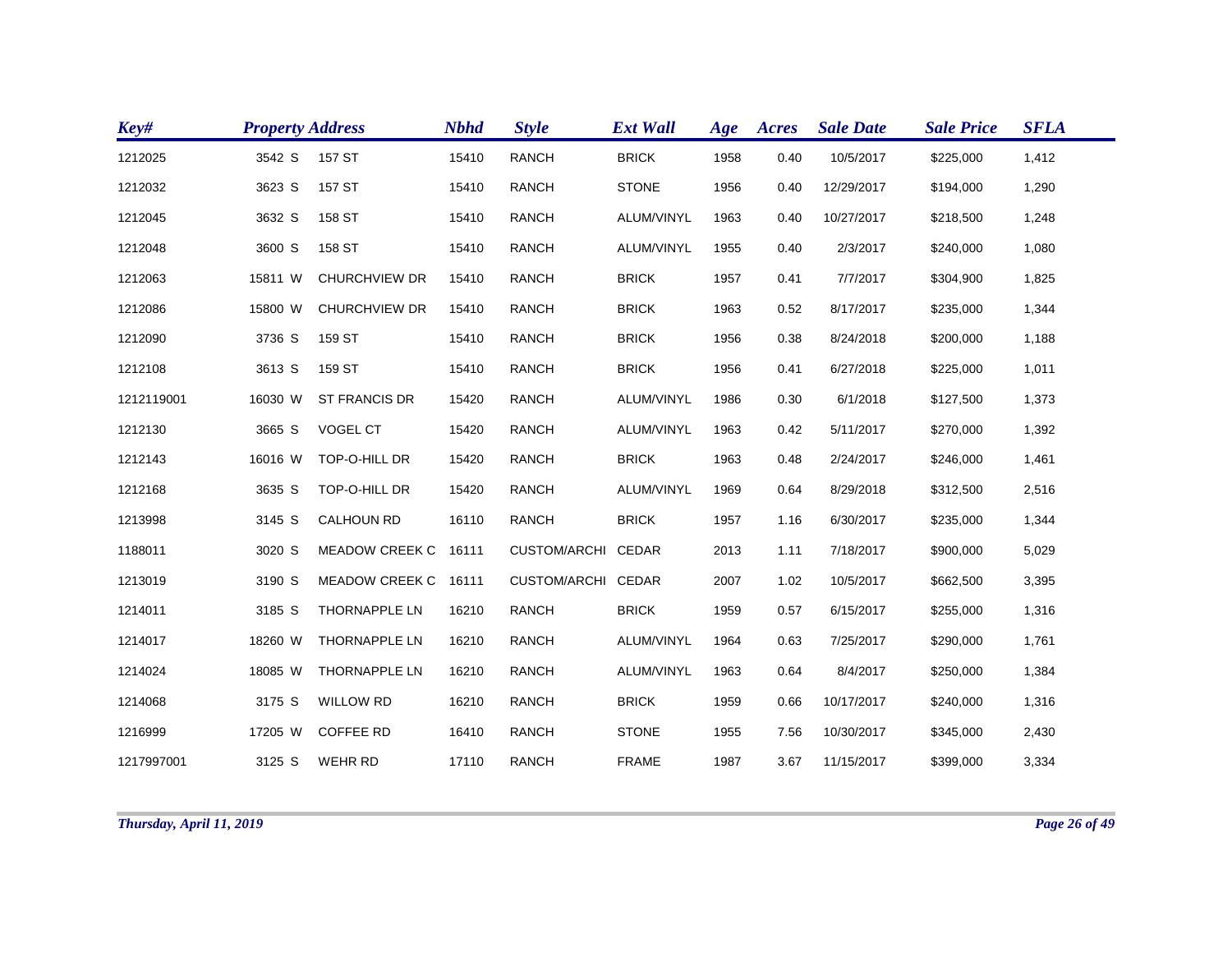| Key#       | <b>Property Address</b> |                         | <b>Nbhd</b> | <b>Style</b>           | <b>Ext Wall</b> | Age  | Acres | <b>Sale Date</b> | <b>Sale Price</b> | <b>SFLA</b> |
|------------|-------------------------|-------------------------|-------------|------------------------|-----------------|------|-------|------------------|-------------------|-------------|
| 1218998001 | 3290 S                  | <b>JOHNSON RD</b>       | 17210       | <b>RANCH</b>           | ALUM/VINYL      | 1969 | 1.00  | 8/31/2018        | \$255,000         | 2,080       |
| 1218999004 | 19590                   | SETTLER'S RIDGE C 17220 |             | <b>RANCH</b>           | <b>CEDAR</b>    | 2011 | 0.75  | 9/1/2017         | \$730,000         | 3,389       |
| 1218999012 | 20190                   | SETTLER'S HOLLO         | 17220       | CUSTOM/ARCHI CEDAR     |                 | 2009 | 0.76  | 6/15/2018        | \$715,000         | 4,089       |
| 1219001    | 3480 S                  | WEHR RD                 | 17310       | <b>COLONIAL</b>        | ALUM/VINYL      | 1979 | 0.86  | 5/2/2017         | \$302,000         | 2,151       |
| 1219007    | 3375 S                  | CARI-ADAM DR            | 17310       | <b>RANCH</b>           | ALUM/VINYL      | 1975 | 0.70  | 5/12/2017        | \$282,500         | 1,716       |
| 1219027    | 3580 S                  | <b>CARI-ADAM CIR</b>    | 17310       | <b>RANCH</b>           | ALUM/VINYL      | 1973 | 0.44  | 7/9/2018         | \$258,000         | 1,566       |
| 1219040    | 20005 W                 | <b>CHESTNUT DR</b>      | 17310       | COLONIAL               | ALUM/VINYL      | 1977 | 0.56  | 8/31/2018        | \$300,000         | 1,954       |
| 1219045    | 19975 W                 | <b>BITTERSWEET LN</b>   | 17310       | CONTEMPORAR ALUM/VINYL |                 | 1973 | 0.95  | 3/31/2017        | \$261,500         | 1,625       |
| 1219091001 | 20270 W                 | <b>RUSTIC RIDGE DR</b>  | 17320       | <b>COLONIAL</b>        | CEDAR           | 2000 | 1.51  | 6/7/2018         | \$405,000         | 2,257       |
| 1219119    | 3780 S                  | <b>CARI-ADAM DR</b>     | 17320       | <b>RANCH</b>           | CEDAR           | 2006 | 14.81 | 6/8/2018         | \$705,500         | 4,422       |
| 1219126    | 19970 W                 | <b>RUSTIC RIDGE DR</b>  | 17320       | <b>CUSTOM/ARCHI</b>    | ALUM/VINYL      | 2000 | 1.63  | 5/7/2018         | \$460,000         | 2,964       |
| 1220995001 | 18795 W                 | <b>COFFEE RD</b>        | 17410       | <b>RANCH</b>           | <b>CEDAR</b>    | 1999 | 10.33 | 11/13/2018       | \$769,000         | 4,863       |
| 1222014    | 21725 W                 | ANN LOUISE CT           | 18210       | COLONIAL               | ALUM/VINYL      | 1976 | 0.87  | 11/6/2018        | \$260,000         | 1,914       |
| 1222989003 | 3205 S                  | <b>HANKE DR</b>         | 18210       | <b>RANCH</b>           | ALUM/VINYL      | 1966 | 3.26  | 6/16/2017        | \$246,300         | 1,680       |
| 1223005    | 21420 W                 | ORCHARD DR              | 18310       | <b>RANCH</b>           | ALUM/VINYL      | 1954 | 0.70  | 7/14/2017        | \$218,000         | 1,104       |
| 1223012    | 21505 W                 | <b>ORCHARD DR</b>       | 18310       | <b>RANCH</b>           | ALUM/VINYL      | 1954 | 0.52  | 10/19/2018       | \$226,000         | 1,395       |
| 1223018    | 21501 W                 | <b>WOODLAND DR</b>      | 18310       | <b>RANCH</b>           | ALUM/VINYL      | 1958 | 0.47  | 3/24/2017        | \$187,000         | 941         |
| 1223027    | 3540 S                  | WOODLAND CT             | 18310       | <b>RANCH</b>           | ALUM/VINYL      | 1955 | 0.48  | 10/6/2017        | \$218,000         | 1,338       |
| 1223031    | 21331 W                 | <b>WOODLAND DR</b>      | 18310       | <b>RANCH</b>           | ALUM/VINYL      | 1955 | 0.55  | 12/1/2017        | \$217,120         | 1,428       |
| 1223047    | 3683 S                  | <b>SHADY LN</b>         | 18320       | <b>RANCH</b>           | <b>FRAME</b>    | 1972 | 0.51  | 8/24/2018        | \$240,000         | 2,056       |
| 1223055    | 21552 W                 | <b>OAKCREST DR</b>      | 18320       | <b>SPLIT LEVEL</b>     | <b>FRAME</b>    | 1967 | 0.92  | 7/28/2017        | \$334,000         | 3,617       |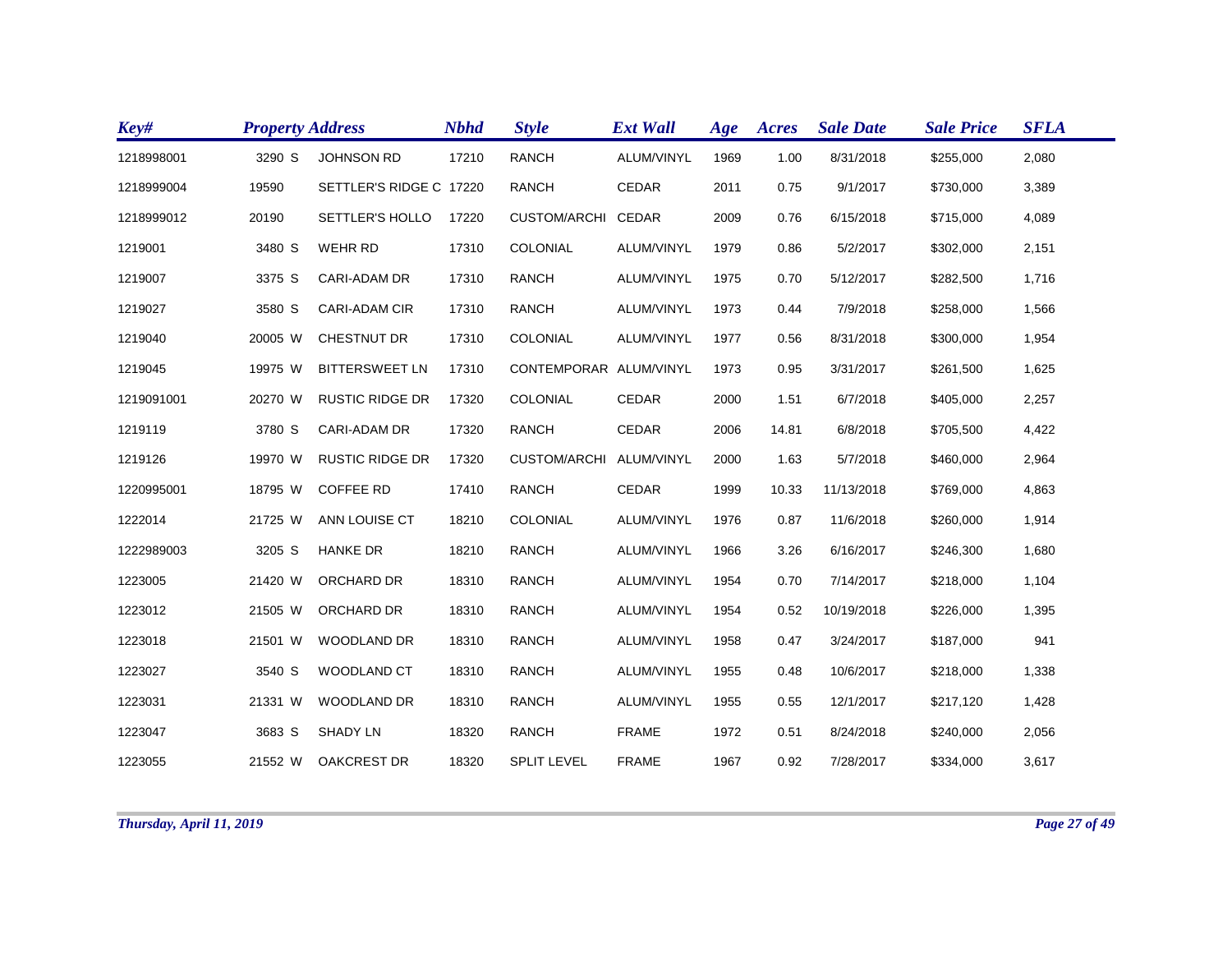| Key#       | <b>Property Address</b> |                       | <b>Nbhd</b> | <b>Style</b>       | <b>Ext Wall</b> | Age  | Acres | <b>Sale Date</b> | <b>Sale Price</b> | <b>SFLA</b> |
|------------|-------------------------|-----------------------|-------------|--------------------|-----------------|------|-------|------------------|-------------------|-------------|
| 1223069    | 21581 W                 | <b>OAKCREST DR</b>    | 18320       | <b>RANCH</b>       | <b>FRAME</b>    | 1963 | 0.81  | 12/18/2018       | \$285,000         | 1,582       |
| 1227039    | 21575 W                 | <b>RAINBOW DR</b>     | 19310       | COLONIAL           | ALUM/VINYL      | 1976 | 1.02  | 8/30/2018        | \$310,000         | 2,184       |
| 1227047    | 4495 S                  | SOUTH VALLEY LN       | 19310       | <b>SPLIT LEVEL</b> | ALUM/VINYL      | 1977 | 1.39  | 4/17/2017        | \$269,000         | 1,632       |
| 1227058    | 21800 W                 | <b>RAINBOW DR</b>     | 19310       | <b>RANCH</b>       | ALUM/VINYL      | 1975 | 1.03  | 7/9/2018         | \$278,000         | 1,670       |
| 1227062    | 4360 S                  | <b>RAINBOW CT</b>     | 19310       | <b>SPLIT LEVEL</b> | <b>STUCCO</b>   | 1975 | 0.82  | 11/1/2018        | \$328,000         | 2,195       |
| 1227998011 | 4615 S                  | <b>HILLVIEW DR</b>    | 19310       | COLONIAL           | CEDAR           | 1995 | 3.77  | 10/27/2017       | \$550,000         | 3,047       |
| 1227998015 | 4520 S                  | <b>HILLVIEW DR</b>    | 19310       | <b>RANCH</b>       | <b>BRICK</b>    | 1996 | 2.10  | 8/22/2018        | \$430,000         | 2,480       |
| 1227998022 | 4535 S                  | <b>HILLVIEW DR</b>    | 19310       | COLONIAL           | ALUM/VINYL      | 2000 | 1.50  | 6/15/2018        | \$455,000         | 2,656       |
| 1227998030 | 4610 S                  | <b>HILLVIEW DR</b>    | 19310       | <b>RANCH</b>       | <b>FRAME</b>    | 2000 | 1.50  | 6/16/2017        | \$405,000         | 1,960       |
| 1230991001 | 19820 W                 | <b>OBSERVATORY RD</b> | 20210       | <b>OLD STYLE</b>   | ALUM/VINYL      | 1900 | 1.00  | 2/23/2018        | \$190,000         | 864         |
| 1233007    | 3938 S                  | <b>CLOVER DR</b>      | 21110       | COLONIAL           | ALUM/VINYL      | 1967 | 0.48  | 3/24/2017        | \$251,000         | 1,882       |
| 1233023    | 3939 S                  | <b>CLOVER DR</b>      | 21110       | <b>RANCH</b>       | ALUM/VINYL      | 1957 | 0.52  | 8/18/2017        | \$225,500         | 1,250       |
| 1233028    | 3960 S                  | <b>ELM DR</b>         | 21110       | <b>RANCH</b>       | <b>BRICK</b>    | 1958 | 0.54  | 2/23/2018        | \$228,500         | 1,041       |
| 1233041    | 4051 S                  | <b>ELM DR</b>         | 21110       | <b>RANCH</b>       | <b>BRICK</b>    | 1959 | 0.50  | 10/27/2017       | \$200,000         | 1,204       |
| 1233051    | 4001 S                  | <b>JOHNS DR</b>       | 21110       | <b>RANCH</b>       | <b>FRAME</b>    | 1967 | 0.56  | 5/30/2018        | \$265,000         | 1,320       |
| 1233063    | 17320 W                 | <b>HORIZON DR</b>     | 21110       | <b>RANCH</b>       | MAS&FRAME       | 1960 | 0.52  | 3/1/2017         | \$270,000         | 2,155       |
| 1233070    | 17321 W                 | <b>HORIZON DR</b>     | 21110       | <b>RANCH</b>       | <b>BRICK</b>    | 1962 | 0.52  | 6/2/2017         | \$250,000         | 1,494       |
| 1234987    | 18600 W                 | <b>OBSERVATORY RD</b> | 21210       | <b>RANCH</b>       | <b>STONE</b>    | 1977 | 1.50  | 7/11/2017        | \$279,000         | 1,729       |
| 1236996    | 4435 S                  | <b>CALHOUN RD</b>     | 21410       | <b>OLD STYLE</b>   | ALUM/VINYL      | 1900 | 2.26  | 3/30/2017        | \$139,000         | 1,060       |
| 1236996    | 4435 S                  | <b>CALHOUN RD</b>     | 21410       | OLD STYLE          | ALUM/VINYL      | 1900 | 2.26  | 1/6/2017         | \$120,000         | 1,060       |
| 2182999002 | 21700 W                 | <b>NATIONAL AVE</b>   | 21820       | <b>RANCH</b>       | <b>BRICK</b>    | 1966 | 3.23  | 6/4/2018         | \$352,000         | 1,512       |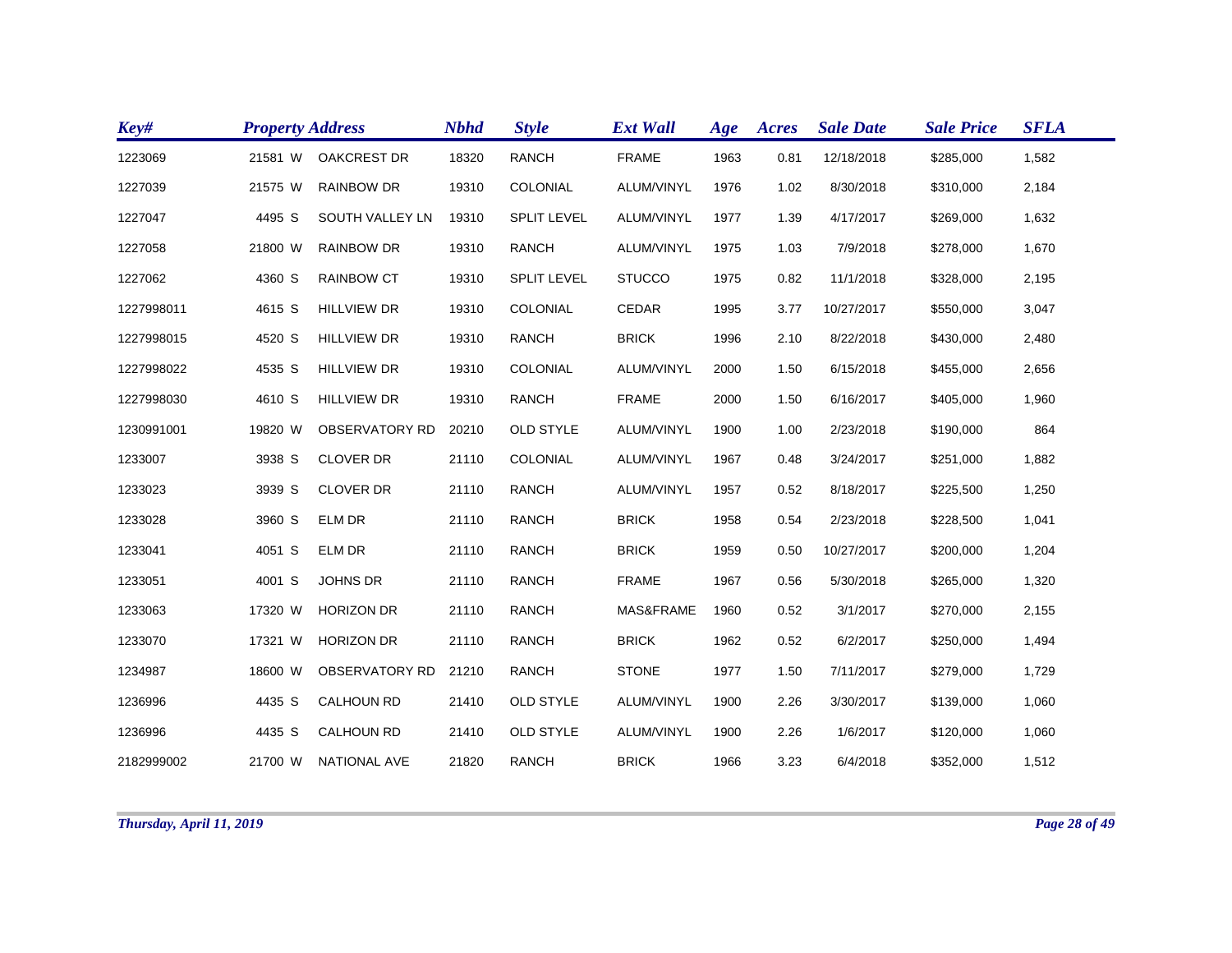| Key#    | <b>Property Address</b> |                       | <b>Nbhd</b> | <b>Style</b>       | <b>Ext Wall</b> | Age  | Acres | <b>Sale Date</b> | <b>Sale Price</b> | <b>SFLA</b> |
|---------|-------------------------|-----------------------|-------------|--------------------|-----------------|------|-------|------------------|-------------------|-------------|
| 1237131 | 4320 S                  | <b>REGAL MANOR DR</b> | 22110       | COLONIAL           | ALUM/VINYL      | 1988 | 0.24  | 6/13/2018        | \$293,500         | 1,728       |
| 1237133 | 16355 W                 | <b>CRESCENT DR</b>    | 22110       | COLONIAL           | CEDAR           | 1986 | 0.22  | 11/30/2018       | \$300,000         | 2,170       |
| 1237144 | 16260 W                 | <b>MAYFLOWER DR</b>   | 22110       | <b>RANCH</b>       | CEDAR           | 1986 | 0.22  | 11/17/2017       | \$281,000         | 1,512       |
| 1237176 | 4365 S                  | LONGVIEW DR           | 22110       | CAPE COD           | ALUM/VINYL      | 1986 | 0.22  | 5/4/2017         | \$250,000         | 1,471       |
| 1237212 | 4362 S                  | DEERWOOD DR           | 22110       | COLONIAL           | ALUM/VINYL      | 1987 | 0.24  | 7/6/2018         | \$391,000         | 2,710       |
| 1237242 | 16280 W                 | <b>ALLISON LN</b>     | 22110       | COLONIAL           | ALUM/VINYL      | 1986 | 0.20  | 7/27/2018        | \$325,000         | 1,820       |
| 1237247 | 16305 W                 | <b>ALLISON LN</b>     | 22110       | COLONIAL           | <b>FRAME</b>    | 1986 | 0.23  | 8/10/2018        | \$335,000         | 2,123       |
| 1237260 | 4390 S                  | <b>REGAL MANOR DR</b> | 22110       | <b>RANCH</b>       | ALUM/VINYL      | 1985 | 0.24  | 8/11/2017        | \$307,000         | 1,882       |
| 1237265 | 4130 S                  | <b>REGAL MANOR CT</b> | 22110       | <b>RANCH</b>       | ALUM/VINYL      | 1987 | 0.24  | 4/13/2018        | \$277,500         | 1,468       |
| 1237269 | 4138 S                  | <b>REGAL MANOR CT</b> | 22110       | <b>SPLIT LEVEL</b> | CEDAR           | 1987 | 0.27  | 6/18/2018        | \$345,000         | 2,690       |
| 1237270 | 4140 S                  | <b>REGAL MANOR CT</b> | 22110       | COLONIAL           | ALUM/VINYL      | 1987 | 0.25  | 5/29/2018        | \$320,000         | 1,824       |
| 1237284 | 4135 S                  | <b>REGAL MANOR CT</b> | 22110       | COLONIAL           | ALUM/VINYL      | 1987 | 0.24  | 4/13/2018        | \$297,000         | 1,824       |
| 1237285 | 4137 S                  | <b>REGAL MANOR CT</b> | 22110       | <b>RANCH</b>       | ALUM/VINYL      | 1987 | 0.27  | 8/3/2018         | \$320,000         | 1,392       |
| 1237287 | 4141 S                  | <b>REGAL MANOR CT</b> | 22110       | <b>RANCH</b>       | ALUM/VINYL      | 1987 | 0.35  | 9/14/2017        | \$287,500         | 1,750       |
| 1237296 | 4175 S                  | <b>REGAL MANOR DR</b> | 22110       | COLONIAL           | ALUM/VINYL      | 1987 | 0.32  | 8/24/2018        | \$350,000         | 2,194       |
| 1237004 | 4111 S                  | <b>CHURCH DR</b>      | 22120       | CAPE COD           | ALUM/VINYL      | 1954 | 0.69  | 4/27/2017        | \$227,000         | 1,478       |
| 1237005 | 4121 S                  | <b>CHURCH DR</b>      | 22120       | <b>RANCH</b>       | <b>BRICK</b>    | 1953 | 0.69  | 7/6/2018         | \$255,000         | 1,434       |
| 1237032 | 15901 W                 | <b>MARK DR</b>        | 22120       | <b>RANCH</b>       | <b>BRICK</b>    | 1955 | 0.83  | 10/24/2018       | \$247,500         | 1,094       |
| 1237060 | 4140 S                  | <b>KATHERINE DR</b>   | 22120       | <b>RANCH</b>       | ALUM/VINYL      | 1956 | 0.69  | 11/14/2018       | \$248,500         | 1,396       |
| 1237083 | 16029 W                 | <b>CHIPMUNK LN</b>    | 22120       | CAPE COD           | ALUM/VINYL      | 1954 | 0.41  | 10/15/2018       | \$305,000         | 1,842       |
| 1237083 | 16029 W                 | <b>CHIPMUNK LN</b>    | 22120       | <b>CAPE COD</b>    | ALUM/VINYL      | 1954 | 0.41  | 11/3/2017        | \$165,000         | 1,842       |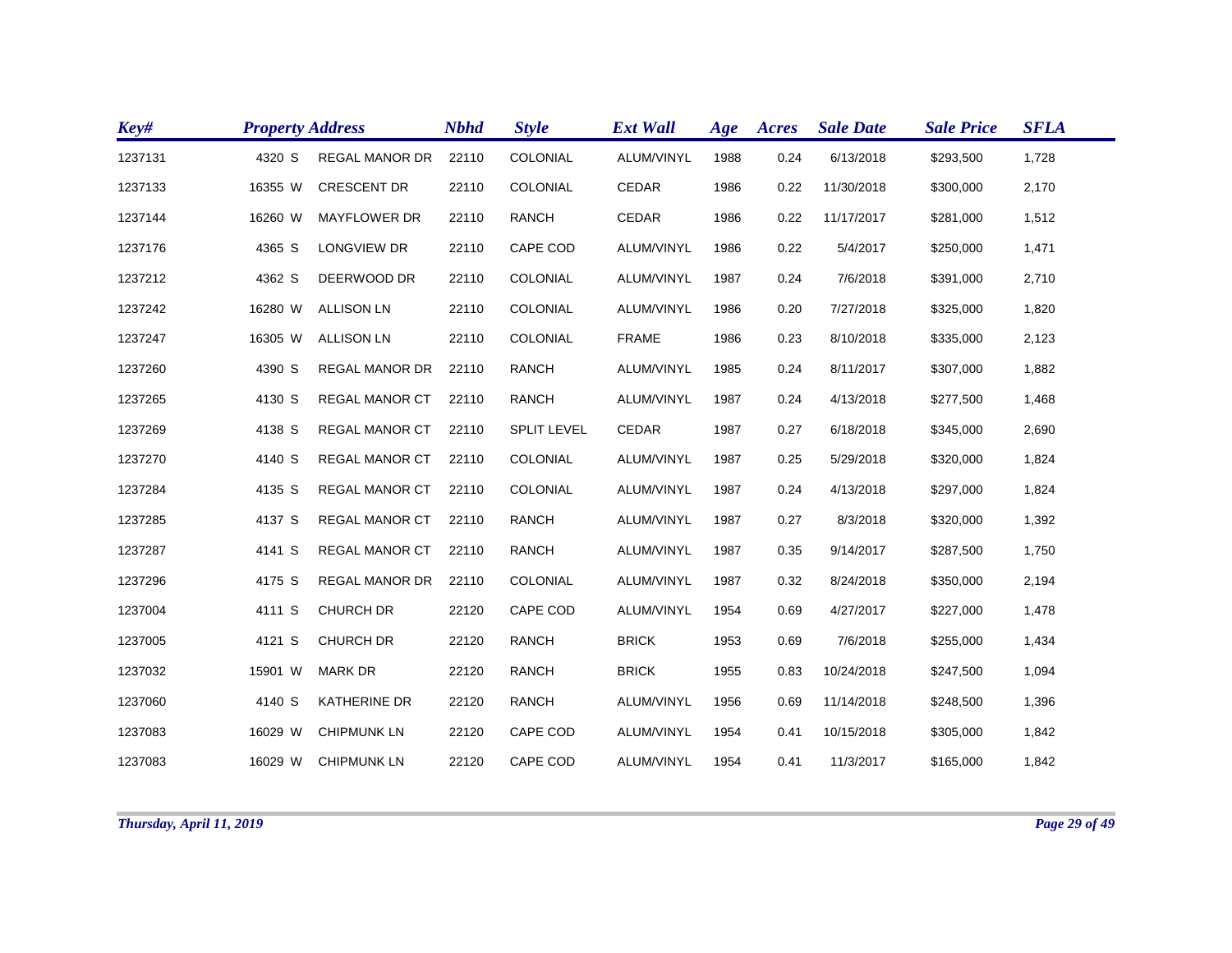| Key#       | <b>Property Address</b> |                        | <b>Nbhd</b> | <b>Style</b>    | <b>Ext Wall</b> | Age  | Acres | <b>Sale Date</b> | <b>Sale Price</b> | <b>SFLA</b> |
|------------|-------------------------|------------------------|-------------|-----------------|-----------------|------|-------|------------------|-------------------|-------------|
| 1237086    | 15921 W                 | <b>CHIPMUNK LN</b>     | 22120       | <b>RANCH</b>    | ALUM/VINYL      | 1955 | 0.52  | 9/28/2018        | \$234,000         | 960         |
| 1237098    | 16029 W                 | PLEASANT DR            | 22120       | <b>RANCH</b>    | <b>STONE</b>    | 1950 | 0.82  | 10/3/2018        | \$249,900         | 1,596       |
| 1237104001 | 4125 S                  | <b>KATHERINE DR</b>    | 22120       | <b>COLONIAL</b> | ALUM/VINYL      | 1993 | 0.40  | 4/21/2017        | \$290,000         | 1,822       |
| 1237110    | 15822 W                 | <b>CHIPMUNK LN</b>     | 22120       | <b>RANCH</b>    | <b>CEDAR</b>    | 1954 | 0.54  | 4/21/2017        | \$188,500         | 960         |
| 1237110    | 15822 W                 | <b>CHIPMUNK LN</b>     | 22120       | <b>RANCH</b>    | <b>CEDAR</b>    | 1954 | 0.54  | 4/30/2018        | \$207,000         | 960         |
| 1237984    | 3920 S                  | <b>TOWN RD</b>         | 22130       | CAPE COD        | ALUM/VINYL      | 1940 | 0.51  | 2/28/2018        | \$232,000         | 1,228       |
| 1238972001 | 3980 S                  | <b>CALHOUN RD</b>      | 22210       | <b>RANCH</b>    | ALUM/VINYL      | 1966 | 0.83  | 8/30/2017        | \$215,000         | 1,437       |
| 1238981    | 16975 W                 | <b>OBSERVATORY RD</b>  | 22210       | <b>RANCH</b>    | <b>BRICK</b>    | 1957 | 2.28  | 6/2/2017         | \$270,000         | 1,720       |
| 1238983    | 17085 W                 | <b>OBSERVATORY RD</b>  | 22210       | <b>RANCH</b>    | <b>STONE</b>    | 1949 | 2.27  | 7/30/2018        | \$273,500         | 2,172       |
| 1238019001 | 16421 W                 | <b>CRESCENT DR</b>     | 22220       | COLONIAL        | ALUM/VINYL      | 2017 | 0.56  | 8/9/2018         | \$448,000         | 2,196       |
| 1238021    | 4260 S                  | <b>MARY-ROSS DR</b>    | 22220       | <b>RANCH</b>    | <b>BRICK</b>    | 1957 | 0.44  | 4/3/2017         | \$320,000         | 1,781       |
| 1239054    | 4375 S                  | <b>HEARTHSIDE DR</b>   | 22310       | <b>RANCH</b>    | <b>BRICK</b>    | 1983 | 0.45  | 11/15/2017       | \$305,000         | 1,456       |
| 1239090    | 16830 W                 | <b>HEARTHSIDE DR</b>   | 22310       | <b>RANCH</b>    | MAS&FRAME       | 1967 | 0.52  | 8/1/2017         | \$244,400         | 1,498       |
| 1239092    | 4540 S                  | <b>HEARTHSIDE DR</b>   | 22310       | COLONIAL        | <b>FRAME</b>    | 1985 | 0.56  | 9/22/2017        | \$310,000         | 1,936       |
| 1239122    | 17125 W                 | <b>MARY-ROSS DR</b>    | 22310       | <b>RANCH</b>    | <b>BRICK</b>    | 1965 | 0.48  | 7/11/2017        | \$265,100         | 1,518       |
| 1239146    | 16700 W                 | SALENTINE DR           | 22310       | COLONIAL        | <b>FRAME</b>    | 1986 | 0.47  | 9/21/2018        | \$334,500         | 2,055       |
| 1239205    | 16565 W                 | <b>MELODY DR</b>       | 22320       | COLONIAL        | ALUM/VINYL      | 1988 | 0.31  | 4/20/2017        | \$315,000         | 1,958       |
| 1239215    | 4640 S                  | CALDWELL CT            | 22320       | COLONIAL        | ALUM/VINYL      | 1988 | 1.08  | 10/12/2017       | \$400,000         | 2,624       |
| 1239231    | 4555 S                  | <b>HEARTH RIDGE DR</b> | 22320       | COLONIAL        | ALUM/VINYL      | 1989 | 0.30  | 11/27/2017       | \$342,000         | 2,159       |
| 1239246    | 4630 S                  | <b>HEARTH RIDGE CT</b> | 22320       | COLONIAL        | ALUM/VINYL      | 1988 | 0.33  | 7/19/2017        | \$339,900         | 2,198       |
| 1240003    | 4660 S                  | <b>SCOT DR</b>         | 22410       | COLONIAL        | ALUM/VINYL      | 1983 | 0.24  | 8/11/2017        | \$369,000         | 3,195       |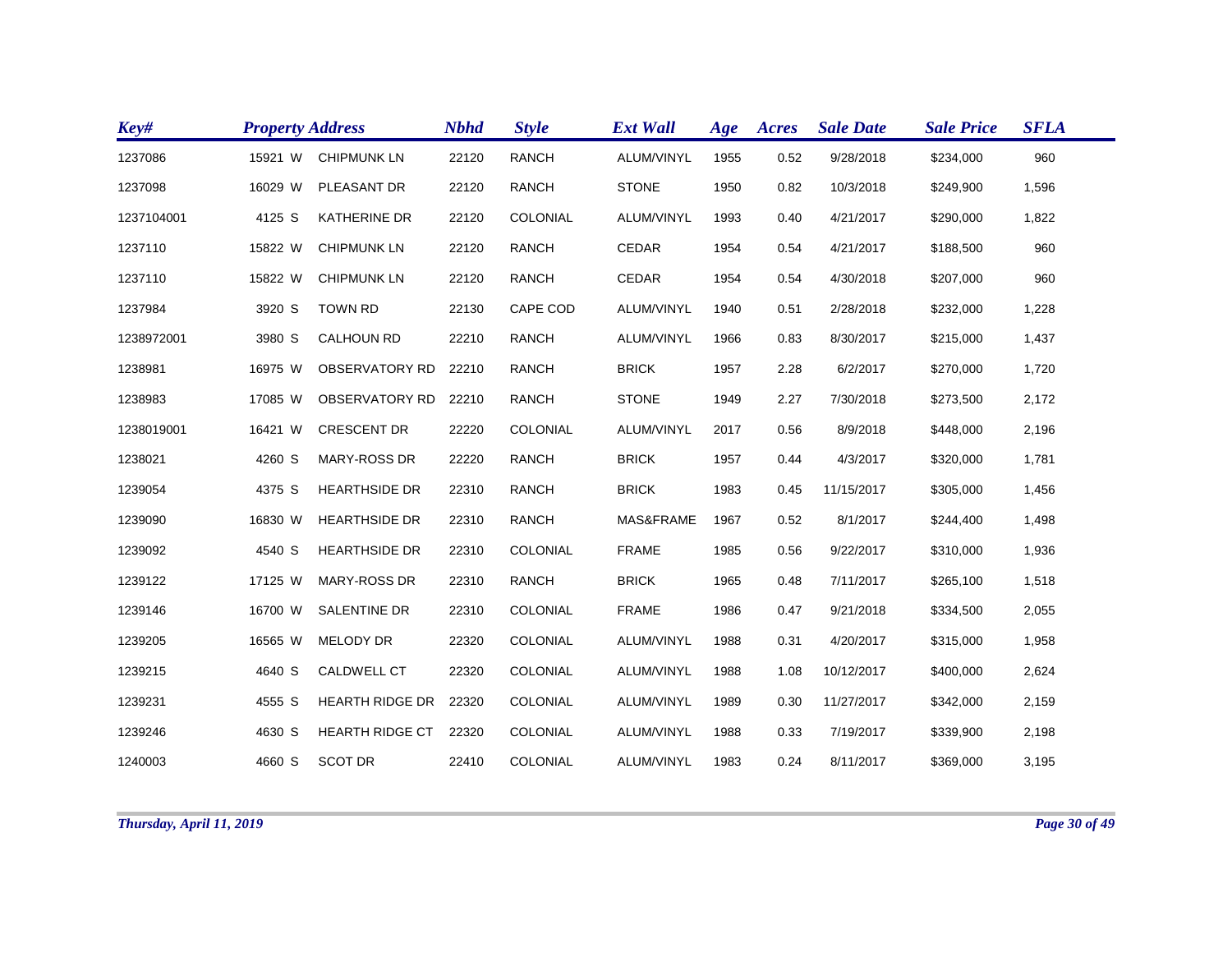| Key#       | <b>Property Address</b> |                       | <b>Nbhd</b> | <b>Style</b>           | <b>Ext Wall</b> | Age  | Acres | <b>Sale Date</b> | <b>Sale Price</b> | <b>SFLA</b> |
|------------|-------------------------|-----------------------|-------------|------------------------|-----------------|------|-------|------------------|-------------------|-------------|
| 1240026    | 15920 W                 | <b>ARMOUR AVE</b>     | 22410       | <b>COLONIAL</b>        | ALUM/VINYL      | 1979 | 0.27  | 9/12/2017        | \$300,000         | 2,348       |
| 1240063    | 16080 W                 | <b>ARMOUR AVE</b>     | 22410       | CONTEMPORAR FRAME      |                 | 1983 | 0.23  | 4/20/2017        | \$315,000         | 2,158       |
| 1240069    | 16085 W                 | MAPLE RIDGE RD        | 22410       | <b>RANCH</b>           | ALUM/VINYL      | 1979 | 0.24  | 2/22/2017        | \$271,000         | 1,610       |
| 1240091    | 4685 S                  | SOVEREIGN DR          | 22410       | CAPE COD               | <b>CEDAR</b>    | 1984 | 0.26  | 9/7/2018         | \$370,000         | 2,487       |
| 1240092    | 4695 S                  | SOVEREIGN DR          | 22410       | CONTEMPORAR ALUM/VINYL |                 | 1984 | 0.26  | 7/31/2018        | \$347,900         | 2,046       |
| 1240094    | 4560 S                  | SOVEREIGN DR          | 22410       | CAPE COD               | ALUM/VINYL      | 1980 | 0.31  | 6/11/2018        | \$379,900         | 3,230       |
| 1240149    | 4410 S                  | DELPHINE DR           | 22410       | COLONIAL               | ALUM/VINYL      | 1979 | 0.23  | 9/14/2017        | \$285,000         | 2,018       |
| 1240167    | 4435 S                  | SOVEREIGN DR          | 22410       | COLONIAL               | CEDAR           | 1983 | 0.23  | 12/7/2017        | \$300,000         | 1,894       |
| 1240201    | 16010 W                 | <b>CYNTHIA DR</b>     | 22410       | <b>RANCH</b>           | <b>CEDAR</b>    | 1979 | 0.24  | 8/10/2018        | \$300,000         | 2,282       |
| 1240995    | 4443 S                  | MOORLAND RD           | 22410       | <b>RANCH</b>           | <b>BRICK</b>    | 1956 | 1.13  | 11/15/2018       | \$235,000         | 1,041       |
| 1238031    | 16882 W                 | <b>WYNFIELD CT</b>    | 22419       | CONDO                  | MAS&FRAME       | 2006 | 0.00  | 5/31/2018        | \$264,900         | 2,306       |
| 1238032    | 16880 W                 | <b>WYNFIELD CT</b>    | 22419       | CONDO                  | MAS&FRAME       | 2006 | 0.00  | 7/31/2018        | \$249,900         | 1,301       |
| 1238048    | 16853 W                 | <b>WYNFIELD CT</b>    | 22419       | CONDO                  | MAS&FRAME       | 2006 | 0.00  | 6/29/2018        | \$270,000         | 2,377       |
| 1238049    | 16871 W                 | <b>WYNFIELD CT</b>    | 22419       | CONDO                  | MAS&FRAME       | 2006 | 0.00  | 12/15/2017       | \$236,000         | 1,416       |
| 1238012016 | 16722 W                 | <b>OBSERVATORY RD</b> | 22439       | CONDO                  | ALUM/VINYL      | 1995 | 0.00  | 8/28/2017        | \$355,000         | 3,376       |
| 1241001    | 14005 W                 | <b>FARRELL DR</b>     | 23110       | COLONIAL               | <b>CEDAR</b>    | 1996 | 0.44  | 8/28/2018        | \$390,000         | 2,776       |
| 1241987    | 4151 S                  | SUNNY SLOPE RD        | 23110       | CAPE COD               | <b>BRICK</b>    | 1962 | 1.52  | 9/25/2018        | \$270,000         | 2,019       |
| 1241027    | 14120 W                 | <b>LINFIELD DR</b>    | 23119       | CONDO                  | ALUM/VINYL      | 2003 | 0.00  | 8/31/2018        | \$357,600         | 2,275       |
| 1241084    | 14225 W                 | <b>HOWARD AVE</b>     | 23120       | <b>RANCH</b>           | <b>CEDAR</b>    | 2010 | 0.43  | 1/20/2017        | \$485,000         | 2,830       |
| 1241062    | 4033 S                  | FOHR DR               | 23129       | <b>CONDO</b>           | CEDAR           | 2006 | 0.00  | 9/8/2017         | \$395,000         | 2,718       |
| 1241066    | 4015 S                  | <b>FOHR DR</b>        | 23129       | CONDO                  | <b>CEDAR</b>    | 2006 | 0.00  | 6/1/2018         | \$450,000         | 2,718       |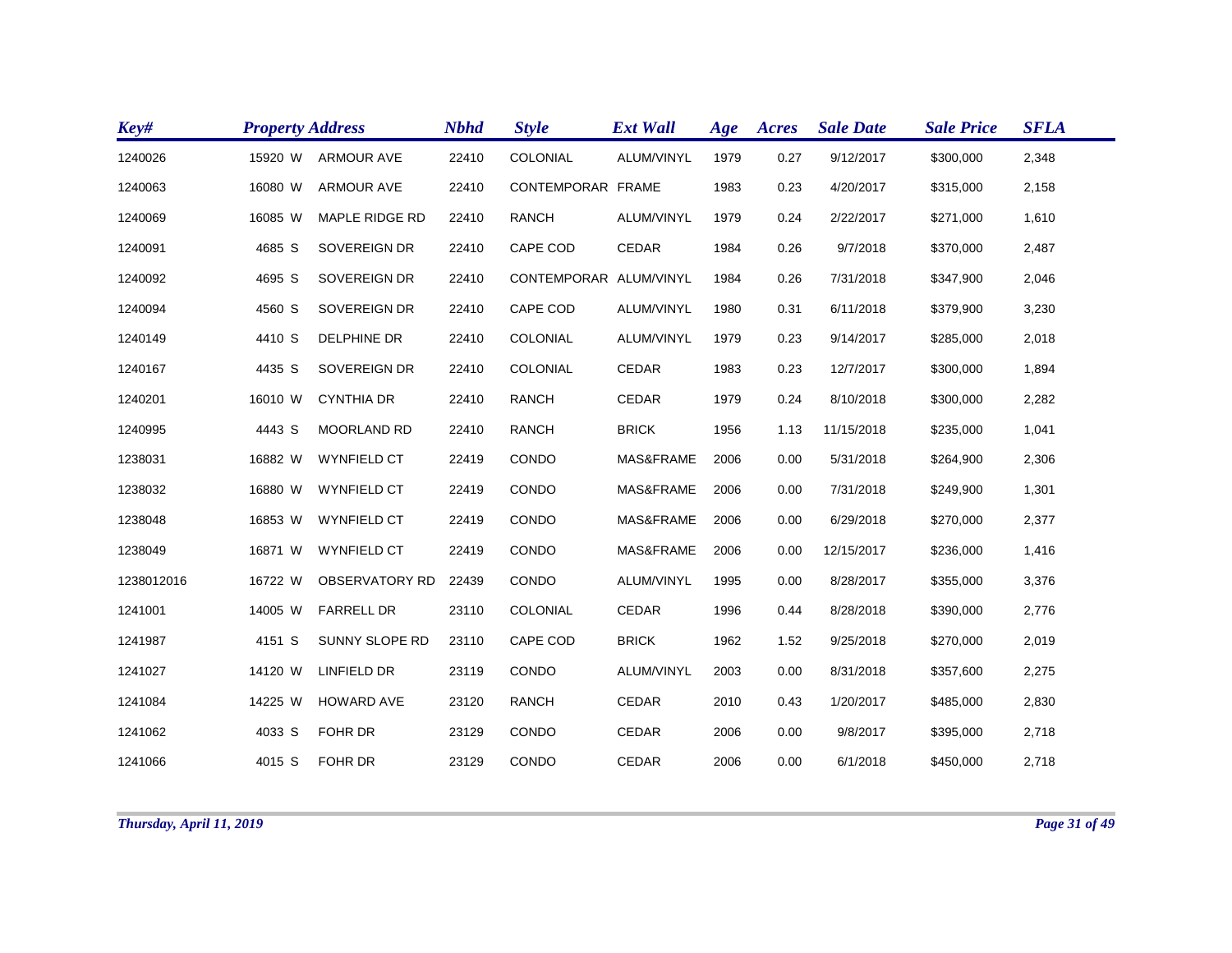| Key#    | <b>Property Address</b> |                     | <b>Nbhd</b> | <b>Style</b>           | <b>Ext Wall</b> | Age  | Acres | <b>Sale Date</b> | <b>Sale Price</b> | <b>SFLA</b> |
|---------|-------------------------|---------------------|-------------|------------------------|-----------------|------|-------|------------------|-------------------|-------------|
| 1241069 | 3967 S                  | <b>FOHR DR</b>      | 23129       | CONDO                  | <b>CEDAR</b>    | 2006 | 0.00  | 7/21/2017        | \$372,500         | 2,606       |
| 1241106 | 14118 W                 | <b>HONEYAGER DR</b> | 23139       | CONDO                  | <b>CEDAR</b>    | 2013 | 0.00  | 9/28/2018        | \$375,000         | 2,292       |
| 1242011 | 15310 W                 | <b>MARK DR</b>      | 23210       | <b>RANCH</b>           | ALUM/VINYL      | 1974 | 0.23  | 12/7/2017        | \$250,000         | 1,332       |
| 1242017 | 15150 W                 | <b>MARK DR</b>      | 23210       | <b>RANCH</b>           | ALUM/VINYL      | 1972 | 0.24  | 3/30/2017        | \$251,900         | 1,798       |
| 1242036 | 3960 S                  | <b>QUIMBY AVE</b>   | 23210       | <b>RANCH</b>           | ALUM/VINYL      | 1973 | 0.23  | 6/26/2017        | \$276,900         | 1,550       |
| 1242043 | 4030 S                  | <b>QUIMBY AVE</b>   | 23210       | <b>RANCH</b>           | ALUM/VINYL      | 1975 | 0.28  | 9/28/2018        | \$274,600         | 1,690       |
| 1242046 | 15465 W                 | <b>MARK DR</b>      | 23210       | COLONIAL               | ALUM/VINYL      | 1973 | 0.25  | 7/11/2017        | \$295,900         | 1,956       |
| 1242056 | 15410 W                 | <b>DOVERHILL LN</b> | 23210       | COLONIAL               | ALUM/VINYL      | 1976 | 0.23  | 7/26/2017        | \$284,900         | 1,609       |
| 1242057 | 15390 W                 | <b>DOVERHILL LN</b> | 23210       | <b>RANCH</b>           | ALUM/VINYL      | 1975 | 0.23  | 6/15/2018        | \$248,600         | 1,377       |
| 1242061 | 15270 W                 | <b>DOVERHILL LN</b> | 23210       | COLONIAL               | ALUM/VINYL      | 1975 | 0.23  | 3/22/2018        | \$287,000         | 1,687       |
| 1242063 | 15210 W                 | DOVERHILL LN        | 23210       | <b>RANCH</b>           | ALUM/VINYL      | 1975 | 0.30  | 6/7/2017         | \$280,900         | 1,470       |
| 1242073 | 3935 S                  | <b>CAMROSE AVE</b>  | 23210       | COLONIAL               | ALUM/VINYL      | 1976 | 0.30  | 6/15/2018        | \$299,900         | 1,872       |
| 1242101 | 4030 S                  | <b>CAMROSE AVE</b>  | 23210       | <b>RANCH</b>           | ALUM/VINYL      | 1976 | 0.23  | 7/26/2018        | \$230,000         | 1,356       |
| 1242109 | 3968 S                  | <b>CAMROSE AVE</b>  | 23210       | <b>RANCH</b>           | ALUM/VINYL      | 1976 | 0.24  | 6/9/2017         | \$280,000         | 1,592       |
| 1242122 | 4045 S                  | ADELL AVE           | 23210       | <b>RANCH</b>           | ALUM/VINYL      | 1975 | 0.24  | 6/27/2017        | \$263,900         | 1,560       |
| 1242130 | 4155 S                  | ADELL AVE           | 23210       | <b>RANCH</b>           | ALUM/VINYL      | 1976 | 0.23  | 3/31/2017        | \$227,000         | 1,448       |
| 1242136 | 4235 S                  | ADELL AVE           | 23210       | <b>RANCH</b>           | ALUM/VINYL      | 1976 | 0.23  | 8/14/2018        | \$278,000         | 1,355       |
| 1242169 | 15450 W                 | <b>ELMONT LN</b>    | 23210       | <b>RANCH</b>           | ALUM/VINYL      | 1975 | 0.27  | 4/11/2018        | \$280,000         | 2,631       |
| 1242171 | 4080 S                  | ADELL AVE           | 23210       | CONTEMPORAR ALUM/VINYL |                 | 1975 | 0.28  | 11/22/2017       | \$275,000         | 1,578       |
| 1242185 | 15175 W                 | <b>ELMONT LN</b>    | 23210       | COLONIAL               | ALUM/VINYL      | 1976 | 0.23  | 9/24/2018        | \$281,900         | 1,574       |
| 1242191 |                         | 15100 W HARCOVE DR  | 23210       | COLONIAL               | ALUM/VINYL      | 1975 | 0.32  | 12/27/2018       | \$295,000         | 1,962       |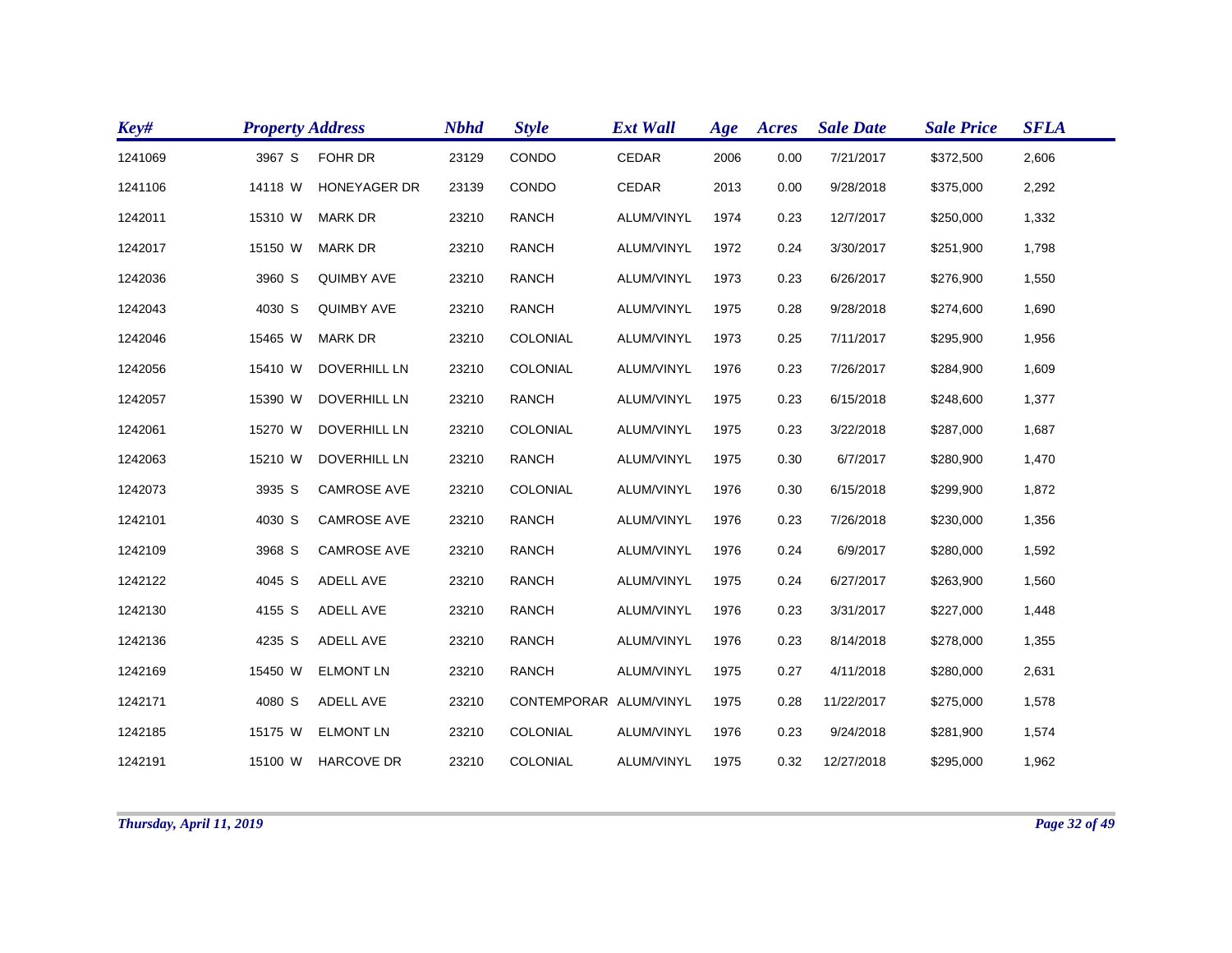| Key#    | <b>Property Address</b> |                     | <b>Nbhd</b> | <b>Style</b>    | <b>Ext Wall</b> | Age  | Acres | <b>Sale Date</b> | <b>Sale Price</b> | <b>SFLA</b> |
|---------|-------------------------|---------------------|-------------|-----------------|-----------------|------|-------|------------------|-------------------|-------------|
| 1242194 | 15190 W                 | <b>HARCOVE DR</b>   | 23210       | COLONIAL        | ALUM/VINYL      | 1976 | 0.23  | 3/1/2017         | \$280,000         | 1,894       |
| 1242204 | 15015 W                 | <b>HARCOVE DR</b>   | 23210       | COLONIAL        | ALUM/VINYL      | 1975 | 0.31  | 4/18/2017        | \$281,000         | 2,087       |
| 1242206 | 14955 W                 | <b>HARCOVE DR</b>   | 23210       | COLONIAL        | ALUM/VINYL      | 1972 | 0.23  | 8/30/2018        | \$307,200         | 2,004       |
| 1242207 | 14935 W                 | <b>HARCOVE DR</b>   | 23210       | <b>RANCH</b>    | ALUM/VINYL      | 1974 | 0.23  | 8/23/2017        | \$279,200         | 1,591       |
| 1242226 | 15425 W                 | <b>HARCOVE DR</b>   | 23210       | <b>RANCH</b>    | ALUM/VINYL      | 1975 | 0.23  | 12/19/2017       | \$284,000         | 1,548       |
| 1242242 | 15455 W                 | <b>GLENORA CT</b>   | 23210       | <b>RANCH</b>    | ALUM/VINYL      | 1976 | 0.28  | 12/28/2017       | \$260,000         | 1,496       |
| 1242278 | 15005 W                 | SIGNET LN           | 23210       | COLONIAL        | ALUM/VINYL      | 1977 | 0.23  | 5/7/2018         | \$289,000         | 1,600       |
| 1242300 | 15425 W                 | <b>LINFIELD LN</b>  | 23210       | COLONIAL        | ALUM/VINYL      | 1976 | 0.26  | 11/10/2017       | \$263,000         | 1,513       |
| 1242347 | 14960 W                 | <b>GLENORA AVE</b>  | 23210       | COLONIAL        | ALUM/VINYL      | 1977 | 0.23  | 5/29/2018        | \$309,000         | 2,020       |
| 1242359 | 4260 S                  | <b>REGAL DR</b>     | 23210       | <b>COLONIAL</b> | ALUM/VINYL      | 1975 | 0.24  | 6/1/2018         | \$290,510         | 2,002       |
| 1242372 | 4280 S                  | ADELL AVE           | 23210       | <b>RANCH</b>    | ALUM/VINYL      | 1973 | 0.23  | 1/19/2017        | \$243,000         | 1,360       |
| 1242391 | 15401 W                 | <b>MAYFLOWER DR</b> | 23210       | COLONIAL        | <b>CEDAR</b>    | 1980 | 0.25  | 8/25/2017        | \$310,000         | 2,346       |
| 1242417 | 4235 S                  | TIE AVE             | 23210       | COLONIAL        | ALUM/VINYL      | 1977 | 0.21  | 11/29/2018       | \$308,000         | 1,817       |
| 1242421 | 15150 W                 | <b>FENWAY DR</b>    | 23210       | <b>RANCH</b>    | <b>CEDAR</b>    | 1975 | 0.25  | 4/6/2018         | \$336,777         | 1,484       |
| 1242426 | 15300 W                 | <b>FENWAY DR</b>    | 23210       | COLONIAL        | ALUM/VINYL      | 1972 | 0.23  | 3/5/2018         | \$280,000         | 2,086       |
| 1242427 | 15320 W                 | <b>FENWAY DR</b>    | 23210       | COLONIAL        | MAS&FRAME       | 1984 | 0.23  | 12/28/2017       | \$301,000         | 2,009       |
| 1242445 | 14870 W                 | <b>FENWAY DR</b>    | 23210       | <b>RANCH</b>    | ALUM/VINYL      | 1973 | 0.28  | 6/1/2018         | \$346,000         | 2,882       |
| 1242449 | 14980 W                 | <b>FENWAY DR</b>    | 23210       | COLONIAL        | ALUM/VINYL      | 1973 | 0.23  | 12/28/2017       | \$286,000         | 2,124       |
| 1242464 | 15180 W                 | <b>MAYFLOWER CT</b> | 23210       | COLONIAL        | ALUM/VINYL      | 1977 | 0.32  | 10/10/2017       | \$285,000         | 2,196       |
| 1242478 | 15415 W                 | <b>FENWAY DR</b>    | 23210       | COLONIAL        | ALUM/VINYL      | 1973 | 0.28  | 2/28/2017        | \$248,000         | 1,788       |
| 1242480 |                         | 15355 W FENWAY DR   | 23210       | <b>RANCH</b>    | ALUM/VINYL      | 1972 | 0.23  | 6/1/2018         | \$335,000         | 1,500       |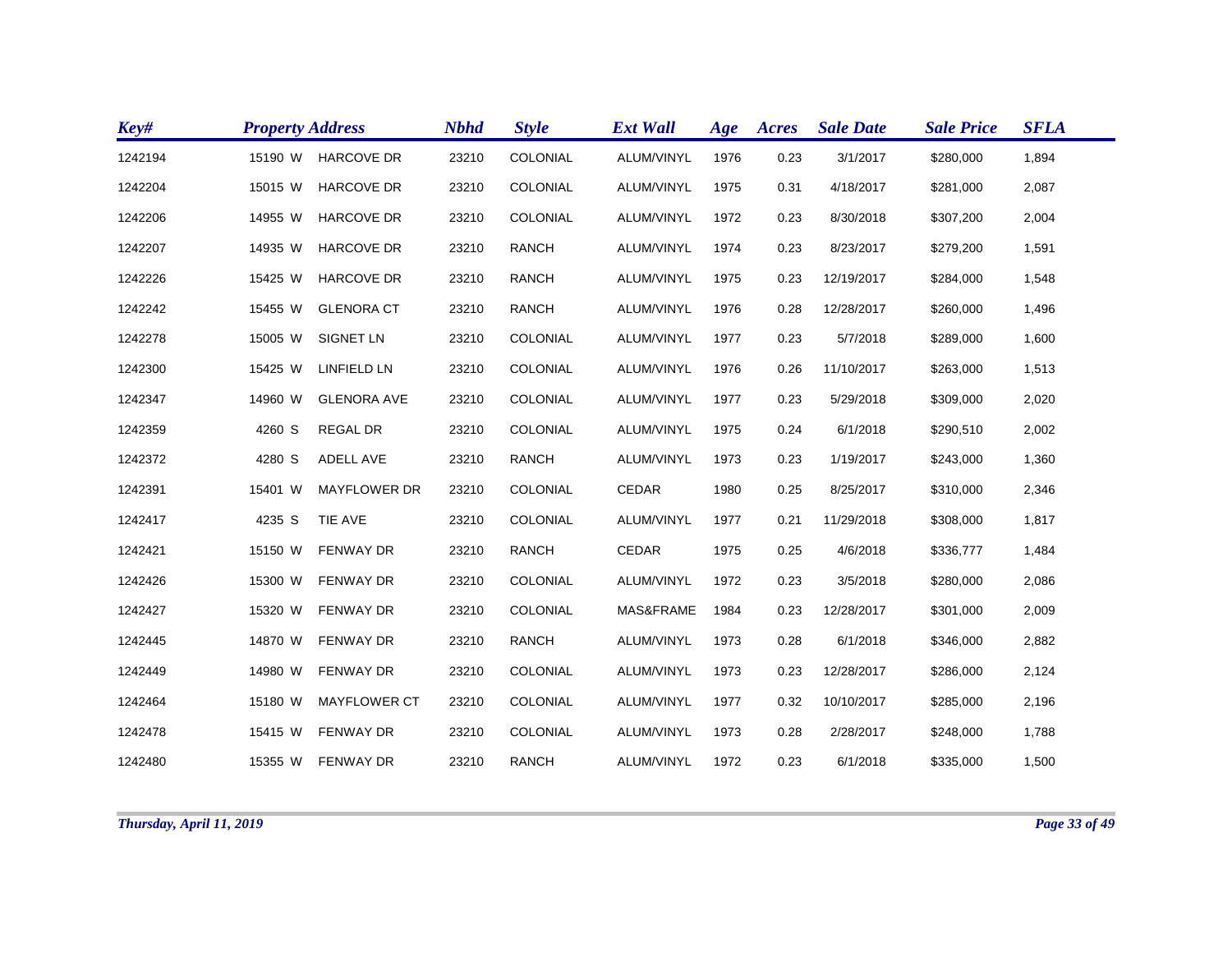| Key#    | <b>Property Address</b> |                      | <b>Nbhd</b> | <b>Style</b>       | <b>Ext Wall</b> | Age  | Acres | <b>Sale Date</b> | <b>Sale Price</b> | <b>SFLA</b> |
|---------|-------------------------|----------------------|-------------|--------------------|-----------------|------|-------|------------------|-------------------|-------------|
| 1242484 | 15255 W                 | <b>FENWAY DR</b>     | 23210       | COLONIAL           | ALUM/VINYL      | 1974 | 0.27  | 10/19/2017       | \$285,000         | 1,868       |
| 1242485 | 15215 W                 | <b>FENWAY DR</b>     | 23210       | COLONIAL           | ALUM/VINYL      | 1975 | 0.25  | 10/12/2017       | \$286,500         | 1,648       |
| 1242489 | 15207 W                 | <b>FENWAY CT</b>     | 23210       | COLONIAL           | ALUM/VINYL      | 1977 | 0.25  | 3/17/2017        | \$292,900         | 1,673       |
| 1242490 | 15205 W                 | <b>FENWAY CT</b>     | 23210       | COLONIAL           | ALUM/VINYL      | 1977 | 0.23  | 10/9/2018        | \$345,000         | 2,182       |
| 1242555 | 15275 W                 | <b>MAYFLOWER DR</b>  | 23210       | <b>RANCH</b>       | ALUM/VINYL      | 1977 | 0.21  | 12/7/2018        | \$324,900         | 1,546       |
| 1242559 | 4430 S                  | DORA LN              | 23210       | COLONIAL           | ALUM/VINYL      | 1977 | 0.23  | 3/29/2018        | \$288,000         | 1,975       |
| 1242565 | 15065 W                 | <b>MAYFLOWER DR</b>  | 23210       | <b>RANCH</b>       | ALUM/VINYL      | 1978 | 0.23  | 11/17/2017       | \$282,500         | 1,740       |
| 1242602 | 4575 S                  | <b>REGAL DR</b>      | 23210       | <b>RANCH</b>       | ALUM/VINYL      | 1978 | 0.24  | 5/11/2017        | \$245,000         | 1,385       |
| 1242624 | 4545 S                  | <b>QUIMBY AVE</b>    | 23210       | <b>RANCH</b>       | ALUM/VINYL      | 1978 | 0.24  | 3/30/2017        | \$275,000         | 1,647       |
| 1242639 | 14830 W                 | <b>MAYFLOWER DR</b>  | 23210       | COLONIAL           | ALUM/VINYL      | 1978 | 0.22  | 7/27/2017        | \$288,500         | 1,772       |
| 1242670 | 15075 W                 | MAPLE RIDGE RD       | 23210       | COLONIAL           | ALUM/VINYL      | 1978 | 0.24  | 4/21/2017        | \$289,900         | 1,873       |
| 1244011 | 14320 W                 | <b>SUN VALLEY DR</b> | 23410       | <b>RANCH</b>       | <b>BRICK</b>    | 1956 | 0.49  | 11/7/2018        | \$260,000         | 1,436       |
| 1244012 | 14330 W                 | SUN VALLEY DR        | 23410       | <b>RANCH</b>       | MAS&FRAME       | 1958 | 0.59  | 11/30/2018       | \$262,500         | 1,391       |
| 1244015 | 14436 W                 | <b>SUN VALLEY DR</b> | 23410       | <b>RANCH</b>       | <b>BRICK</b>    | 1956 | 0.56  | 12/22/2017       | \$249,000         | 1,601       |
| 1244018 | 4510 S                  | <b>CLEARWATER PL</b> | 23410       | <b>RANCH</b>       | <b>BRICK</b>    | 1957 | 0.74  | 9/14/2018        | \$330,000         | 2,183       |
| 1244023 | 4533 S                  | OAKWOOD TER          | 23410       | <b>RANCH</b>       | <b>BRICK</b>    | 1956 | 0.63  | 9/14/2018        | \$234,500         | 1,178       |
| 1244034 | 4511 S                  | <b>CLEARWATER PL</b> | 23410       | <b>RANCH</b>       | <b>FRAME</b>    | 1954 | 0.53  | 12/14/2018       | \$223,000         | 1,392       |
| 1244036 | 4528 S                  | OAKWOOD TER          | 23410       | <b>RANCH</b>       | MAS&FRAME       | 1957 | 0.54  | 7/13/2018        | \$269,500         | 1,376       |
| 1244045 | 14125 W                 | MAPLE RIDGE RD       | 23410       | <b>RANCH</b>       | <b>BRICK</b>    | 1963 | 0.54  | 6/12/2018        | \$284,900         | 1,573       |
| 1244047 | 14225 W                 | MAPLE RIDGE RD       | 23410       | <b>SPLIT LEVEL</b> | CEDAR           | 1988 | 0.58  | 8/28/2017        | \$290,000         | 1,764       |
| 1244061 | 14325 W                 | SUN VALLEY DR        | 23410       | <b>RANCH</b>       | <b>BRICK</b>    | 1968 | 0.62  | 12/1/2017        | \$273,000         | 1,735       |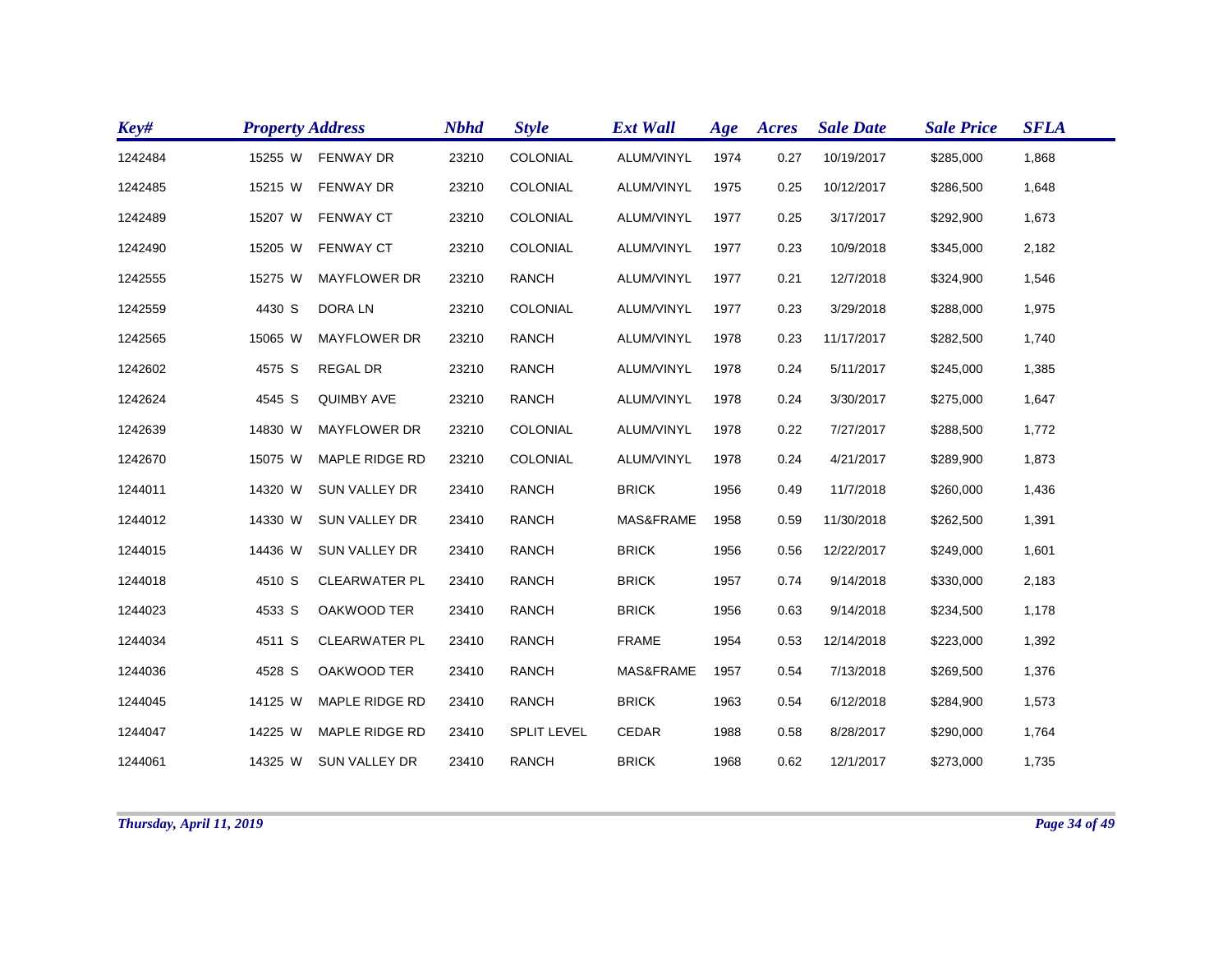| Key#    | <b>Property Address</b> |                       | <b>Nbhd</b> | <b>Style</b>        | <b>Ext Wall</b> | Age  | Acres | <b>Sale Date</b> | <b>Sale Price</b> | <b>SFLA</b> |
|---------|-------------------------|-----------------------|-------------|---------------------|-----------------|------|-------|------------------|-------------------|-------------|
| 1244072 | 14120 W                 | <b>MAPLE RIDGE RD</b> | 23410       | <b>RANCH</b>        | <b>BRICK</b>    | 1957 | 0.53  | 6/20/2018        | \$247,000         | 1,530       |
| 1244075 | 14000 W                 | MAPLE RIDGE RD        | 23410       | <b>RANCH</b>        | <b>BRICK</b>    | 1959 | 0.52  | 3/24/2017        | \$247,870         | 1,947       |
| 1244080 | 14160 W                 | <b>ARMOUR AVE</b>     | 23410       | <b>RANCH</b>        | ALUM/VINYL      | 1959 | 0.47  | 1/31/2018        | \$245,600         | 1,060       |
| 1244090 | 14175 W                 | <b>ARMOUR AVE</b>     | 23410       | <b>RANCH</b>        | ALUM/VINYL      | 1958 | 0.52  | 2/3/2017         | \$244,000         | 1,406       |
| 1244099 | 14440 W                 | <b>ARMOUR AVE</b>     | 23410       | <b>RANCH</b>        | ALUM/VINYL      | 1959 | 0.46  | 9/29/2017        | \$229,900         | 1,430       |
| 1244102 | 14600 W                 | <b>ARMOUR AVE</b>     | 23410       | <b>RANCH</b>        | ALUM/VINYL      | 1959 | 0.46  | 1/3/2018         | \$231,500         | 1,344       |
| 1245034 | 4150 S                  | <b>CARNABY LN</b>     | 24110       | CAPE COD            | <b>CEDAR</b>    | 1985 | 0.27  | 6/29/2018        | \$410,000         | 2,459       |
| 1245047 | 12600 W                 | WEATHERSTONE C 24110  |             | COLONIAL            | ALUM/VINYL      | 1986 | 0.22  | 7/6/2017         | \$360,000         | 2,808       |
| 1245073 | 12625 W                 | WEATHERSTONE B 24110  |             | CAPE COD            | <b>CEDAR</b>    | 1985 | 0.31  | 8/13/2018        | \$410,000         | 2,723       |
| 1245074 | 12605 W                 | WEATHERSTONE C 24110  |             | CONTEMPORAR CEDAR   |                 | 1986 | 0.27  | 8/27/2017        | \$350,000         | 2,130       |
| 1245082 | 4295 S                  | <b>VICTORIA CIR</b>   | 24110       | COLONIAL            | <b>FRAME</b>    | 1981 | 0.29  | 5/4/2018         | \$325,000         | 2,096       |
| 1245104 | 4255 S                  | <b>COVENTRY RD</b>    | 24110       | COLONIAL            | CEDAR           | 1986 | 0.38  | 11/16/2018       | \$365,000         | 2,246       |
| 1245108 | 4185 S                  | <b>VICTORIA CIR</b>   | 24110       | <b>RANCH</b>        | <b>CEDAR</b>    | 1987 | 0.39  | 9/27/2018        | \$420,000         | 3,560       |
| 1245139 | 4131 S                  | <b>CARNABY CT</b>     | 24110       | <b>RANCH</b>        | <b>CEDAR</b>    | 1992 | 0.22  | 8/25/2017        | \$375,000         | 1,877       |
| 1245150 | 4120 S                  | <b>VICTORIA CIR</b>   | 24110       | COLONIAL            | ALUM/VINYL      | 1983 | 0.25  | 10/29/2018       | \$345,000         | 2,124       |
| 1245235 | 12940 W                 | <b>WIMBLEDON DR</b>   | 24110       | COLONIAL            | MAS&FRAME       | 1988 | 0.28  | 10/15/2018       | \$406,900         | 2,605       |
| 1245248 | 3996 S                  | <b>VICTORIA CIR</b>   | 24110       | <b>RANCH</b>        | <b>CEDAR</b>    | 1987 | 0.26  | 7/14/2017        | \$359,000         | 1,861       |
| 1245260 | 4075 S                  | <b>VICTORIA CIR</b>   | 24110       | COLONIAL            | ALUM/VINYL      | 1986 | 0.26  | 6/21/2018        | \$378,900         | 2,361       |
| 1245261 | 3990 S                  | <b>GREENLAWN TER</b>  | 24110       | <b>CUSTOM/ARCHI</b> | ALUM/VINYL      | 1986 | 0.27  | 1/20/2017        | \$392,000         | 2,928       |
| 1245285 | 3951 S                  | <b>VICTORIA CIR</b>   | 24110       | COLONIAL            | CEDAR           | 1987 | 0.27  | 6/15/2017        | \$354,900         | 2,004       |
| 1245286 | 3949 S                  | <b>CAVENDISH RD</b>   | 24110       | CONTEMPORAR CEDAR   |                 | 1988 | 0.30  | 4/27/2018        | \$390,000         | 2,407       |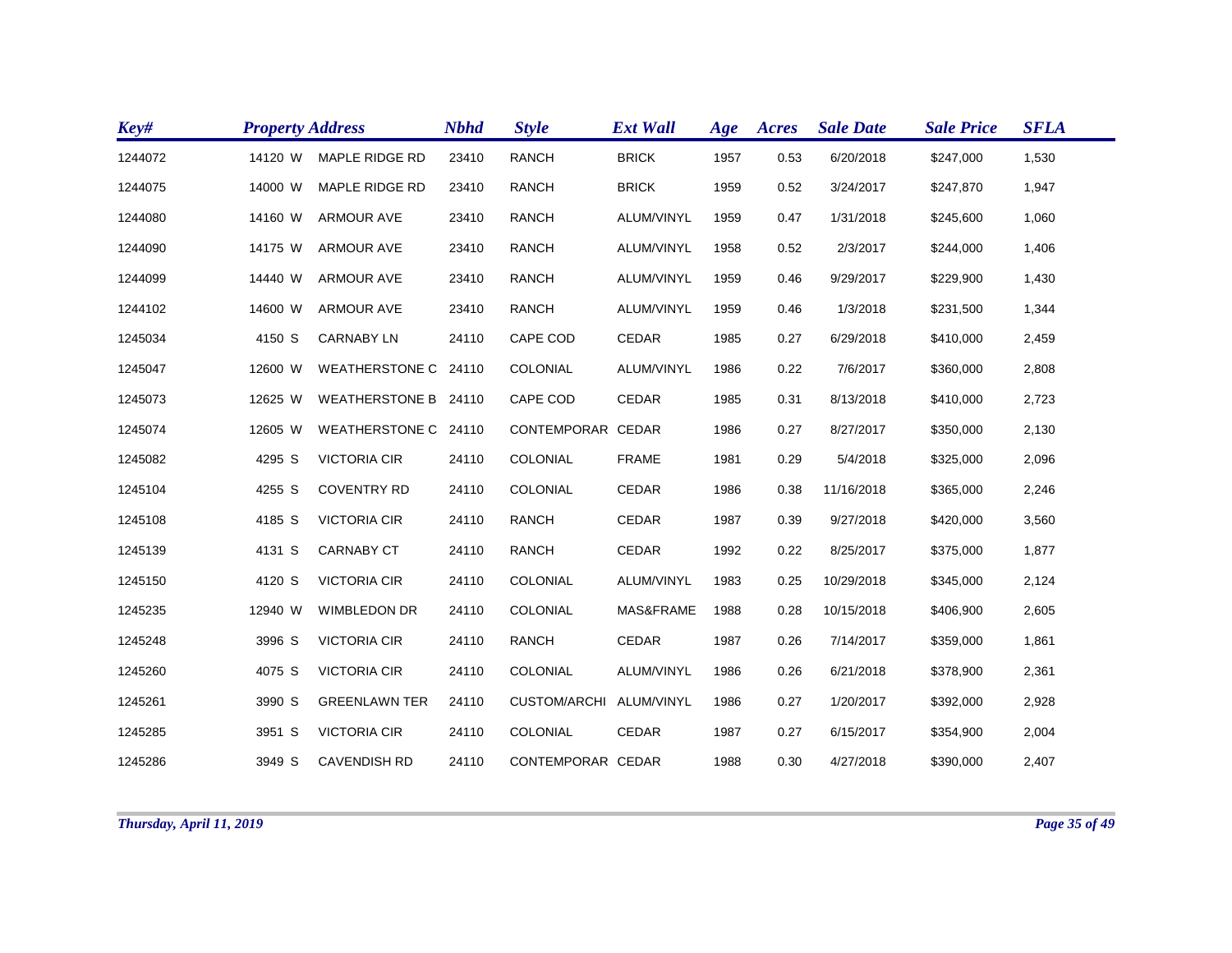| Key#    | <b>Property Address</b> |                       | <b>Nbhd</b> | <b>Style</b>       | <b>Ext Wall</b> | Age  | Acres | <b>Sale Date</b> | <b>Sale Price</b> | <b>SFLA</b> |
|---------|-------------------------|-----------------------|-------------|--------------------|-----------------|------|-------|------------------|-------------------|-------------|
| 1245294 | 3930 S                  | <b>CAVENDISH RD</b>   | 24110       | COLONIAL           | ALUM/VINYL      | 1986 | 0.24  | 6/22/2018        | \$380,000         | 2,304       |
| 1245303 | 12620 W                 | <b>COLD SPRING RD</b> | 24110       | COLONIAL           | CEDAR           | 1992 | 0.27  | 8/11/2017        | \$336,000         | 2,047       |
| 1245317 | 3945 S                  | <b>WOODHILL LN</b>    | 24110       | COLONIAL           | <b>CEDAR</b>    | 1988 | 0.37  | 9/4/2018         | \$385,500         | 2,548       |
| 1245319 | 3955 S                  | <b>WOODHILL LN</b>    | 24110       | COLONIAL           | <b>CEDAR</b>    | 1986 | 0.26  | 6/22/2018        | \$380,000         | 2,386       |
| 1245320 | 3965 S                  | <b>WOODHILL LN</b>    | 24110       | COLONIAL           | CEDAR           | 1987 | 0.25  | 9/20/2018        | \$398,000         | 2,472       |
| 1245321 | 3975 S                  | <b>WOODHILL LN</b>    | 24110       | COLONIAL           | ALUM/VINYL      | 1988 | 0.27  | 7/20/2018        | \$400,000         | 2,732       |
| 1245348 | 3935 S                  | STONEWOOD RD          | 24110       | COLONIAL           | ALUM/VINYL      | 1988 | 0.26  | 6/13/2017        | \$376,000         | 3,670       |
| 1245358 | 3910 S                  | WOODHILL CT           | 24110       | <b>RANCH</b>       | <b>CEDAR</b>    | 1989 | 0.24  | 8/7/2018         | \$409,000         | 2,274       |
| 1245359 | 3908 S                  | <b>WOODHILL CT</b>    | 24110       | CONTEMPORAR CEDAR  |                 | 1989 | 0.29  | 8/17/2017        | \$350,000         | 2,166       |
| 1245996 | 4045 S                  | 124 ST                | 24110       | COLONIAL           | ALUM/VINYL      | 1966 | 0.76  | 6/30/2017        | \$285,000         | 1,608       |
| 1245998 | 3975 S                  | 124 ST                | 24110       | COLONIAL           | MAS&FRAME       | 1900 | 1.21  | 2/17/2017        | \$370,000         | 3,662       |
| 1245362 | 3905 S                  | <b>WATERBURY CT</b>   | 24140       | CUSTOM/ARCHI CEDAR |                 | 2003 | 0.38  | 4/28/2017        | \$383,000         | 2,466       |
| 1245378 | 4040 S                  | <b>BELGRAVE RD</b>    | 24140       | CUSTOM/ARCHI CEDAR |                 | 2005 | 0.57  | 11/30/2017       | \$595,000         | 4,161       |
| 1246004 | 13440 W                 | <b>WEMBLY CT</b>      | 24210       | <b>RANCH</b>       | <b>FRAME</b>    | 1987 | 0.36  | 3/16/2018        | \$300,000         | 1,761       |
| 1246009 | 13460 W                 | <b>WEMBLY CT</b>      | 24210       | COLONIAL           | ALUM/VINYL      | 1989 | 0.31  | 7/17/2017        | \$415,000         | 2,865       |
| 1246032 | 4079 S                  | <b>WILSHIRE CT</b>    | 24210       | COLONIAL           | <b>FRAME</b>    | 1988 | 0.42  | 10/6/2017        | \$450,000         | 3,763       |
| 1246038 | 4095 S                  | <b>WILSHIRE CT</b>    | 24210       | CAPE COD           | ALUM/VINYL      | 1987 | 0.29  | 3/23/2017        | \$360,000         | 2,844       |
| 1246050 | 3965 S                  | <b>AVON DR</b>        | 24210       | CAPE COD           | <b>CEDAR</b>    | 1987 | 0.34  | 6/23/2017        | \$345,000         | 2,278       |
| 1246053 | 4015 S                  | <b>AVON DR</b>        | 24210       | CAPE COD           | ALUM/VINYL      | 1987 | 0.36  | 9/22/2017        | \$407,500         | 2,775       |
| 1246063 | 3950 S                  | AVON DR               | 24210       | COLONIAL           | CEDAR           | 1994 | 0.49  | 6/29/2017        | \$361,000         | 2,616       |
| 1246096 | 13500 W                 | <b>STRATFORD DR</b>   | 24210       | CAPE COD           | <b>CEDAR</b>    | 1989 | 0.33  | 11/30/2017       | \$396,000         | 2,390       |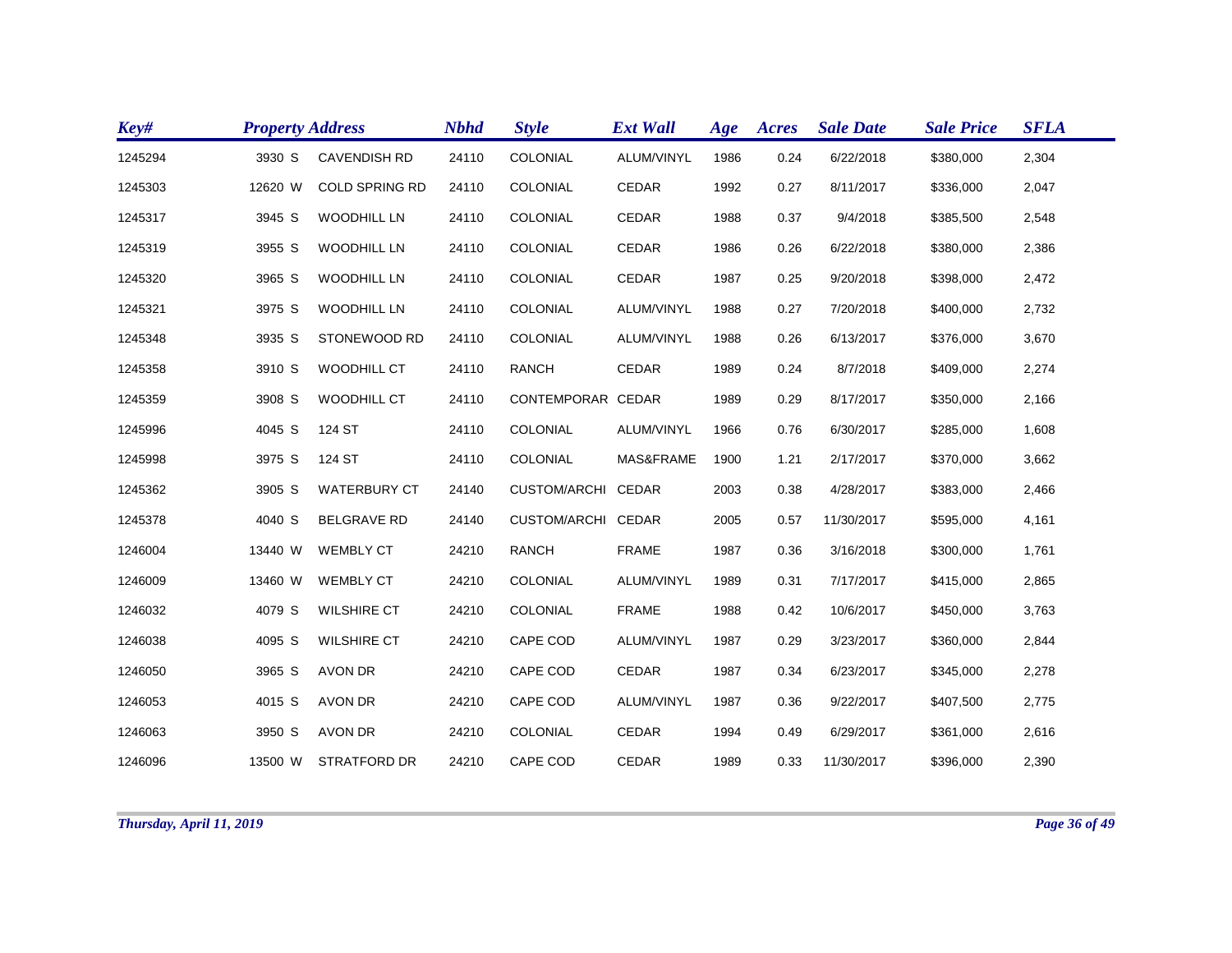| Key#       | <b>Property Address</b> |                       | <b>Nbhd</b> | <b>Style</b>        | <b>Ext Wall</b> | Age  | Acres | <b>Sale Date</b> | <b>Sale Price</b> | <b>SFLA</b> |
|------------|-------------------------|-----------------------|-------------|---------------------|-----------------|------|-------|------------------|-------------------|-------------|
| 1246098    | 4215 S                  | <b>WILSHIRE DR</b>    | 24210       | COLONIAL            | <b>FRAME</b>    | 1990 | 0.29  | 3/30/2018        | \$433,000         | 3,980       |
| 1246112    | 4260 S                  | <b>WILSHIRE DR</b>    | 24210       | <b>CUSTOM/ARCHI</b> | CEDAR           | 1999 | 0.39  | 9/25/2017        | \$385,000         | 2,598       |
| 1246113    | 4280 S                  | <b>WILSHIRE DR</b>    | 24210       | COLONIAL            | ALUM/VINYL      | 1994 | 0.39  | 5/23/2017        | \$376,000         | 2,374       |
| 1246115    | 4290 S                  | <b>WILSHIRE DR</b>    | 24210       | COLONIAL            | <b>CEDAR</b>    | 1993 | 0.36  | 10/15/2018       | \$373,900         | 2,308       |
| 1246127    | 4120 S                  | <b>ABBOTT LN</b>      | 24210       | COLONIAL            | <b>CEDAR</b>    | 1996 | 0.42  | 11/17/2017       | \$460,000         | 3,951       |
| 1246128    | 13600 W                 | <b>STRATFORD DR</b>   | 24210       | CUSTOM/ARCHI CEDAR  |                 | 1992 | 0.32  | 8/31/2018        | \$430,000         | 3,073       |
| 1246130    | 13660 W                 | <b>STRATFORD DR</b>   | 24210       | <b>RANCH</b>        | <b>CEDAR</b>    | 1993 | 0.35  | 5/5/2017         | \$445,000         | 2,178       |
| 1246155    | 4125 S                  | <b>ABBOTT LN</b>      | 24210       | COLONIAL            | <b>CEDAR</b>    | 1994 | 0.34  | 6/29/2018        | \$445,000         | 2,890       |
| 1246157    | 13860 W                 | <b>LINFIELD DR</b>    | 24210       | COLONIAL            | MAS&FRAME       | 1994 | 0.33  | 10/20/2017       | \$405,000         | 2,420       |
| 1246169    | 13988 W                 | <b>LINFIELD DR</b>    | 24210       | COLONIAL            | <b>CEDAR</b>    | 1994 | 0.41  | 7/14/2017        | \$395,400         | 2,511       |
| 1246990003 | 13904 W                 | <b>COLD SPRING RD</b> | 24210       | <b>RANCH</b>        | <b>STONE</b>    | 1952 | 0.84  | 10/27/2017       | \$267,800         | 1,420       |
| 1246996008 | 3950 S                  | <b>KOLUPAR LN</b>     | 24220       | <b>RANCH</b>        | <b>STONE</b>    | 1963 | 0.40  | 4/27/2018        | \$271,000         | 1,563       |
| 1247014    | 13855 W                 | <b>SUN VALLEY DR</b>  | 24310       | COLONIAL            | <b>CEDAR</b>    | 1992 | 0.56  | 6/12/2017        | \$350,000         | 2,842       |
| 1247028    | 4530 S                  | SOMMERSET DR          | 24310       | COLONIAL            | MAS&FRAME       | 1990 | 0.54  | 6/30/2017        | \$469,900         | 3,778       |
| 1247051    | 13555 W                 | MAPLE RIDGE RD        | 24310       | COLONIAL            | <b>CEDAR</b>    | 1990 | 0.46  | 7/23/2018        | \$595,000         | 4,260       |
| 1247072    | 13775 W                 | MAPLE RIDGE RD        | 24310       | COLONIAL            | CEDAR           | 1993 | 0.46  | 5/11/2017        | \$489,900         | 2,740       |
| 1247074    | 13715 W                 | MAPLE RIDGE RD        | 24310       | COLONIAL            | <b>CEDAR</b>    | 1992 | 0.45  | 8/31/2017        | \$392,500         | 2,874       |
| 1247085    | 13485 W                 | <b>SUN VALLEY DR</b>  | 24310       | CUSTOM/ARCHI CEDAR  |                 | 1995 | 0.46  | 3/31/2017        | \$465,000         | 2,827       |
| 1247108    | 13675 W                 | <b>MARIA CT</b>       | 24310       | COLONIAL            | <b>CEDAR</b>    | 1992 | 0.49  | 8/15/2018        | \$409,900         | 2,479       |
| 1247113    | 13745 W                 | <b>MARIA DR</b>       | 24310       | <b>RANCH</b>        | ALUM/VINYL      | 1998 | 0.43  | 8/31/2017        | \$340,000         | 1,824       |
| 1247995002 | 13565 W                 | <b>COLD SPRING RD</b> | 24320       | <b>RANCH</b>        | <b>BRICK</b>    | 1957 | 0.46  | 12/15/2017       | \$225,000         | 1,196       |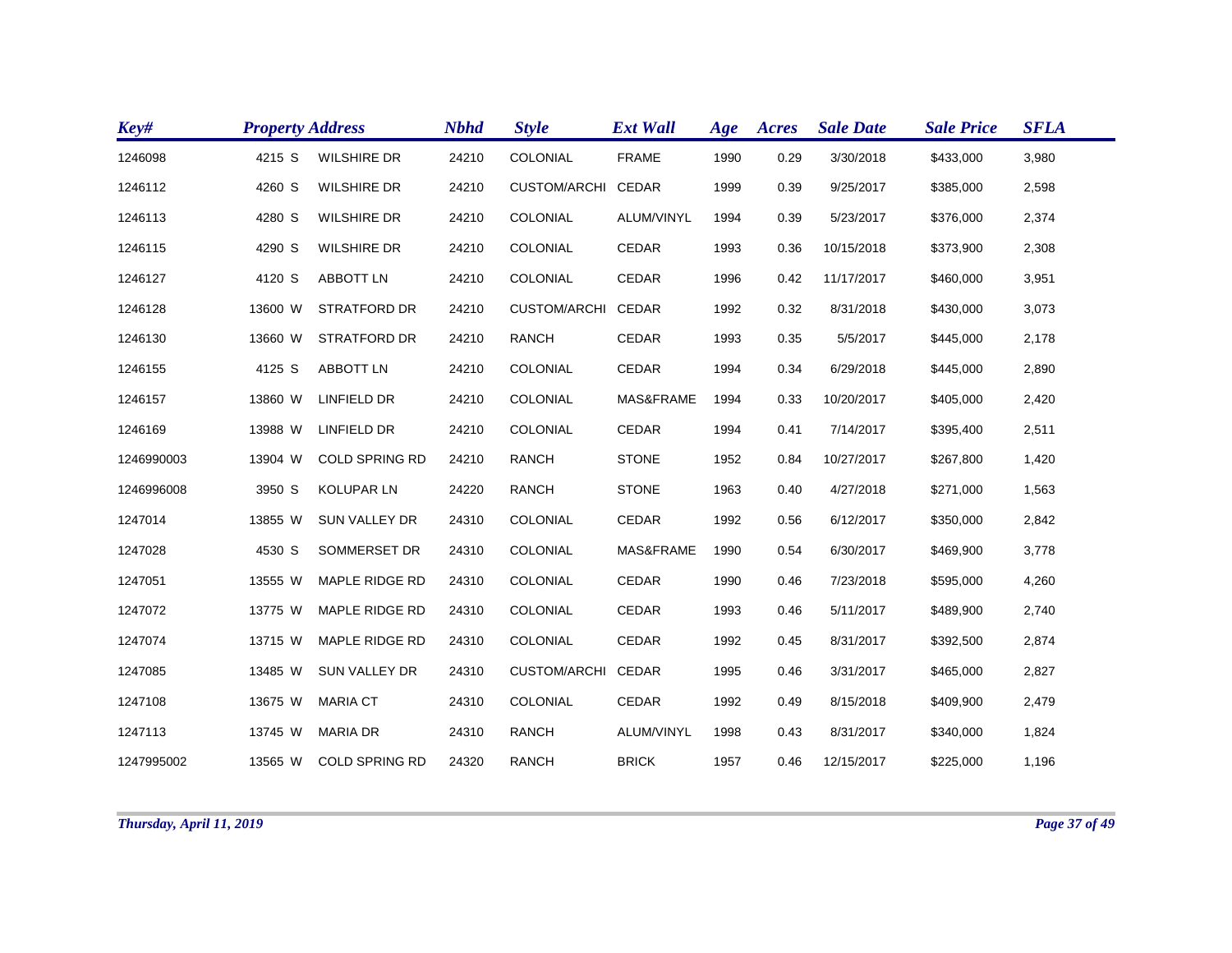| Key#       | <b>Property Address</b> |                       | <b>Nbhd</b> | <b>Style</b>    | <b>Ext Wall</b> | Age  | Acres | <b>Sale Date</b> | <b>Sale Price</b> | <b>SFLA</b> |
|------------|-------------------------|-----------------------|-------------|-----------------|-----------------|------|-------|------------------|-------------------|-------------|
| 1247144    | 13835 W                 | <b>MORNINGVIEW CT</b> | 24330       | COLONIAL        | <b>CEDAR</b>    | 1993 | 0.52  | 11/16/2017       | \$400,000         | 2,770       |
| 1247145    | 13865 W                 | MORNINGVIEW CT        | 24330       | COLONIAL        | CEDAR           | 1995 | 0.53  | 8/24/2018        | \$635,000         | 5,256       |
| 1247148001 | 13840 W                 | MORNINGVIEW CT        | 24330       | CAPE COD        | <b>CEDAR</b>    | 1996 | 0.57  | 8/10/2018        | \$420,000         | 3,132       |
| 1247152    | 13730 W                 | <b>MORNINGVIEW CT</b> | 24330       | COLONIAL        | CEDAR           | 1995 | 0.52  | 4/21/2017        | \$429,000         | 3,462       |
| 1247153    | 4385 S                  | SOMMERSET DR          | 24330       | COLONIAL        | <b>CEDAR</b>    | 1993 | 0.51  | 12/4/2017        | \$410,000         | 2,952       |
| 1247173    | 4430 S                  | <b>MARY LN</b>        | 24340       | COLONIAL        | CEDAR           | 1998 | 0.44  | 9/12/2018        | \$475,000         | 3,908       |
| 1247174    | 13370 W                 | MAPLE RIDGE RD        | 24340       | COLONIAL        | CEDAR           | 1996 | 0.56  | 10/13/2017       | \$390,000         | 2,501       |
| 1247180    | 4570 S                  | <b>MARY LN</b>        | 24340       | COLONIAL        | <b>CEDAR</b>    | 1998 | 0.46  | 4/19/2018        | \$390,000         | 2,972       |
| 1248012    | 13175 W                 | VAN NORMAN AVE        | 24410       | <b>RANCH</b>    | <b>FRAME</b>    | 1964 | 0.49  | 4/17/2017        | \$280,000         | 1,741       |
| 1248014    | 13135 W                 | VAN NORMAN AVE        | 24410       | <b>COLONIAL</b> | ALUM/VINYL      | 1966 | 0.54  | 7/31/2018        | \$335,000         | 2,012       |
| 1248034    | 12855 W                 | <b>ALLERTON AVE</b>   | 24410       | <b>RANCH</b>    | <b>BRICK</b>    | 1962 | 0.51  | 8/21/2017        | \$252,000         | 1,332       |
| 1248043    | 13020 W                 | <b>ALLERTON AVE</b>   | 24410       | <b>RANCH</b>    | <b>BRICK</b>    | 1959 | 0.69  | 4/24/2017        | \$230,500         | 1,148       |
| 1248056    | 12690 W                 | <b>BOBWOOD RD</b>     | 24420       | CAPE COD        | <b>CEDAR</b>    | 1986 | 0.47  | 8/16/2017        | \$415,000         | 2,342       |
| 1248059    | 12785 W                 | <b>BOBWOOD RD</b>     | 24420       | COLONIAL        | <b>FRAME</b>    | 1985 | 0.47  | 3/17/2017        | \$400,000         | 2,644       |
| 1248083    | 4547 S                  | 124 ST                | 24439       | CONDO           | ALUM/VINYL      | 1996 | 0.00  | 5/25/2018        | \$184,000         | 1,250       |
| 1248088    | 4561 S                  | 124 ST                | 24439       | CONDO           | ALUM/VINYL      | 1996 | 0.00  | 10/30/2017       | \$165,000         | 1,250       |
| 1248096    | 4581 S                  | 124 ST                | 24439       | CONDO           | ALUM/VINYL      | 1996 | 0.00  | 8/27/2018        | \$182,000         | 1,250       |
| 1248099    | 4587 S                  | 124 ST                | 24439       | CONDO           | ALUM/VINYL      | 1996 | 0.00  | 7/10/2018        | \$180,000         | 1,250       |
| 1248117    | 12591 W                 | <b>BELOIT RD</b>      | 24439       | CONDO           | ALUM/VINYL      | 1999 | 0.00  | 10/12/2018       | \$209,500         | 1,610       |
| 1248117    | 12591 W                 | <b>BELOIT RD</b>      | 24439       | CONDO           | ALUM/VINYL      | 1999 | 0.00  | 4/14/2017        | \$170,000         | 1,610       |
| 1248123    |                         | 12621 W BELOIT RD     | 24439       | CONDO           | ALUM/VINYL      | 1999 | 0.00  | 12/6/2018        | \$185,000         | 1,250       |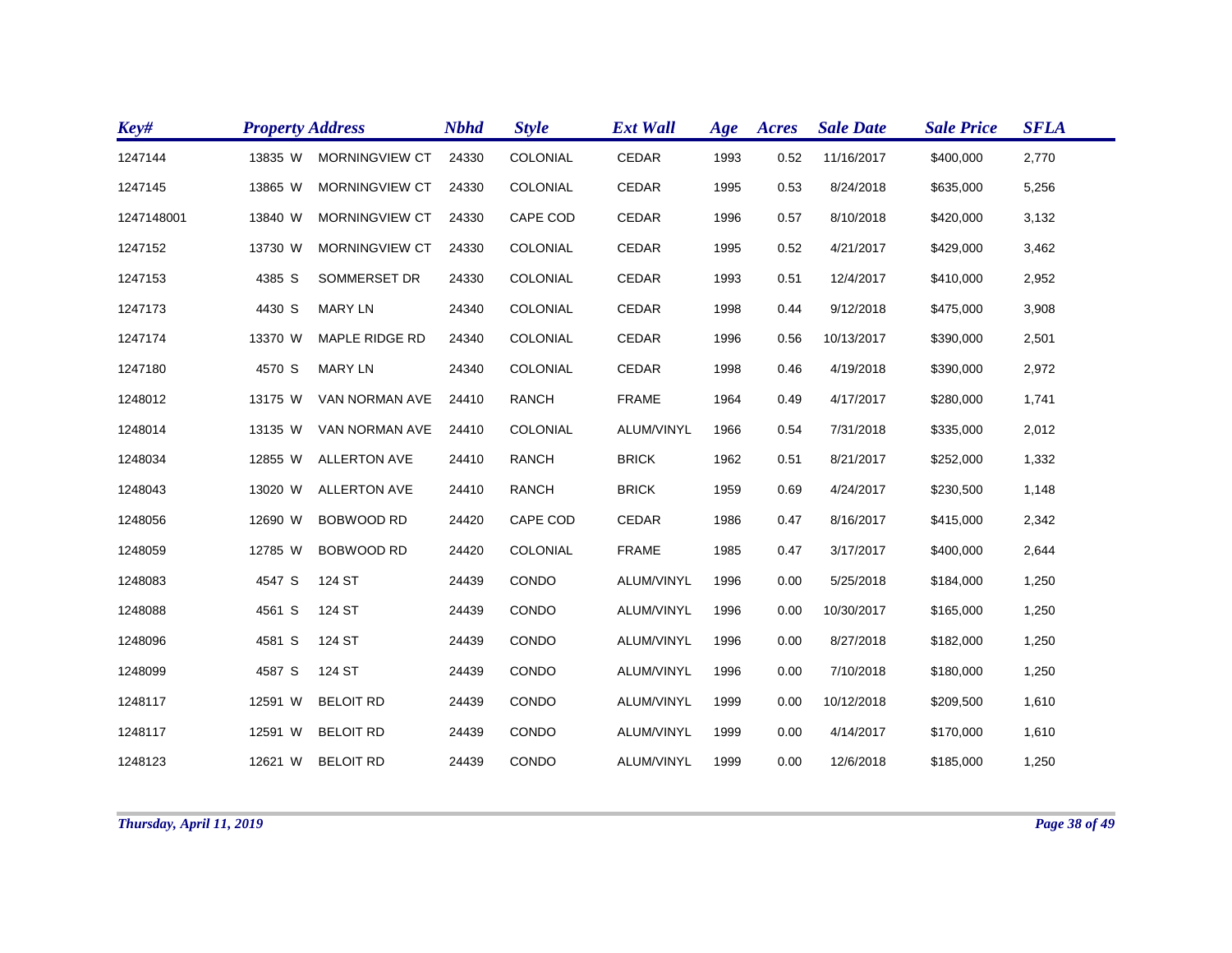| Key#    | <b>Property Address</b> |                      | <b>Nbhd</b> | <b>Style</b>       | <b>Ext Wall</b> | Age  | Acres | <b>Sale Date</b> | <b>Sale Price</b> | <b>SFLA</b> |
|---------|-------------------------|----------------------|-------------|--------------------|-----------------|------|-------|------------------|-------------------|-------------|
| 1248125 | 12625 W                 | <b>BELOIT RD</b>     | 24439       | CONDO              | ALUM/VINYL      | 1999 | 0.00  | 10/23/2018       | \$209,900         | 1,610       |
| 1249035 | 5050 S                  | <b>JONATHAN LN</b>   | 25110       | <b>RANCH</b>       | <b>BRICK</b>    | 1962 | 0.51  | 1/12/2018        | \$325,000         | 1,554       |
| 1249037 | 12975 W                 | <b>RADISSON DR</b>   | 25110       | <b>RANCH</b>       | <b>BRICK</b>    | 1962 | 0.71  | 7/28/2017        | \$266,000         | 1,663       |
| 1249048 | 5001 S                  | <b>JONATHAN LN</b>   | 25110       | <b>RANCH</b>       | ALUM/VINYL      | 1962 | 0.50  | 5/14/2018        | \$332,000         | 2,353       |
| 1249053 | 13101 W                 | <b>RADISSON DR</b>   | 25110       | <b>RANCH</b>       | ALUM/VINYL      | 1963 | 0.44  | 11/15/2018       | \$312,000         | 1,600       |
| 1249067 | 5001 S                  | <b>MAGELLAN DR</b>   | 25110       | <b>RANCH</b>       | ALUM/VINYL      | 1962 | 0.50  | 8/14/2018        | \$284,000         | 1,694       |
| 1249068 | 5025 S                  | <b>MAGELLAN DR</b>   | 25110       | <b>RANCH</b>       | ALUM/VINYL      | 1962 | 0.50  | 6/15/2018        | \$273,000         | 1,376       |
| 1249071 | 5079 S                  | <b>MAGELLAN DR</b>   | 25110       | <b>RANCH</b>       | ALUM/VINYL      | 1962 | 0.67  | 8/24/2017        | \$267,900         | 1,604       |
| 1249074 | 13049 W                 | <b>CHERRYTREE LN</b> | 25110       | <b>RANCH</b>       | <b>BRICK</b>    | 1965 | 0.51  | 10/30/2018       | \$252,000         | 1,350       |
| 1249081 | 12440 W                 | <b>EDGERTON AVE</b>  | 25120       | CONTEMPORAR CEDAR  |                 | 1992 | 0.52  | 10/16/2018       | \$400,000         | 2,292       |
| 1249121 | 5055 S                  | DE SOTO LN           | 25120       | <b>RANCH</b>       | <b>CEDAR</b>    | 1992 | 0.34  | 9/29/2017        | \$322,900         | 1,862       |
| 1249173 | 4860 S                  | DE SOTO LN           | 25120       | COLONIAL           | ALUM/VINYL      | 1996 | 0.38  | 10/30/2017       | \$390,000         | 2,310       |
| 1249186 | 4845 S                  | <b>HAWTHORNE DR</b>  | 25120       | COLONIAL           | CEDAR           | 1995 | 0.33  | 8/9/2018         | \$364,000         | 2,158       |
| 1249199 | 12810 W                 | PEACHTREE DR         | 25130       | <b>RANCH</b>       | CEDAR           | 2005 | 0.43  | 7/27/2018        | \$362,500         | 3,302       |
| 1250082 | 4995 S                  | <b>GUERIN PASS</b>   | 25210       | COLONIAL           | ALUM/VINYL      | 1989 | 0.56  | 9/28/2018        | \$342,500         | 2,004       |
| 1250097 | 5039 S                  | <b>LOFTUS CT</b>     | 25210       | COLONIAL           | ALUM/VINYL      | 1990 | 0.47  | 3/17/2017        | \$370,000         | 2,319       |
| 1250111 | 4933 S                  | <b>LOFTUS LN</b>     | 25210       | <b>RANCH</b>       | ALUM/VINYL      | 1988 | 0.52  | 8/31/2018        | \$290,000         | 1,594       |
| 1250008 | 4833 S                  | <b>MARIN WAY</b>     | 25220       | <b>SPLIT LEVEL</b> | ALUM/VINYL      | 1960 | 0.55  | 9/14/2018        | \$250,000         | 1,741       |
| 1250009 | 4875 S                  | <b>MARIN WAY</b>     | 25220       | <b>SPLIT LEVEL</b> | MAS&FRAME       | 1949 | 0.53  | 7/24/2018        | \$270,000         | 1,886       |
| 1250022 | 4870 S                  | <b>MARIN WAY</b>     | 25220       | <b>RANCH</b>       | ALUM/VINYL      | 1961 | 0.51  | 6/19/2018        | \$280,000         | 1,540       |
| 1250030 | 4865 S                  | <b>LANGLADE DR</b>   | 25220       | <b>RANCH</b>       | <b>BRICK</b>    | 1960 | 0.51  | 4/17/2018        | \$255,000         | 1,452       |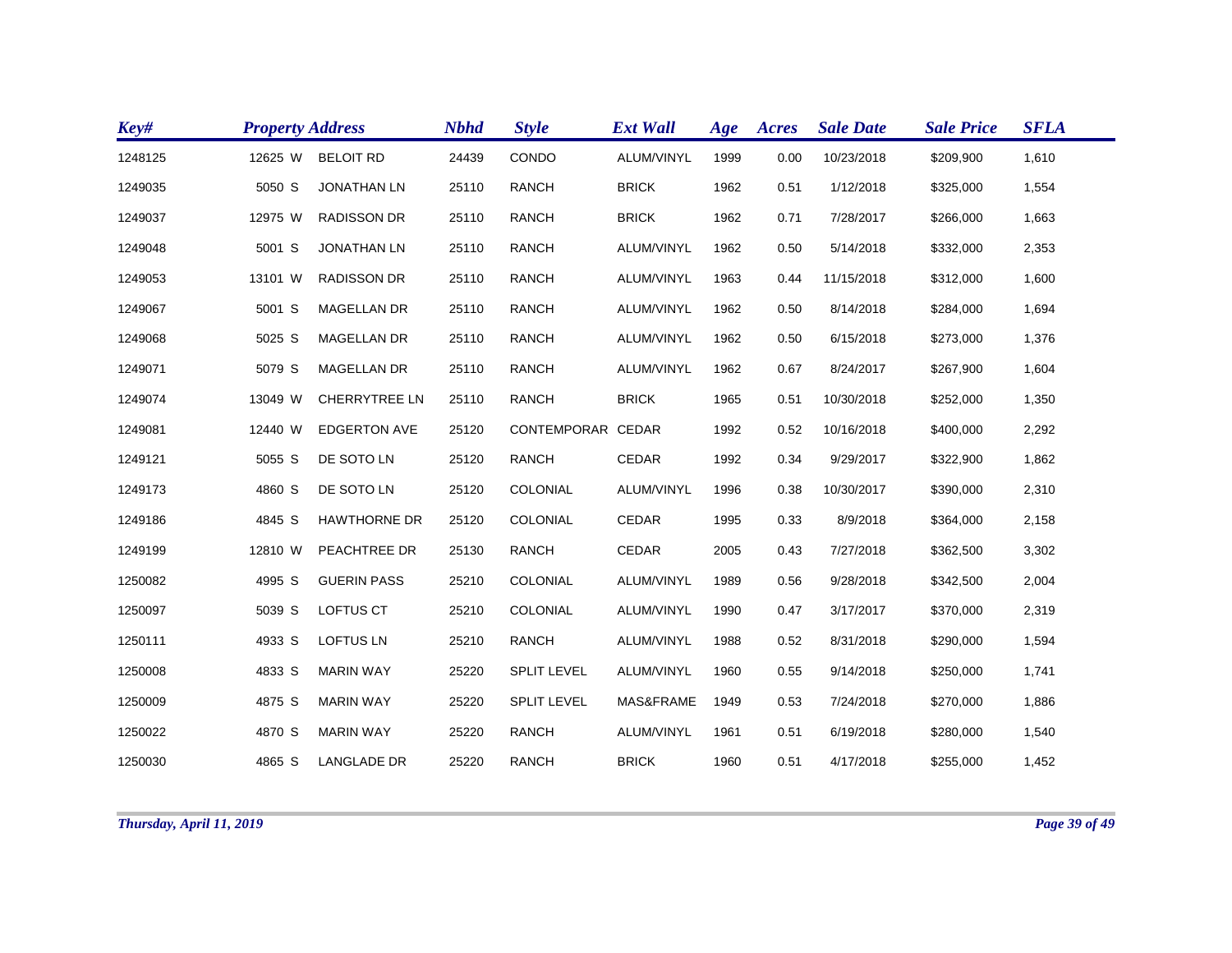| Key#    | <b>Property Address</b> |                      | <b>Nbhd</b> | <b>Style</b>        | <b>Ext Wall</b> | Age  | Acres | <b>Sale Date</b> | <b>Sale Price</b> | <b>SFLA</b> |
|---------|-------------------------|----------------------|-------------|---------------------|-----------------|------|-------|------------------|-------------------|-------------|
| 1250033 | 4830 S                  | <b>LANGLADE DR</b>   | 25220       | <b>RANCH</b>        | MAS&FRAME       | 1960 | 0.47  | 9/15/2017        | \$279,900         | 1,624       |
| 1250045 | 13401 W                 | <b>RADISSON DR</b>   | 25220       | <b>RANCH</b>        | ALUM/VINYL      | 1963 | 0.57  | 3/2/2018         | \$266,500         | 1,546       |
| 1250991 | 4820 S                  | SUNNY SLOPE RD       | 25220       | <b>OLD STYLE</b>    | ALUM/VINYL      | 1930 | 0.83  | 6/29/2018        | \$303,000         | 1,764       |
| 1250117 | 13820 W                 | <b>PRAIRIE LN</b>    | 25230       | <b>RANCH</b>        | ALUM/VINYL      | 2005 | 0.46  | 11/20/2018       | \$365,000         | 1,914       |
| 1250129 | 13735 W                 | <b>WILDFLOWER LN</b> | 25230       | <b>RANCH</b>        | ALUM/VINYL      | 2002 | 0.47  | 5/15/2017        | \$355,000         | 1,846       |
| 1250132 | 4950 S                  | DAISY CT             | 25230       | <b>COLONIAL</b>     | ALUM/VINYL      | 2003 | 0.42  | 4/26/2017        | \$366,000         | 2,293       |
| 1250142 | 13735 W                 | <b>PRAIRIE LN</b>    | 25230       | CUSTOM/ARCHI CEDAR  |                 | 2005 | 0.35  | 11/12/2018       | \$483,000         | 3,650       |
| 1250142 | 13735 W                 | <b>PRAIRIE LN</b>    | 25230       | <b>CUSTOM/ARCHI</b> | CEDAR           | 2005 | 0.35  | 9/29/2017        | \$470,000         | 3,650       |
| 1251001 | 5456 S                  | <b>ANDRAE DR</b>     | 25310       | <b>RANCH</b>        | <b>BRICK</b>    | 1958 | 0.51  | 8/24/2018        | \$252,000         | 1,502       |
| 1251002 | 5448 S                  | <b>ANDRAE DR</b>     | 25310       | <b>RANCH</b>        | ALUM/VINYL      | 1957 | 0.46  | 3/15/2017        | \$222,000         | 1,533       |
| 1251016 | 5425 S                  | <b>ANDRAE DR</b>     | 25310       | <b>RANCH</b>        | <b>FRAME</b>    | 1957 | 0.47  | 4/27/2017        | \$240,000         | 1,328       |
| 1251026 | 13501 W                 | NICOLET DR           | 25310       | <b>RANCH</b>        | ALUM/VINYL      | 1991 | 0.50  | 9/28/2018        | \$314,800         | 1,682       |
| 1251030 | 5319 S                  | <b>ANDRAE DR</b>     | 25310       | <b>RANCH</b>        | <b>BRICK</b>    | 1961 | 0.70  | 5/25/2017        | \$272,000         | 1,840       |
| 1251030 | 5319 S                  | ANDRAE DR            | 25310       | RANCH               | <b>BRICK</b>    | 1961 | 0.70  | 11/29/2018       | \$312,500         | 1,840       |
| 1251039 | 5300 S                  | <b>MENARD DR</b>     | 25310       | COLONIAL            | MAS&FRAME       | 1965 | 0.56  | 10/29/2018       | \$264,000         | 1,915       |
| 1251045 | 5400 S                  | <b>MENARD DR</b>     | 25310       | <b>RANCH</b>        | MAS&FRAME       | 1961 | 0.54  | 5/26/2017        | \$291,000         | 1,862       |
| 1251051 | 13336 W                 | NICOLET DR           | 25310       | <b>RANCH</b>        | <b>FRAME</b>    | 1958 | 0.58  | 6/20/2017        | \$257,000         | 1,568       |
| 1251060 | 5329 S                  | <b>MENARD DR</b>     | 25310       | RANCH               | ALUM/VINYL      | 1959 | 0.64  | 9/8/2017         | \$267,500         | 1,672       |
| 1251084 | 5302 S                  | <b>GUERIN PASS</b>   | 25310       | <b>SPLIT LEVEL</b>  | MAS&FRAME       | 1961 | 0.62  | 10/6/2017        | \$275,000         | 1,779       |
| 1251085 | 5425 S                  | <b>MENARD DR</b>     | 25310       | <b>RANCH</b>        | MAS&FRAME       | 1960 | 0.54  | 6/9/2017         | \$260,100         | 1,352       |
| 1251115 | 13855 W                 | <b>ELIZABETH CT</b>  | 25310       | <b>RANCH</b>        | <b>FRAME</b>    | 1957 | 0.58  | 2/10/2017        | \$240,000         | 1,527       |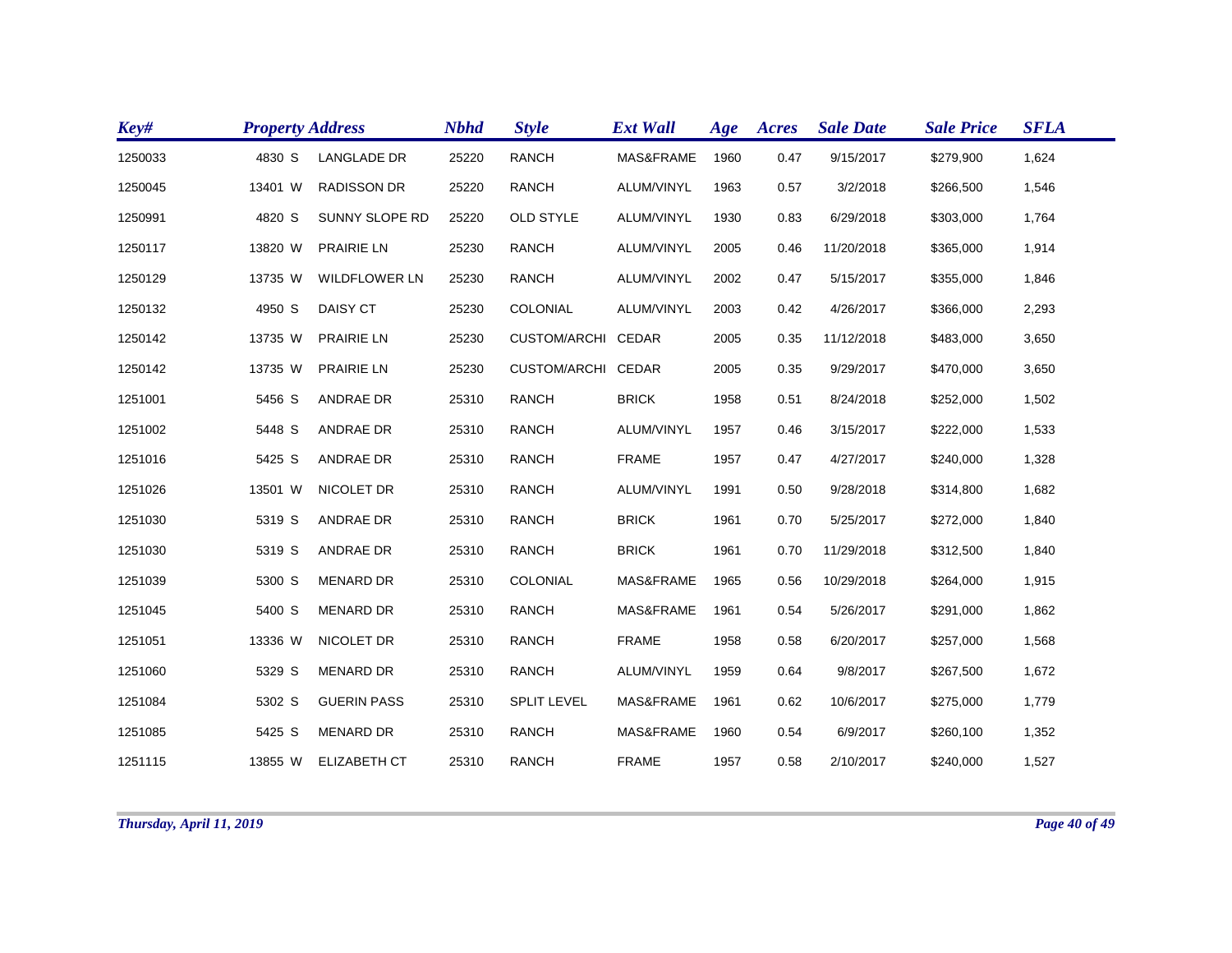| Key#    | <b>Property Address</b> |                     | <b>Nbhd</b> | <b>Style</b>       | <b>Ext Wall</b> | Age  | Acres | <b>Sale Date</b> | <b>Sale Price</b> | <b>SFLA</b> |
|---------|-------------------------|---------------------|-------------|--------------------|-----------------|------|-------|------------------|-------------------|-------------|
| 1251120 | 13900 W                 | <b>ELIZABETH CT</b> | 25310       | SPLIT LEVEL        | <b>FRAME</b>    | 1959 | 0.54  | 11/15/2017       | \$400,000         | 3,261       |
| 1251156 | 5350 S                  | MARYKNOLL DR        | 25310       | COLONIAL           | MAS&FRAME       | 1967 | 0.58  | 10/12/2017       | \$335,000         | 2,306       |
| 1251158 | 5335 S                  | <b>JESSICA CT</b>   | 25310       | <b>BI-LEVEL</b>    | <b>FRAME</b>    | 1963 | 0.98  | 5/16/2017        | \$320,900         | 2,862       |
| 1251170 | 13775 W                 | <b>MARQUETTE DR</b> | 25310       | <b>RANCH</b>       | <b>FRAME</b>    | 1963 | 0.62  | 8/10/2017        | \$289,000         | 1,574       |
| 1251174 | 13725 W                 | <b>MARQUETTE DR</b> | 25310       | <b>SPLIT LEVEL</b> | MAS&FRAME       | 1965 | 0.70  | 10/13/2017       | \$253,000         | 1,545       |
| 1251175 | 13700 W                 | <b>MARQUETTE DR</b> | 25310       | CAPE COD           | ALUM/VINYL      | 1965 | 0.51  | 9/15/2017        | \$359,000         | 1,969       |
| 1251188 | 5315 S                  | <b>SKYLINE DR</b>   | 25310       | <b>RANCH</b>       | <b>FRAME</b>    | 1961 | 0.61  | 4/6/2017         | \$277,000         | 1,707       |
| 1251198 | 5355 S                  | <b>MARYKNOLL DR</b> | 25310       | COLONIAL           | MAS&FRAME       | 1965 | 0.54  | 6/1/2018         | \$324,900         | 2,346       |
| 1251210 | 13985 W                 | JENNIFER CT         | 25320       | CUSTOM/ARCHI CEDAR |                 | 2009 | 0.80  | 10/9/2018        | \$520,000         | 4,022       |
| 1252010 | 5315 S                  | <b>BALBOA DR</b>    | 25410       | <b>RANCH</b>       | ALUM/VINYL      | 1959 | 0.63  | 7/11/2018        | \$257,500         | 1,401       |
| 1252016 | 13065 W                 | <b>MARQUETTE DR</b> | 25410       | <b>RANCH</b>       | <b>FRAME</b>    | 1960 | 0.53  | 4/27/2018        | \$253,000         | 1,390       |
| 1252018 | 13135 W                 | <b>MARQUETTE DR</b> | 25410       | <b>SPLIT LEVEL</b> | MAS&FRAME       | 1960 | 0.57  | 4/28/2017        | \$226,700         | 1,652       |
| 1252048 | 5240 S                  | <b>BALBOA DR</b>    | 25410       | <b>RANCH</b>       | <b>FRAME</b>    | 1962 | 0.70  | 4/6/2018         | \$302,500         | 1,518       |
| 1252053 | 12860 W                 | <b>MARQUETTE DR</b> | 25410       | <b>SPLIT LEVEL</b> | MAS&FRAME       | 1960 | 0.48  | 3/17/2017        | \$239,900         | 1,690       |
| 1252099 | 12431 W                 | NICOLET DR          | 25410       | <b>RANCH</b>       | <b>BRICK</b>    | 1956 | 0.79  | 8/30/2018        | \$219,900         | 1,233       |
| 1252101 | 5410 S                  | NICOLET DR          | 25410       | <b>RANCH</b>       | ALUM/VINYL      | 1955 | 0.46  | 6/8/2018         | \$271,300         | 1,404       |
| 1252107 | 5250 S                  | NICOLET DR          | 25410       | <b>RANCH</b>       | ALUM/VINYL      | 1956 | 0.46  | 7/20/2018        | \$255,000         | 1,320       |
| 1252139 | 12711 W                 | <b>MARQUETTE DR</b> | 25410       | <b>RANCH</b>       | <b>BRICK</b>    | 1956 | 0.54  | 11/13/2018       | \$272,000         | 1,550       |
| 1252166 | 5355 S                  | LA SALLE DR         | 25410       | <b>RANCH</b>       | <b>FRAME</b>    | 1956 | 0.46  | 5/11/2018        | \$280,000         | 1,284       |
| 1252187 | 5455 S                  | NICOLE CT           | 25420       | CAPE COD           | <b>CEDAR</b>    | 1990 | 0.35  | 7/17/2017        | \$420,000         | 2,684       |
| 1252191 | 5490 S                  | <b>GREENTREE DR</b> | 25420       | CAPE COD           | <b>CEDAR</b>    | 1989 | 0.47  | 6/27/2018        | \$360,000         | 1,989       |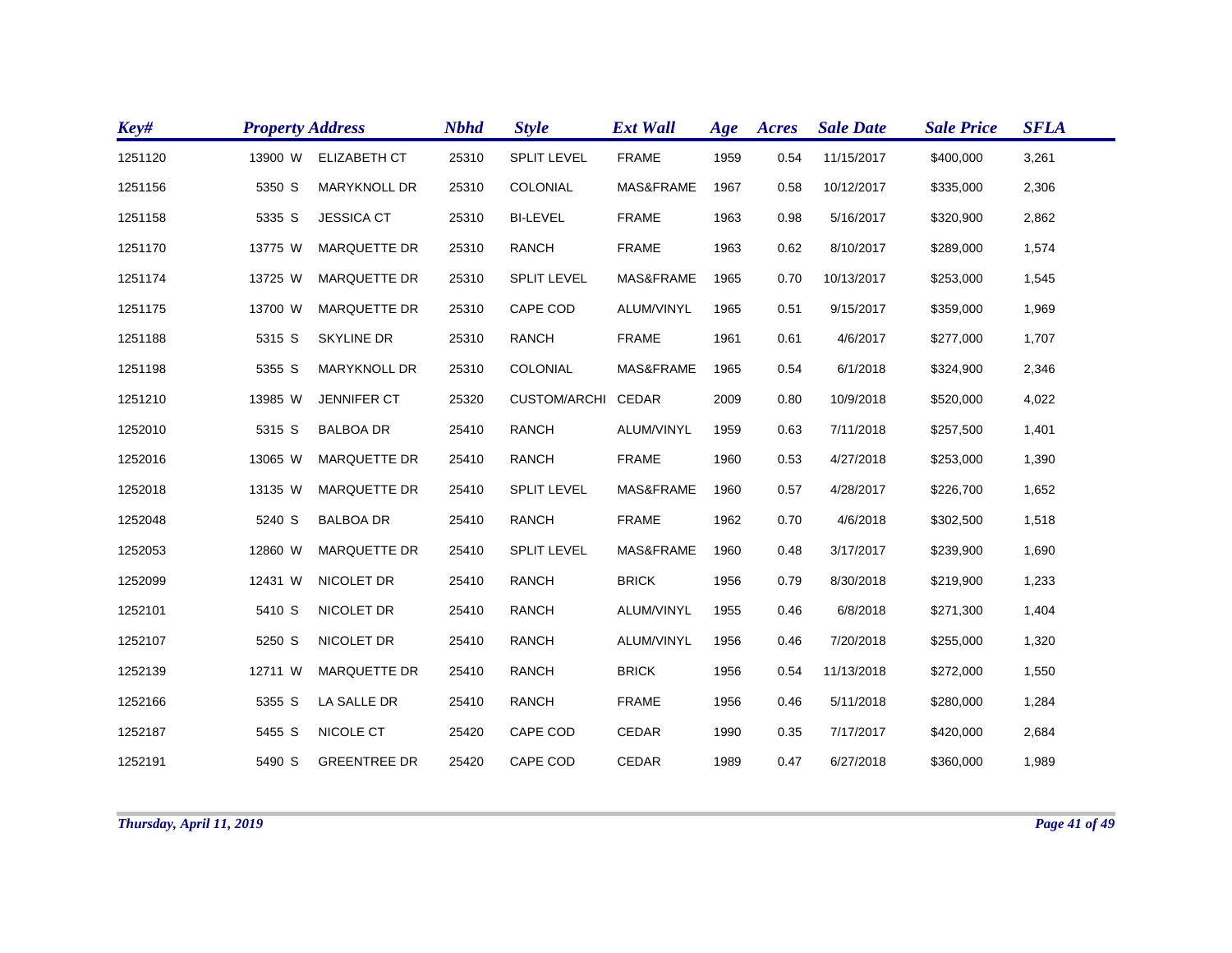| Key#    | <b>Property Address</b> |                        | <b>Nbhd</b> | <b>Style</b>       | <b>Ext Wall</b> | Age  | Acres | <b>Sale Date</b> | <b>Sale Price</b> | <b>SFLA</b> |
|---------|-------------------------|------------------------|-------------|--------------------|-----------------|------|-------|------------------|-------------------|-------------|
| 1252203 | 12835 W                 | CORTEZ DR              | 25420       | COLONIAL           | CEDAR           | 1993 | 0.72  | 7/17/2018        | \$477,160         | 2,854       |
| 1253004 | 4710 S                  | <b>ASPEN CT</b>        | 26120       | CUSTOM/ARCHI CEDAR |                 | 1999 | 0.42  | 8/18/2017        | \$400,000         | 2,176       |
| 1253018 | 4850 S                  | <b>FOREST AVE</b>      | 26120       | COLONIAL           | <b>CEDAR</b>    | 1994 | 0.46  | 11/15/2017       | \$392,500         | 3,501       |
| 1253019 | 4810 S                  | <b>FOREST AVE</b>      | 26120       | COLONIAL           | CEDAR           | 1994 | 0.46  | 1/4/2018         | \$435,000         | 3,170       |
| 1253022 | 4750 S                  | <b>FOREST AVE</b>      | 26120       | <b>RANCH</b>       | CEDAR           | 1994 | 0.49  | 10/8/2018        | \$391,000         | 2,255       |
| 1253038 | 14085 W                 | NORTH OAK BLVD         | 26120       | <b>COLONIAL</b>    | CEDAR           | 1995 | 0.64  | 8/31/2017        | \$353,500         | 2,423       |
| 1253061 | 4821 S                  | <b>FOREST RIDGE DR</b> | 26129       | <b>CONDO</b>       | ALUM/VINYL      | 2006 | 0.00  | 7/25/2018        | \$193,500         | 1,610       |
| 1253066 | 4865 S                  | <b>FOREST RIDGE DR</b> | 26129       | CONDO              | ALUM/VINYL      | 2006 | 0.00  | 7/20/2017        | \$185,000         | 1,610       |
| 1253069 | 4853 S                  | <b>FOREST RIDGE DR</b> | 26129       | CONDO              | ALUM/VINYL      | 2006 | 0.00  | 8/17/2018        | \$208,000         | 1,610       |
| 1253070 | 4849 S                  | FOREST RIDGE DR 26129  |             | CONDO              | ALUM/VINYL      | 2006 | 0.00  | 10/5/2018        | \$225,000         | 1,610       |
| 1253074 | 4869 S                  | <b>FOREST RIDGE DR</b> | 26129       | CONDO              | ALUM/VINYL      | 2006 | 0.00  | 3/28/2018        | \$223,000         | 1,610       |
| 1253079 | 4889 S                  | <b>FOREST RIDGE DR</b> | 26129       | CONDO              | ALUM/VINYL      | 2006 | 0.00  | 10/31/2017       | \$175,000         | 1,250       |
| 1253093 | 4816 S                  | FOREST RIDGE DR 26129  |             | CONDO              | ALUM/VINYL      | 2006 | 0.00  | 9/26/2018        | \$239,900         | 1,610       |
| 1253095 | 4824 S                  | FOREST RIDGE DR        | 26129       | CONDO              | ALUM/VINYL      | 2006 | 0.00  | 7/7/2017         | \$170,000         | 1,250       |
| 1253098 | 14590 W                 | LINDENWOOD DR          | 26139       | CONDO              | CEDAR           | 2017 | 0.00  | 8/21/2017        | \$367,700         | 2,592       |
| 1253099 | 14580 W                 | LINDENWOOD DR          | 26139       | CONDO              | CEDAR           | 2017 | 0.00  | 9/14/2017        | \$354,400         | 2,592       |
| 1253100 | 14540 W                 | LINDENWOOD DR          | 26139       | CONDO              | CEDAR           | 2017 | 0.00  | 11/20/2017       | \$370,600         | 2,592       |
| 1253101 | 14530 W                 | LINDENWOOD DR          | 26139       | CONDO              | <b>CEDAR</b>    | 2017 | 0.00  | 10/24/2017       | \$350,500         | 2,592       |
| 1253102 | 14490 W                 | LINDENWOOD DR          | 26139       | CONDO              | <b>CEDAR</b>    | 2016 | 0.00  | 5/31/2017        | \$379,986         | 2,592       |
| 1253103 | 4779 S                  | LINDENWOOD CT          | 26139       | CONDO              | CEDAR           | 2016 | 0.00  | 2/28/2017        | \$326,380         | 1,660       |
| 1254219 | 14874 W                 | HICKORY HILLS DR 26219 |             | CONDO              | MAS&FRAME       | 2006 | 0.00  | 7/24/2017        | \$228,000         | 2,263       |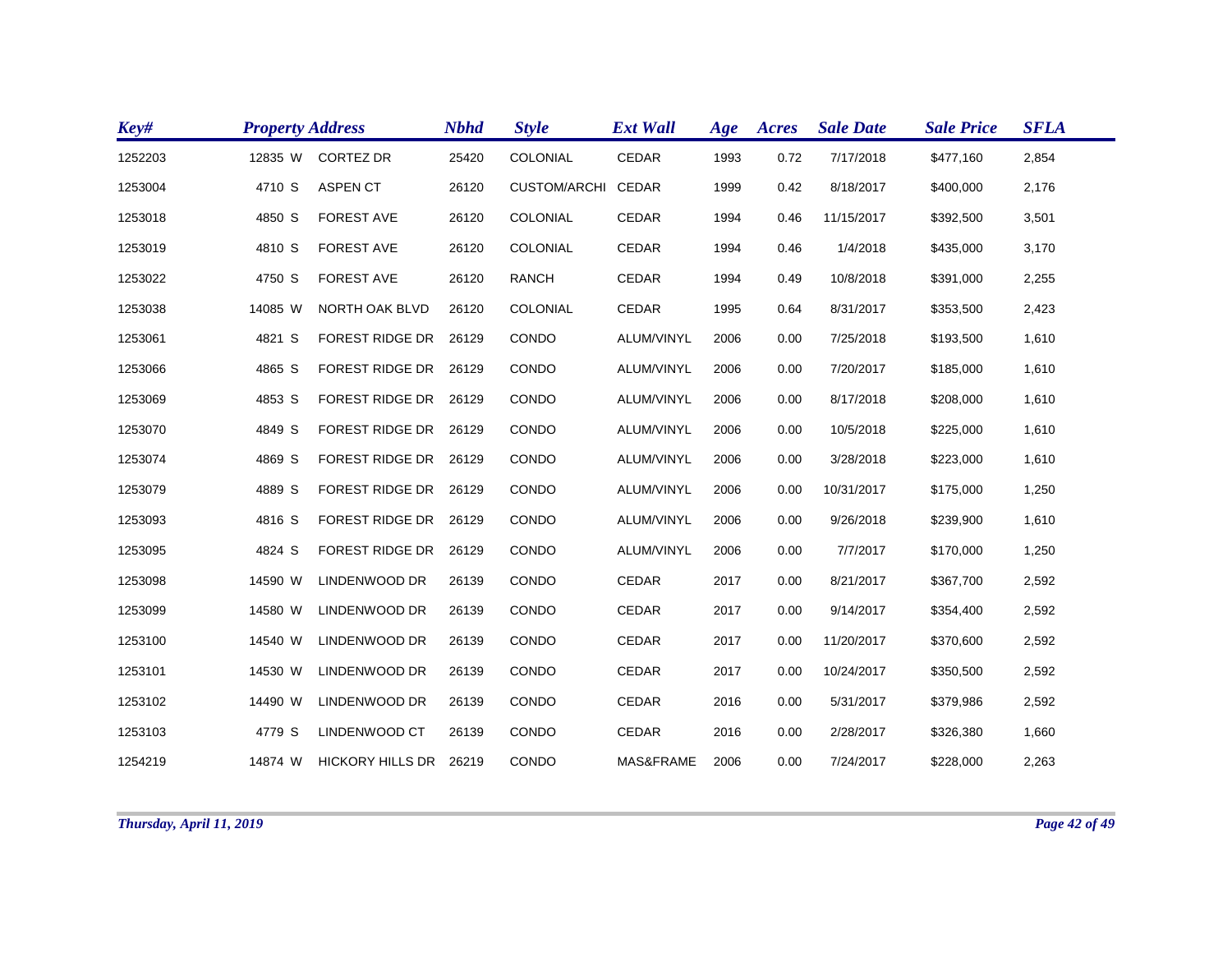| Key#    | <b>Property Address</b> |                         | <b>Nbhd</b> | <b>Style</b> | <b>Ext Wall</b> | Age  | Acres | <b>Sale Date</b> | <b>Sale Price</b> | <b>SFLA</b> |
|---------|-------------------------|-------------------------|-------------|--------------|-----------------|------|-------|------------------|-------------------|-------------|
| 1254222 | 14898 W                 | <b>HICKORY HILLS DR</b> | 26219       | CONDO        | MAS&FRAME       | 2006 | 0.00  | 3/24/2017        | \$215,000         | 2,217       |
| 1254223 | 4856 S                  | LYNN DR                 | 26219       | CONDO        | MAS&FRAME       | 2008 | 0.00  | 3/16/2017        | \$233,900         | 2,263       |
| 1254226 | 4826 S                  | LYNN DR                 | 26219       | CONDO        | MAS&FRAME       | 2009 | 0.00  | 3/24/2017        | \$234,900         | 2,217       |
| 1254227 | 4798 S                  | LYNN DR                 | 26219       | CONDO        | MAS&FRAME       | 2009 | 0.00  | 5/19/2017        | \$243,900         | 2,263       |
| 1254228 | 4796 S                  | LYNN DR                 | 26219       | CONDO        | MAS&FRAME       | 2009 | 0.00  | 2/28/2017        | \$249,900         | 2,794       |
| 1254229 | 4794 S                  | LYNN DR                 | 26219       | CONDO        | MAS&FRAME       | 2009 | 0.00  | 4/3/2017         | \$250,300         | 2,764       |
| 1254230 | 4792 S                  | LYNN DR                 | 26219       | CONDO        | MAS&FRAME       | 2008 | 0.00  | 8/17/2017        | \$244,900         | 2,217       |
| 1254243 | 4895 S                  | LYNN DR                 | 26219       | CONDO        | MAS&FRAME       | 2008 | 0.00  | 3/31/2017        | \$215,900         | 2,217       |
| 1254245 | 4875 S                  | LYNN DR                 | 26219       | CONDO        | MAS&FRAME       | 2008 | 0.00  | 9/7/2018         | \$223,000         | 1,588       |
| 1253179 | 4772 S                  | LYNN DR                 | 26229       | CONDO        | CEDAR           | 2018 | 0.00  | 12/17/2018       | \$383,600         | 2,378       |
| 1253180 | 4768 S                  | LYNN DR                 | 26229       | CONDO        | CEDAR           | 2018 | 0.00  | 12/7/2018        | \$372,200         | 2,378       |
| 1253183 | 4756 S                  | LYNN DR                 | 26229       | CONDO        | CEDAR           | 2018 | 0.00  | 8/28/2018        | \$369,100         | 2,378       |
| 1253184 | 4752 S                  | LYNN DR                 | 26229       | CONDO        | CEDAR           | 2018 | 0.00  | 8/24/2018        | \$369,400         | 2,378       |
| 1253196 | 14767 W                 | <b>HICKORY HILLS DR</b> | 26229       | CONDO        | CEDAR           | 2018 | 0.00  | 10/22/2018       | \$344,900         | 2,378       |
| 1254247 | 4782 S                  | LYNN DR                 | 26229       | CONDO        | CEDAR           | 2018 | 0.00  | 8/10/2018        | \$364,900         | 2,434       |
| 1254248 | 4776 S                  | LYNN DR                 | 26229       | CONDO        | CEDAR           | 2018 | 0.00  | 7/31/2018        | \$370,400         | 2,434       |
| 1254008 | 4798 S                  | FOREST POINT BLV 26289  |             | CONDO        | ALUM/VINYL      | 1998 | 0.00  | 11/16/2018       | \$175,000         | 1,135       |
| 1254014 | 4778 S                  | FOREST POINT BLV 26289  |             | CONDO        | ALUM/VINYL      | 1998 | 0.00  | 3/30/2017        | \$170,500         | 1,303       |
| 1254017 | 4752 S                  | FOREST POINT BLV 26289  |             | CONDO        | ALUM/VINYL      | 1999 | 0.00  | 2/28/2018        | \$163,500         | 1,335       |
| 1254020 | 4758 S                  | FOREST POINT BLV 26289  |             | CONDO        | ALUM/VINYL      | 1999 | 0.00  | 6/8/2018         | \$177,900         | 1,135       |
| 1254022 | 4762 S                  | FOREST POINT BLV 26289  |             | CONDO        | ALUM/VINYL      | 1999 | 0.00  | 11/27/2017       | \$186,000         | 1,590       |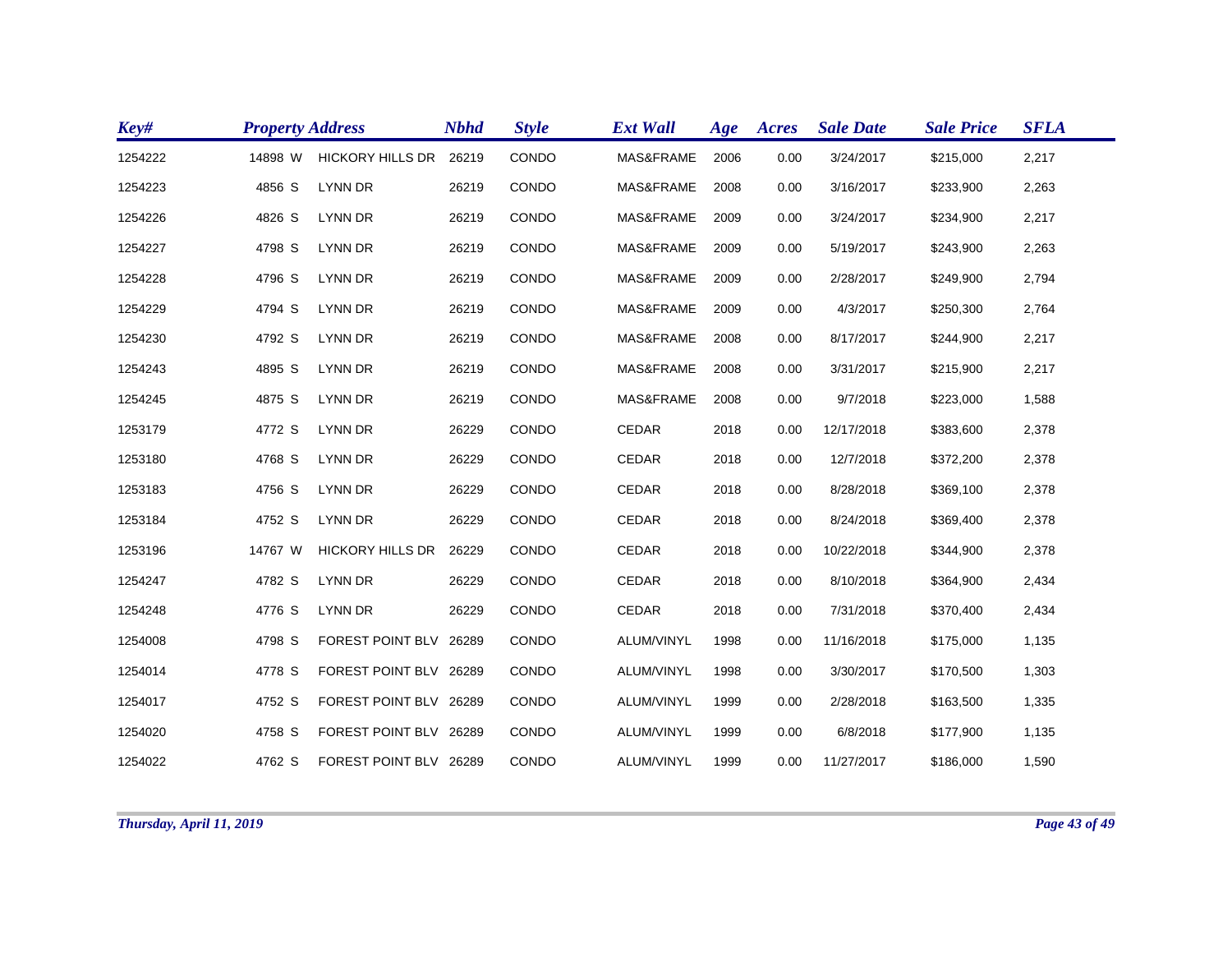| Key#    | <b>Property Address</b> |                        | <b>Nbhd</b> | <b>Style</b> | <b>Ext Wall</b> | Age  | Acres | <b>Sale Date</b> | <b>Sale Price</b> | <b>SFLA</b> |
|---------|-------------------------|------------------------|-------------|--------------|-----------------|------|-------|------------------|-------------------|-------------|
| 1254022 | 4762 S                  | FOREST POINT BLV 26289 |             | CONDO        | ALUM/VINYL      | 1999 | 0.00  | 10/29/2018       | \$205,750         | 1,590       |
| 1254023 | 4764 S                  | FOREST POINT BLV 26289 |             | CONDO        | ALUM/VINYL      | 1999 | 0.00  | 7/28/2017        | \$185,200         | 1,590       |
| 1254031 | 4748 S                  | FOREST POINT BLV 26289 |             | <b>CONDO</b> | ALUM/VINYL      | 2000 | 0.00  | 9/26/2018        | \$174,000         | 1,303       |
| 1254032 | 4750 S                  | FOREST POINT BLV 26289 |             | CONDO        | ALUM/VINYL      | 2000 | 0.00  | 8/30/2017        | \$166,000         | 1,211       |
| 1254035 | 4724 S                  | FOREST POINT BLV 26289 |             | CONDO        | ALUM/VINYL      | 2000 | 0.00  | 5/30/2017        | \$170,700         | 1,590       |
| 1254044 | 14975 W                 | <b>ARROWHEAD LN</b>    | 26289       | CONDO        | ALUM/VINYL      | 1999 | 0.00  | 6/19/2017        | \$159,000         | 1,211       |
| 1254045 | 14977 W                 | <b>ARROWHEAD LN</b>    | 26289       | CONDO        | ALUM/VINYL      | 1999 | 0.00  | 10/12/2018       | \$180,000         | 1,211       |
| 1254057 | 14810 W                 | <b>ARROWHEAD LN</b>    | 26289       | CONDO        | ALUM/VINYL      | 1998 | 0.00  | 4/20/2018        | \$169,900         | 1,211       |
| 1254063 | 14822 W                 | <b>ARROWHEAD LN</b>    | 26289       | CONDO        | ALUM/VINYL      | 1998 | 0.00  | 6/29/2018        | \$187,000         | 1,303       |
| 1254064 | 14824 W                 | ARROWHEAD LN           | 26289       | CONDO        | ALUM/VINYL      | 1998 | 0.00  | 5/18/2018        | \$170,000         | 1,211       |
| 1254067 | 14848 W                 | <b>ARROWHEAD LN</b>    | 26289       | CONDO        | ALUM/VINYL      | 1999 | 0.00  | 4/2/2018         | \$211,000         | 1,590       |
| 1254071 | 14856 W                 | <b>ARROWHEAD LN</b>    | 26289       | CONDO        | ALUM/VINYL      | 1999 | 0.00  | 8/15/2018        | \$210,000         | 1,590       |
| 1254079 | 14890 W                 | <b>ARROWHEAD LN</b>    | 26289       | CONDO        | ALUM/VINYL      | 1998 | 0.00  | 5/30/2018        | \$207,800         | 1,590       |
| 1254089 | 14974 W                 | <b>ARROWHEAD LN</b>    | 26289       | CONDO        | ALUM/VINYL      | 2000 | 0.00  | 9/14/2017        | \$169,000         | 1,303       |
| 1254091 | 14978 W                 | <b>ARROWHEAD LN</b>    | 26289       | CONDO        | ALUM/VINYL      | 2000 | 0.00  | 2/17/2017        | \$149,000         | 1,211       |
| 1254100 | 15026 W                 | <b>ARROWHEAD LN</b>    | 26289       | CONDO        | ALUM/VINYL      | 1998 | 0.00  | 7/24/2017        | \$162,000         | 1,303       |
| 1254106 | 15076 W                 | <b>ARROWHEAD LN</b>    | 26289       | CONDO        | ALUM/VINYL      | 1999 | 0.00  | 3/23/2017        | \$158,250         | 1,211       |
| 1254111 | 15086 W                 | ARROWHEAD LN           | 26289       | CONDO        | ALUM/VINYL      | 1999 | 0.00  | 12/18/2018       | \$179,900         | 1,211       |
| 1254143 | 4747 S                  | FOREST POINT BLV       | 26289       | CONDO        | ALUM/VINYL      | 2000 | 0.00  | 2/15/2018        | \$167,900         | 1,135       |
| 1254155 | 4735 S                  | HUNTER LN              | 26289       | CONDO        | ALUM/VINYL      | 1998 | 0.00  | 5/15/2017        | \$165,000         | 1,135       |
| 1254163 | 4775 S                  | FOREST POINT BLV 26289 |             | CONDO        | ALUM/VINYL      | 1998 | 0.00  | 9/29/2017        | \$176,000         | 1,303       |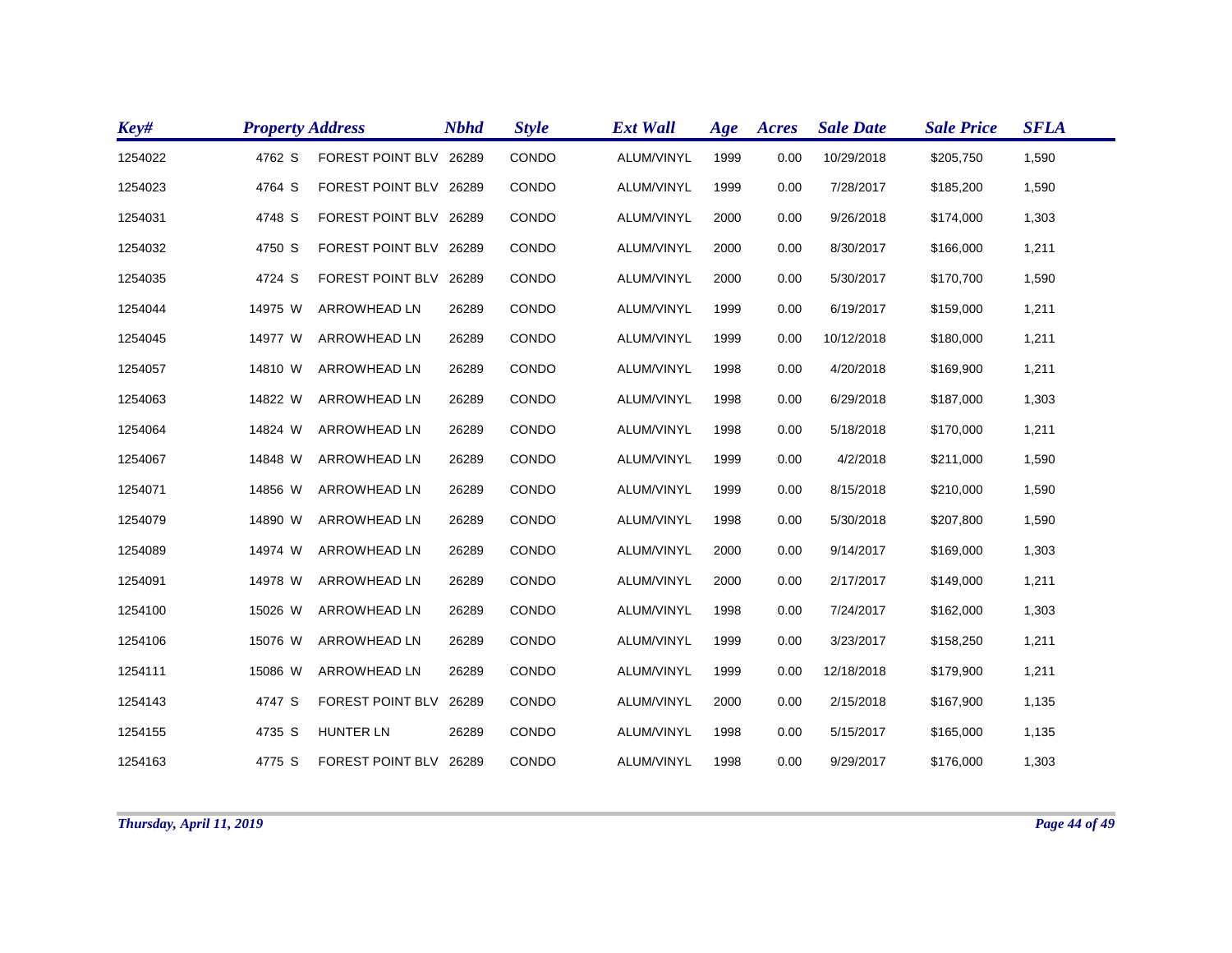| Key#       | <b>Property Address</b> |                        | <b>Nbhd</b> | <b>Style</b>      | <b>Ext Wall</b> | Age  | Acres | <b>Sale Date</b> | <b>Sale Price</b> | <b>SFLA</b> |
|------------|-------------------------|------------------------|-------------|-------------------|-----------------|------|-------|------------------|-------------------|-------------|
| 1254166    | 4781 S                  | FOREST POINT BLV 26289 |             | CONDO             | ALUM/VINYL      | 1998 | 0.00  | 6/15/2018        | \$181,000         | 1,303       |
| 1254189    | 4645 S                  | FOREST POINT BLV 26289 |             | CONDO             | ALUM/VINYL      | 1998 | 0.00  | 6/20/2018        | \$201,000         | 1,710       |
| 1254197    | 4669 S                  | FOREST POINT BLV 26289 |             | CONDO             | ALUM/VINYL      | 2000 | 0.00  | 4/27/2018        | \$200,000         | 1,710       |
| 1254206    | 4673 S                  | <b>HUNTER LN</b>       | 26289       | CONDO             | ALUM/VINYL      | 2000 | 0.00  | 11/15/2018       | \$245,000         | 1,710       |
| 1256001    | 5230 S                  | VALLEY VIEW DR         | 26410       | CAPE COD          | ALUM/VINYL      | 1952 | 0.82  | 1/13/2017        | \$256,000         | 1,512       |
| 1256020    | 14001 W                 | ELM WOOD DR            | 26410       | <b>RANCH</b>      | ALUM/VINYL      | 1954 | 0.34  | 10/30/2018       | \$261,500         | 1,024       |
| 1256990001 | 14660 W                 | <b>GRANGE AVE</b>      | 26410       | <b>RANCH</b>      | ALUM/VINYL      | 1997 | 0.79  | 12/31/2018       | \$310,000         | 1,737       |
| 1262043    | 18510 W                 | <b>HILLCREST DR</b>    | 28210       | CAPE COD          | ALUM/VINYL      | 1966 | 0.51  | 7/14/2017        | \$313,500         | 2,737       |
| 1262052    | 18786 W                 | <b>LOOKOUT LN</b>      | 28210       | <b>RANCH</b>      | <b>FRAME</b>    | 1965 | 0.51  | 11/15/2017       | \$310,000         | 2,896       |
| 1262974001 | 18480 W                 | <b>BELOIT RD</b>       | 28210       | <b>CAPE COD</b>   | <b>BLOCK</b>    | 1948 | 0.79  | 7/23/2018        | \$215,000         | 1,346       |
| 1263137    | 5345 S                  | <b>MAJOR'S DR</b>      | 28310       | <b>RANCH</b>      | ALUM/VINYL      | 1959 | 0.52  | 4/6/2017         | \$210,000         | 962         |
| 1263993    | 18225 W                 | <b>BELOIT RD</b>       | 28310       | CAPE COD          | ALUM/VINYL      | 1938 | 0.87  | 6/29/2018        | \$280,000         | 1,790       |
| 1263020    | 5215 S                  | OAK RIDGE DR           | 28320       | <b>RANCH</b>      | ALUM/VINYL      | 1954 | 0.43  | 4/13/2018        | \$220,000         | 1,040       |
| 1263021    | 5200 S                  | <b>BRENNAN DR</b>      | 28320       | <b>RANCH</b>      | ALUM/VINYL      | 1954 | 0.77  | 10/31/2018       | \$209,800         | 1,284       |
| 1263032    | 5450 S                  | <b>MARTIN RD</b>       | 28320       | <b>RANCH</b>      | ALUM/VINYL      | 1968 | 0.47  | 5/5/2017         | \$250,900         | 1,467       |
| 1263080    | 18170 W                 | MICHAEL'S RD           | 28320       | <b>RANCH</b>      | <b>FRAME</b>    | 1963 | 0.54  | 4/23/2018        | \$265,000         | 1,410       |
| 1263966001 | 5375 S                  | <b>BRENNAN DR</b>      | 28320       | CONTEMPORAR FRAME |                 | 1972 | 0.48  | 8/17/2017        | \$272,500         | 1,562       |
| 1263983    | 5220 S                  | <b>MARTIN RD</b>       | 28320       | CAPE COD          | ALUM/VINYL      | 1946 | 1.82  | 10/27/2017       | \$224,000         | 1,653       |
| 1264001    | 5100 S                  | <b>MARS DR</b>         | 28410       | <b>RANCH</b>      | ALUM/VINYL      | 1961 | 0.57  | 2/8/2017         | \$215,500         | 1,256       |
| 1264005    | 5190 S                  | <b>MARS DR</b>         | 28410       | <b>RANCH</b>      | <b>FRAME</b>    | 1962 | 0.51  | 6/30/2017        | \$259,000         | 1,908       |
| 1264028    | 5365 S                  | <b>MAJOR'S DR</b>      | 28410       | <b>RANCH</b>      | ALUM/VINYL      | 1958 | 0.55  | 8/9/2018         | \$216,500         | 1,284       |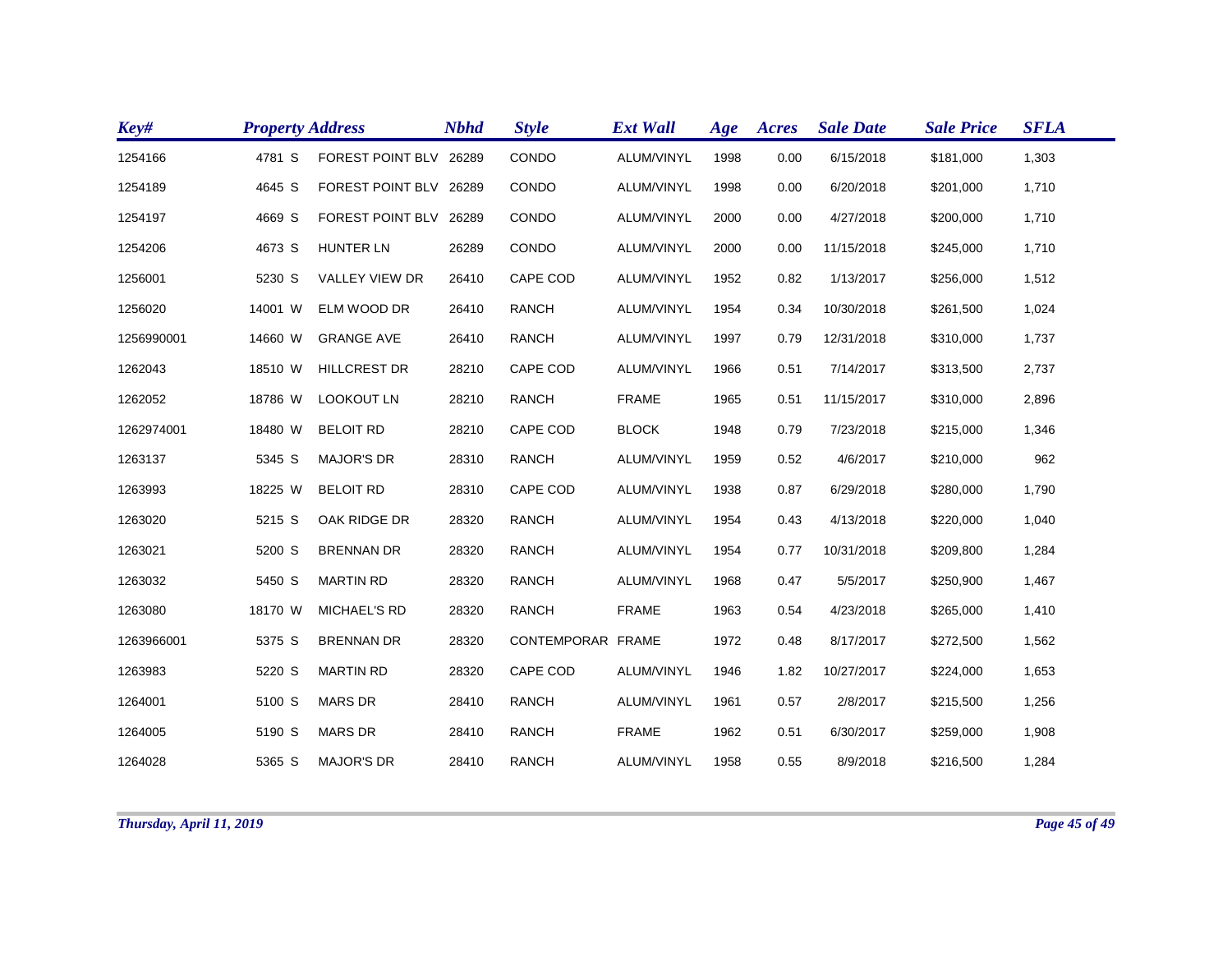| Key#       | <b>Property Address</b> |                      | <b>Nbhd</b> | <b>Style</b>       | <b>Ext Wall</b> | Age  | Acres | <b>Sale Date</b> | <b>Sale Price</b> | <b>SFLA</b> |
|------------|-------------------------|----------------------|-------------|--------------------|-----------------|------|-------|------------------|-------------------|-------------|
| 1264053    | 17755 W                 | <b>STEVEN DR</b>     | 28410       | COLONIAL           | ALUM/VINYL      | 1964 | 0.55  | 3/14/2017        | \$272,900         | 1,634       |
| 1264988001 | 17550 W                 | <b>STEVEN DR</b>     | 28410       | CONTEMPORAR CEDAR  |                 | 1994 | 2.21  | 7/31/2017        | \$385,000         | 2,848       |
| 1265021    | 19225 W                 | <b>HILLCREST DR</b>  | 29110       | COLONIAL           | ALUM/VINYL      | 1971 | 1.28  | 10/18/2017       | \$342,000         | 2,808       |
| 1266993004 | 19880 W                 | <b>HICKORY TR</b>    | 29220       | CAPE COD           | CEDAR           | 1992 | 2.52  | 5/9/2018         | \$387,000         | 2,433       |
| 1267025    | 5404 S                  | 199 ST               | 29310       | <b>RANCH</b>       | ALUM/VINYL      | 1955 | 0.93  | 5/12/2017        | \$245,000         | 1,332       |
| 1268001    | 5456 S                  | <b>MARTHA DR</b>     | 29410       | <b>RANCH</b>       | ALUM/VINYL      | 1960 | 0.66  | 10/10/2018       | \$265,000         | 1,536       |
| 1270996    | 21951 W                 | LAWNSDALE RD         | 30210       | CUSTOM/ARCHI CEDAR |                 | 1995 | 4.68  | 12/8/2017        | \$550,000         | 3,963       |
| 1270996001 | 21977 W                 | LAWNSDALE RD         | 30210       | CUSTOM/ARCHI CEDAR |                 | 1961 | 4.11  | 5/22/2017        | \$365,000         | 1,763       |
| 1271005    | 5360 S                  | <b>EDINBOURGH DR</b> | 30310       | CUSTOM/ARCHI CEDAR |                 | 1999 | 7.31  | 4/30/2018        | \$520,000         | 2,430       |
| 1273995012 | 21130 W                 | <b>EDINBOURGH DR</b> | 31110       | CUSTOM/ARCHI CEDAR |                 | 2001 | 5.38  | 7/31/2017        | \$835,000         | 5,738       |
| 1273995024 | 21100 W                 | <b>WINDSOR DR</b>    | 31110       | COLONIAL           | CEDAR           | 2000 | 2.43  | 5/24/2017        | \$540,000         | 4,328       |
| 1274014    | 21400 W                 | <b>BAGPIPE CT</b>    | 31210       | <b>RANCH</b>       | <b>FRAME</b>    | 1961 | 0.49  | 8/1/2018         | \$275,000         | 1,540       |
| 1274019    | 21725 W                 | <b>LOCHINVAR LN</b>  | 31210       | <b>SPLIT LEVEL</b> | MAS&FRAME       | 1962 | 0.69  | 12/19/2017       | \$220,000         | 1,408       |
| 1274061    | 5695 S                  | ABERDEEN DR          | 31210       | <b>RANCH</b>       | CEDAR           | 1971 | 0.81  | 3/1/2018         | \$299,900         | 1,862       |
| 1274113    | 5725 S                  | <b>LOCHLEVEN LN</b>  | 31210       | <b>RANCH</b>       | ALUM/VINYL      | 1966 | 0.52  | 9/28/2018        | \$319,900         | 1,844       |
| 1274131    | 5720 S                  | <b>LOCHLEVEN LN</b>  | 31210       | <b>RANCH</b>       | <b>BRICK</b>    | 1966 | 0.50  | 7/28/2017        | \$255,000         | 1,537       |
| 1274161    | 5830 S                  | <b>CULLODEN CT</b>   | 31210       | COLONIAL           | ALUM/VINYL      | 1967 | 0.46  | 10/2/2018        | \$265,000         | 1,807       |
| 1274164    | 5790 S                  | <b>ST ANDREWS DR</b> | 31210       | <b>BI-LEVEL</b>    | ALUM/VINYL      | 1976 | 0.53  | 3/16/2018        | \$252,000         | 1,916       |
| 1274176    | 5745 S                  | <b>OXFORD DR</b>     | 31210       | COLONIAL           | MAS&FRAME       | 1975 | 1.00  | 7/11/2018        | \$370,000         | 2,373       |
| 1277001001 | 19540 W                 | <b>HIGHLAND DR</b>   | 32110       | <b>RANCH</b>       | CEDAR           | 1956 | 0.45  | 1/3/2017         | \$224,000         | 1,216       |
| 1277010    |                         | 19423 W VISTA DR     | 32110       | <b>RANCH</b>       | <b>FRAME</b>    | 1959 | 0.33  | 8/31/2018        | \$229,900         | 1,358       |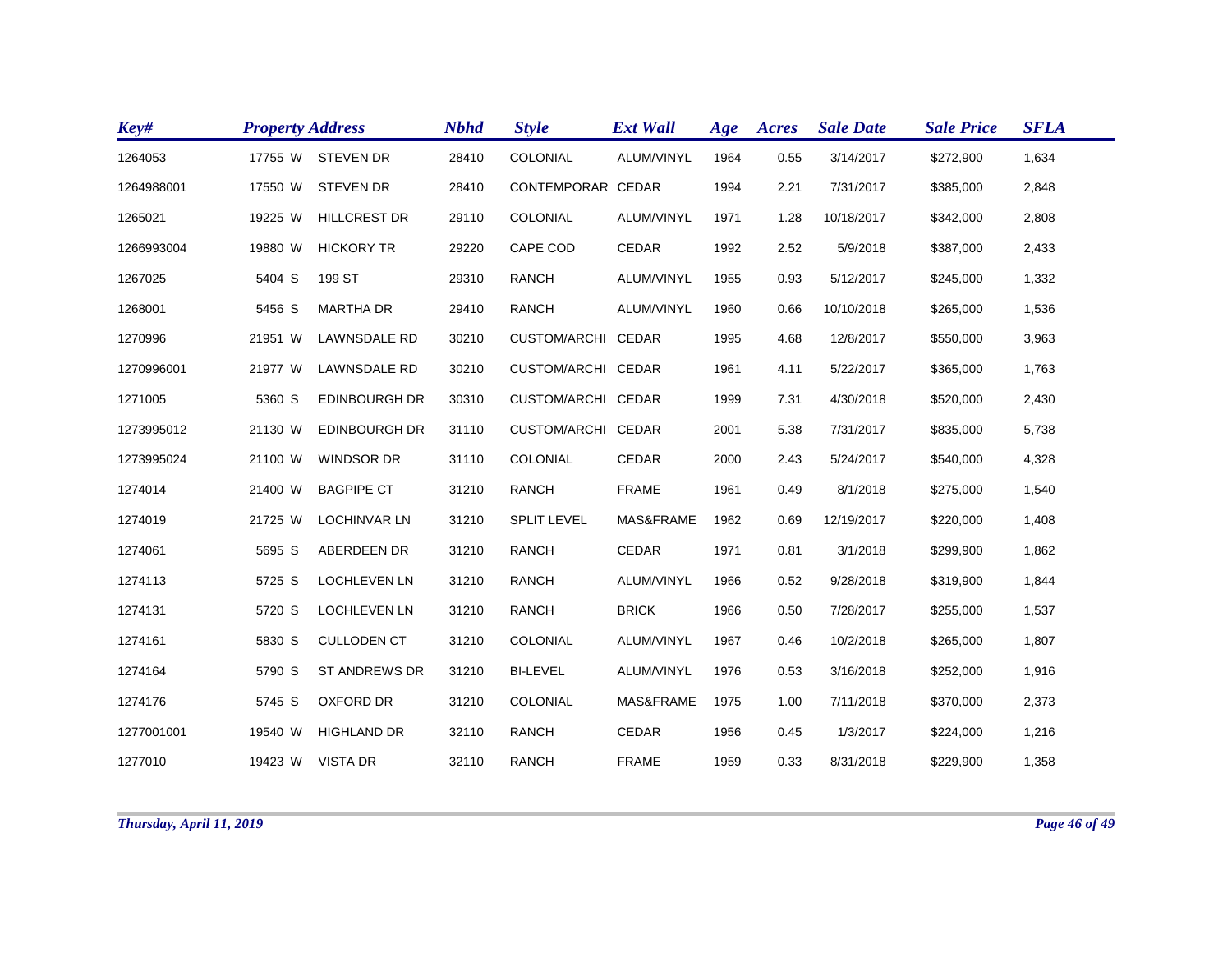| Key#       | <b>Property Address</b> |                       | <b>Nbhd</b> | <b>Style</b>       | <b>Ext Wall</b> | Age  | <b>Acres</b> | <b>Sale Date</b> | <b>Sale Price</b> | <b>SFLA</b> |
|------------|-------------------------|-----------------------|-------------|--------------------|-----------------|------|--------------|------------------|-------------------|-------------|
| 1277022    | 19425 W                 | <b>TERRACE DR</b>     | 32110       | <b>RANCH</b>       | ALUM/VINYL      | 1958 | 0.50         | 11/30/2017       | \$273,900         | 1,960       |
| 1277986    | 19555 W                 | <b>VISTA DR</b>       | 32110       | <b>RANCH</b>       | <b>FRAME</b>    | 1956 | 0.41         | 12/28/2018       | \$239,900         | 1,111       |
| 1280998    | 5920 S                  | RACINE AVE            | 32410       | <b>OLD STYLE</b>   | <b>FRAME</b>    | 1933 | 1.99         | 10/29/2018       | \$305,000         | 2,143       |
| 1280998001 | 19425 W                 | <b>GLENWOOD LN</b>    | 32410       | <b>RANCH</b>       | <b>BRICK</b>    | 1964 | 0.73         | 9/22/2017        | \$307,400         | 1,596       |
| 1280998003 | 19440 W                 | <b>GLENWOOD LN</b>    | 32410       | <b>RANCH</b>       | CEDAR           | 1990 | 0.44         | 6/19/2017        | \$331,500         | 2,788       |
| 1280034    | 6170 S                  | <b>RACINE PL</b>      | 32420       | <b>COLONIAL</b>    | ALUM/VINYL      | 1900 | 0.43         | 9/27/2018        | \$270,000         | 1,680       |
| 1280086    | 18890 W                 | LINNIE LAC PL         | 32420       | <b>OLD STYLE</b>   | ALUM/VINYL      | 1930 | 0.37         | 10/19/2018       | \$170,000         | 1,171       |
| 1282031    | 5725 S                  | <b>SUMMIT LN</b>      | 33210       | <b>SPLIT LEVEL</b> | ALUM/VINYL      | 1962 | 0.45         | 3/1/2018         | \$260,000         | 1,609       |
| 1282991    | 5625 S                  | <b>MARTIN RD</b>      | 33210       | <b>RANCH</b>       | <b>STONE</b>    | 1952 | 1.06         | 10/27/2017       | \$273,000         | 1,778       |
| 1283004    | 6251 S                  | <b>BAAS DR</b>        | 33310       | <b>RANCH</b>       | ALUM/VINYL      | 1963 | 0.47         | 7/6/2018         | \$245,000         | 1,448       |
| 1283005    | 6235 S                  | <b>BAAS DR</b>        | 33310       | <b>RANCH</b>       | <b>FRAME</b>    | 1962 | 0.51         | 6/29/2018        | \$270,000         | 1,476       |
| 1283964002 | 18350 W                 | <b>COLLEGE AVE</b>    | 33310       | <b>RANCH</b>       | ALUM/VINYL      | 1965 | 0.69         | 9/28/2017        | \$287,500         | 1,898       |
| 1283971    | 6165 S                  | <b>MARTIN RD</b>      | 33310       | <b>RANCH</b>       | <b>STONE</b>    | 1950 | 1.57         | 3/28/2017        | \$191,000         | 980         |
| 1283993    | 6140 S                  | <b>MARTIN RD</b>      | 33310       | COLONIAL           | ALUM/VINYL      | 2003 | 4.76         | 9/28/2017        | \$470,000         | 3,806       |
| 1287998    | 16790 W                 | <b>COLLEGE AVE</b>    | 34310       | COLONIAL           | MAS&FRAME       | 1958 | 1.97         | 9/6/2017         | \$331,500         | 3,264       |
| 1289018    | 5576 S                  | FOX TAIL CT           | 35120       | <b>RANCH</b>       | CEDAR           | 2019 | 0.57         | 1/31/2019        | \$144,900         | 3,249       |
| 1293001    | 5873 S                  | <b>FRANCES AVE</b>    | 36110       | <b>BI-LEVEL</b>    | <b>FRAME</b>    | 1962 | 0.90         | 6/21/2018        | \$275,000         | 1,573       |
| 1293083    | 5735 S                  | <b>GOLDEN RAIN LN</b> | 36120       | <b>COLONIAL</b>    | CEDAR           | 1994 | 0.45         | 3/17/2017        | \$494,000         | 3,322       |
| 1293103    | 5775 S                  | <b>MURRAY ST</b>      | 36120       | COLONIAL           | CEDAR           | 1994 | 0.46         | 6/21/2018        | \$435,900         | 2,618       |
| 1293110    | 5790 S                  | <b>MURRAY ST</b>      | 36120       | CAPE COD           | CEDAR           | 1993 | 0.46         | 7/17/2017        | \$486,000         | 2,742       |
| 1294013    | 13430 W                 | EDGEWOOD AVE          | 36220       | <b>COLONIAL</b>    | <b>CEDAR</b>    | 1997 | 0.54         | 4/17/2018        | \$520,000         | 3,125       |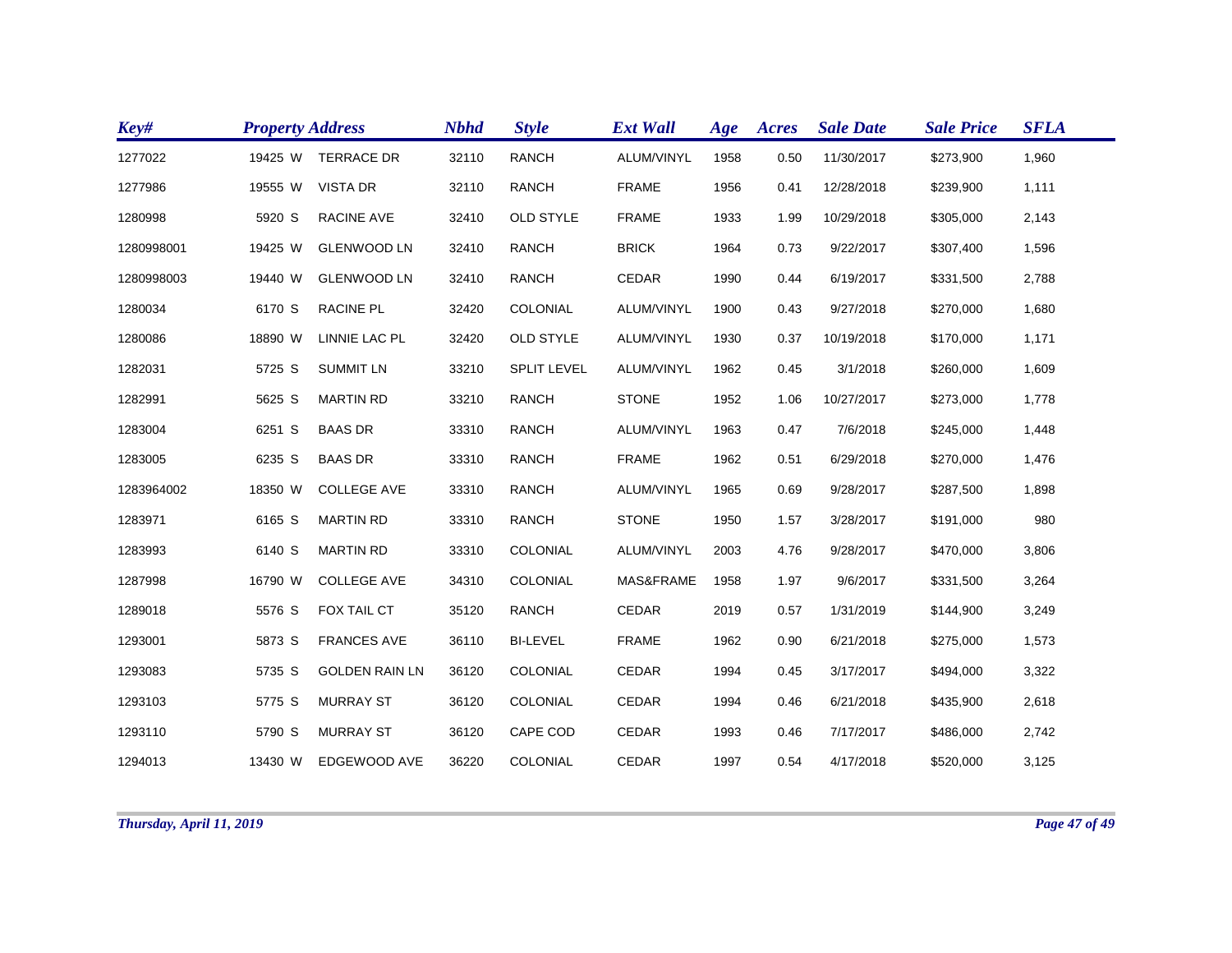| Key#    | <b>Property Address</b> |                       | <b>Nbhd</b> | <b>Style</b>            | <b>Ext Wall</b> | Age  | Acres | <b>Sale Date</b> | <b>Sale Price</b> | <b>SFLA</b> |
|---------|-------------------------|-----------------------|-------------|-------------------------|-----------------|------|-------|------------------|-------------------|-------------|
| 1294015 | 13490 W                 | EDGEWOOD AVE          | 36220       | COLONIAL                | <b>CEDAR</b>    | 1997 | 0.46  | 9/22/2017        | \$424,900         | 2,844       |
| 1294041 | 13325 W                 | <b>EAGLE TRACE</b>    | 36220       | CUSTOM/ARCHI CEDAR      |                 | 1998 | 0.64  | 1/6/2017         | \$495,000         | 3,956       |
| 1294067 | 13555 W                 | <b>DEER PARK CT</b>   | 36220       | CUSTOM/ARCHI CEDAR      |                 | 1998 | 0.56  | 9/24/2018        | \$580,000         | 4,189       |
| 1294105 | 13750 W                 | DEER PARK DR          | 36220       | CUSTOM/ARCHI CEDAR      |                 | 1999 | 0.49  | 11/1/2018        | \$622,000         | 4,626       |
| 1294105 | 13750 W                 | DEER PARK DR          | 36220       | CUSTOM/ARCHI CEDAR      |                 | 1999 | 0.49  | 9/15/2017        | \$581,500         | 4,626       |
| 1294106 | 13720 W                 | DEER PARK DR          | 36220       | CAPE COD                | <b>CEDAR</b>    | 1999 | 0.49  | 6/16/2017        | \$500,000         | 2,941       |
| 1294146 | 5510 S                  | <b>BERKSHIRE CT</b>   | 36220       | <b>RANCH</b>            | <b>CEDAR</b>    | 2001 | 0.68  | 7/7/2017         | \$479,000         | 3,798       |
| 1294154 | 5585 S                  | NICOLET DR            | 36220       | COLONIAL                | <b>CEDAR</b>    | 1999 | 0.51  | 2/24/2017        | \$451,000         | 4,077       |
| 1295019 | 6025 S                  | <b>KARRINGTON LN</b>  | 36320       | <b>RANCH</b>            | CEDAR           | 1998 | 1.72  | 12/29/2017       | \$515,000         | 4,952       |
| 1295042 | 13595 W                 | <b>SUNBURY RD</b>     | 36320       | COLONIAL                | CEDAR           | 2006 | 0.48  | 12/14/2018       | \$476,000         | 2,897       |
| 1295054 | 6120 S                  | <b>KARRINGTON LN</b>  | 36320       | COLONIAL                | <b>CEDAR</b>    | 1998 | 0.49  | 10/12/2018       | \$416,500         | 2,575       |
| 1295066 | 6070 S                  | <b>KARRINGTON LN</b>  | 36320       | COLONIAL                | <b>CEDAR</b>    | 1998 | 0.70  | 4/27/2018        | \$435,000         | 3,593       |
| 1295072 | 6070 S                  | PEMBROOK CT           | 36320       | COLONIAL                | ALUM/VINYL      | 1998 | 0.53  | 10/20/2017       | \$417,500         | 2,696       |
| 1295074 | 6040 S                  | PEMBROOK CT           | 36320       | COLONIAL                | ALUM/VINYL      | 1998 | 0.37  | 6/5/2018         | \$495,000         | 2,944       |
| 1295077 | 6055 S                  | PRESTON LN            | 36320       | <b>RANCH</b>            | ALUM/VINYL      | 1999 | 0.53  | 3/23/2017        | \$410,000         | 3,458       |
| 1295078 | 6065 S                  | PRESTON LN            | 36320       | <b>RANCH</b>            | <b>CEDAR</b>    | 2000 | 0.59  | 6/22/2018        | \$405,000         | 2,230       |
| 1295087 | 6140 S                  | <b>BENFIELD CT</b>    | 36320       | COLONIAL                | ALUM/VINYL      | 1999 | 0.55  | 11/14/2018       | \$440,150         | 3,250       |
| 1296002 | 12930 W                 | <b>LAKELAND DR</b>    | 36420       | CUSTOM/ARCHI ALUM/VINYL |                 | 1998 | 0.65  | 12/18/2017       | \$406,000         | 2,232       |
| 1296006 | 12740 W                 | <b>LAKELAND DR</b>    | 36420       | CUSTOM/ARCHI CEDAR      |                 | 1999 | 1.02  | 6/12/2017        | \$518,000         | 3,313       |
| 1296031 | 12755 W                 | <b>GREENBRIAR LN</b>  | 36420       | COLONIAL                | ALUM/VINYL      | 1979 | 0.52  | 10/10/2018       | \$400,100         | 3,021       |
| 1296033 |                         | 12815 W GREENBRIAR LN | 36420       | <b>RANCH</b>            | ALUM/VINYL      | 1999 | 0.64  | 9/27/2018        | \$420,000         | 3,551       |